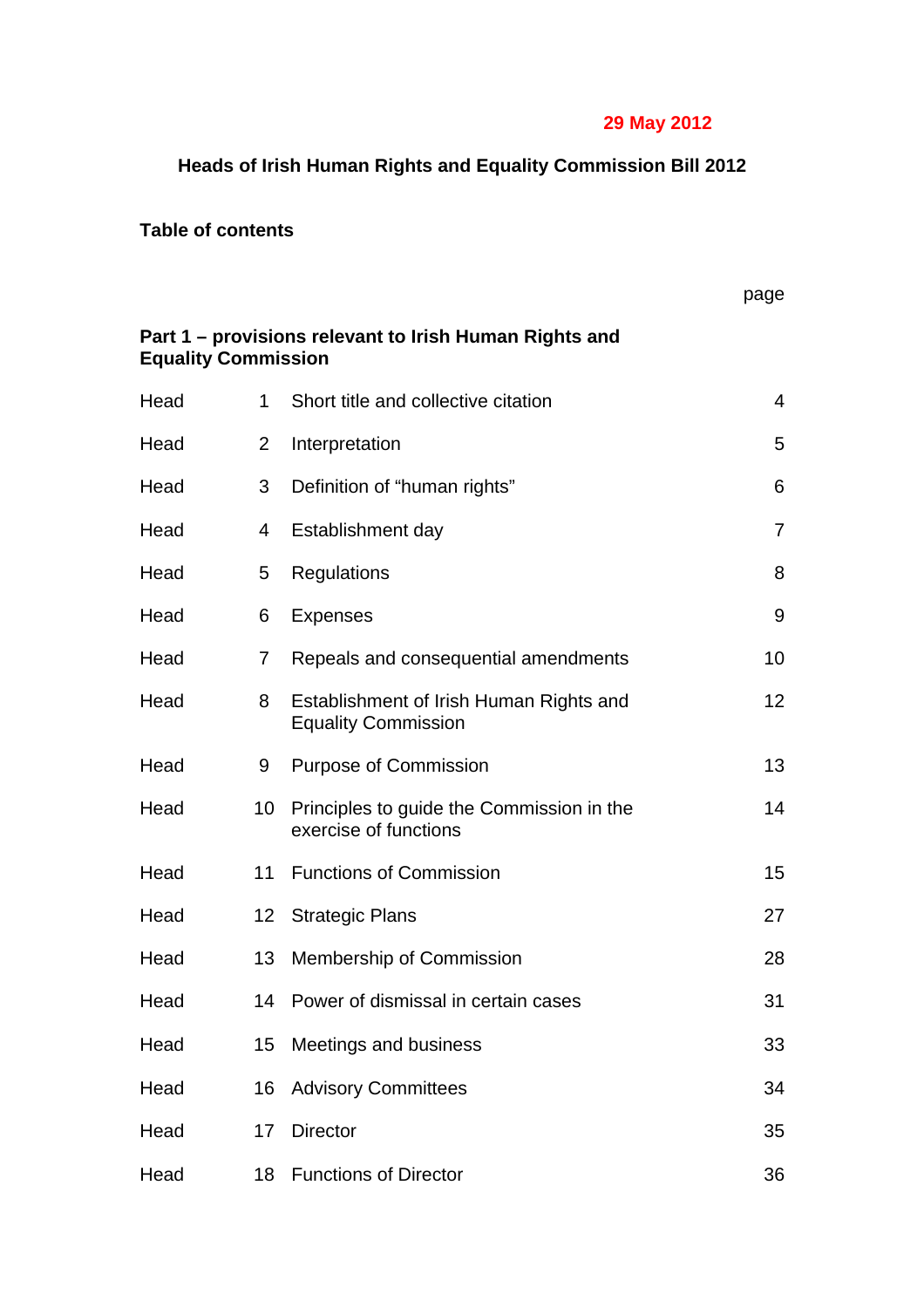| Head       | 19 | Accountability of Director to Public Accounts<br>Committee        | 39 |
|------------|----|-------------------------------------------------------------------|----|
| Head       | 20 | Accountability of Director to other Oireachtas<br>Committees      | 40 |
| Head       | 21 | <b>Staff of Commission</b>                                        | 42 |
| Head       | 22 | Remuneration of staff of Commission                               | 44 |
| Head       | 23 | Performance of functions of Commission by<br>members of staff     | 45 |
| Head       |    | 24 Superannuation                                                 | 46 |
| Head       |    | 25 Seal of Commission                                             | 48 |
| Head       | 26 | Accounts and audit                                                | 49 |
| Head       | 27 | Annual report                                                     | 51 |
| Head       | 28 | <b>Grants to Commission</b>                                       | 52 |
| Head       | 29 | Review of legislation                                             | 53 |
| Head       | 30 | Powers and functions in relation to enforcement<br>and compliance | 55 |
| Head       | 31 | <b>Codes of Practice</b>                                          | 59 |
| Head       |    | 32 equality reviews and action plans                              | 60 |
| Head       |    | 33 Provision of legal and other assistance by<br>Commission       | 66 |
| Head       | 34 | Inquiries by Commission                                           | 68 |
| Head       | 35 | <b>Non-Discrimination notices</b>                                 | 70 |
| Head       | 36 | Human rights and equality duty of public bodies                   | 76 |
| Head       | 37 | Transfer of undertakings                                          | 79 |
| Head       | 38 | <b>Transitional provisions</b>                                    | 80 |
| Schedule 1 |    | Repeals                                                           | 79 |
| Schedule 2 |    | Consequential amendments                                          | 80 |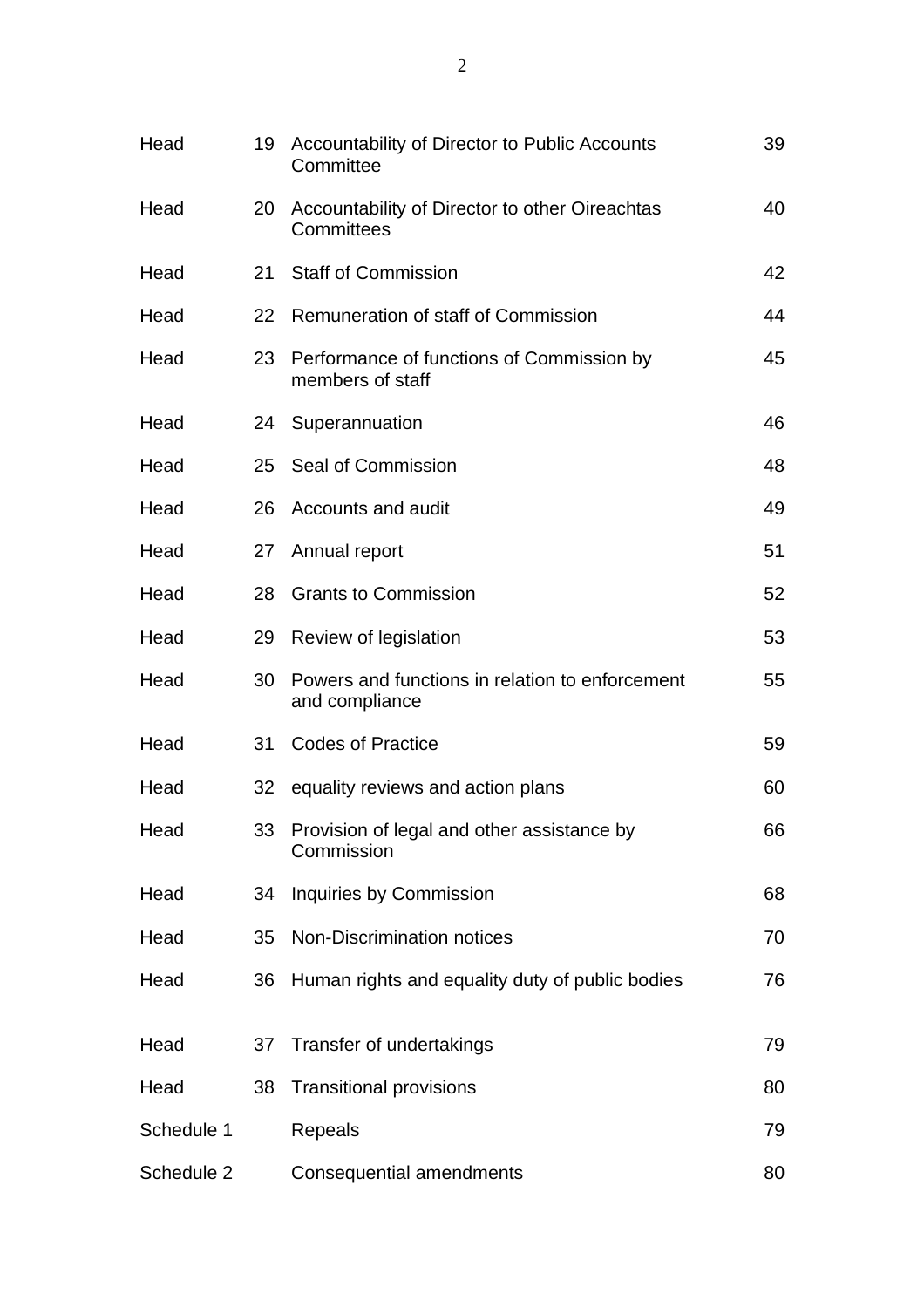#### **Working Group report**

In October 2011 the Minister for Justice and Equality set up a Working Group to advise him on the establishment of a new and enhanced Irish Human Rights and Equality Commission (IHREC). This followed from a Government decision in principle to merge the existing Human Rights Commission and the Equality Authority.

The Group presented its report to the Minister on 19 April 2012 and references in these Heads to the Working Group and recommendations are references to this Group and the recommendations set out in its Report and numbered 1 to 42.

#### **Additional provisions**

The final Bill may contain additional technical provisions.

The opportunity of the Bill will also be taken to make amendments that are required to other Acts, including the Equality Acts and the European Convention on Human Rights Act 2003, but which are not related to the establishment of the Irish Human Rights and Equality Commission.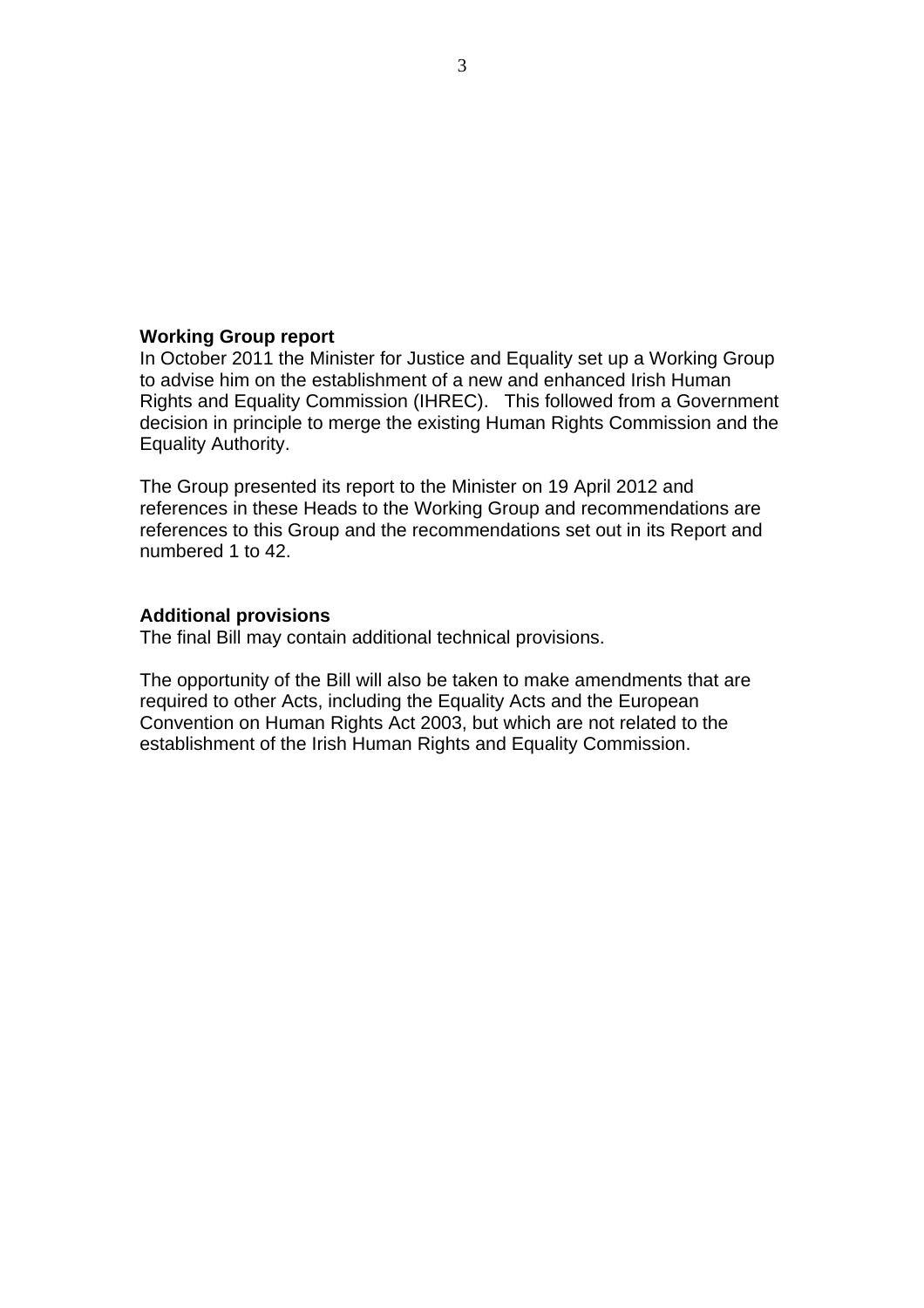# **Head 1 Short title and collective citations**

### **Provide that**

This Act may be cited as the Irish Human Rights and Equality Commission Act .

This Act and the Employment Equality Acts 1998 to 2011 may be cited together as the Employment Equality Acts 1998 to 2012.

This Act and the Equal Status Acts 2000 to 2011 may be cited together as the Equal Status Acts 2000 to 2012.

# **Explanatory note**

This is a standard provision.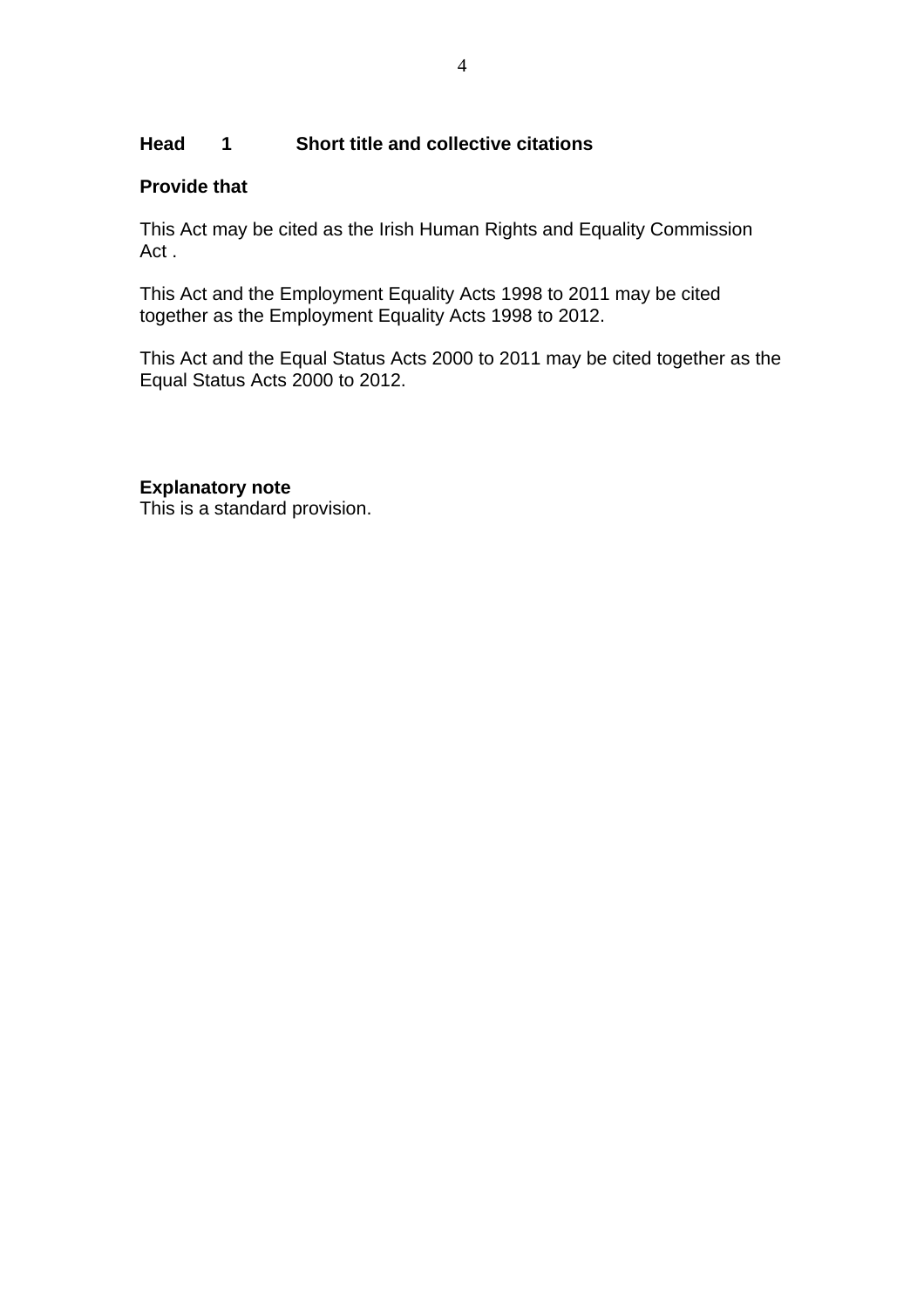# **Head 2 Interpretation**

# **Provide for such definitions as may be required, including**

| 'Minister'          | means the Minister for Justice and Equality;                                                                                                                                           |
|---------------------|----------------------------------------------------------------------------------------------------------------------------------------------------------------------------------------|
| 'Commission'        | means the Irish Human Rights and Equality<br>Commission established by <b>Head 8;</b>                                                                                                  |
| "establishment day" | means the day appointed under <b>Head 4</b> ;                                                                                                                                          |
| 'Paris Principles'  | means the principles relating to the status of national<br>human rights institutions adopted in United Relations<br>General Assembly Resolution 48/134, UN Doc<br>A/RES/48/134 (1993); |
| 'human rights'      | Has (other than in Heads 30, 31, 33, 34, 35 and 36)<br>the meaning assigned to it by Head 3.                                                                                           |

# **Explanatory note**

These are self-explanatory. Further definitions in the existing legislation may also require to be carried forward in consultation with the Parliamentary Counsel.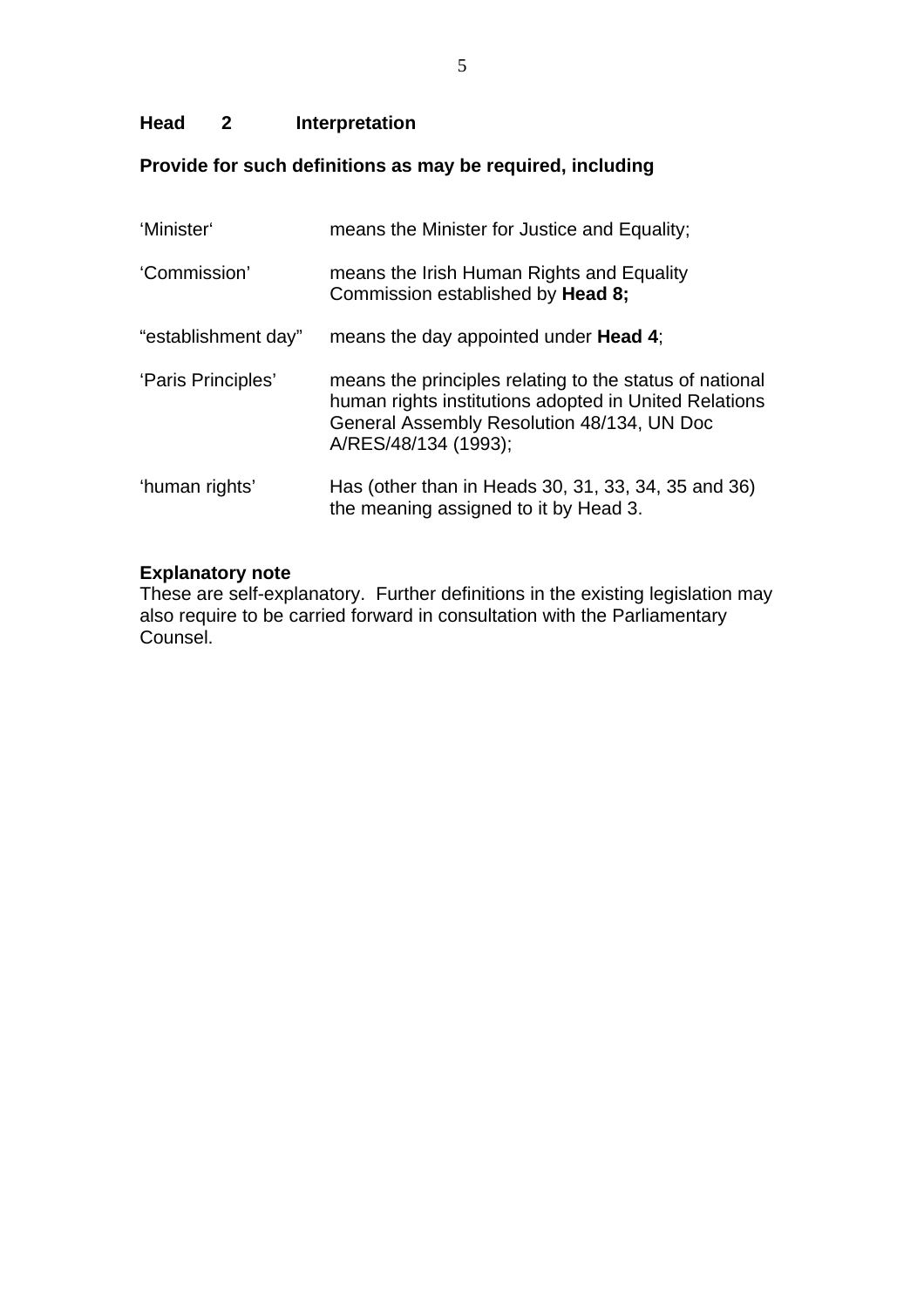#### **Head 3 Definition of "human rights"**

In this Act (other than in Heads 30, 31, 33, 34, 35 and 36 [i.e. the sections dealing with enforcement/compliance powers and with human rights and equality duty of public bodies]) "human rights" means—

(a) the rights, liberties and freedoms conferred on, or guaranteed to, persons by the Constitution; and

(b) the rights, liberties or freedoms conferred on, or guaranteed to, persons by any agreement, treaty or convention to which the state is a party or in any agreement, treaty or instruments binding on the state by virtue of membership of the European Union;

(c) the rights, liberties or freedoms that may reasonably be inferred as being inherent in persons in contemporary society and necessary to enable them to live their lives with dignity and develop their personal potential in political, social, cultural and economic life to the fullest possible extent.

 "equality" means that all persons are equal in dignity, rights and responsibilities without regard to gender, civil status, family status, sexual orientation, religion or ultimate beliefs, age, disability, race (including colour, nationality, ethnic or national origin or membership of the Traveller community.

'dignity' means that each person has

(i) equal intrinsic value and a fundamental interest in living a worthwhile life; and

(ii) a special entitlement to realise a life that is worthwhile and authentic consistent with others having a similar entitlement.

#### **Explanatory note**

The provisions at a) and b) above derive from the existing legislation, with additional text to cover relevant EU instruments (such as the European Charter of Fundamental Rights)

c) is new and is recommended by the Working Group to clarify that the IHREC is in a position to take account of new and emerging issues as well as issues that are not limited to specific rights which have been incorporated in the law of the state or are contained in instruments to which the state is a party. In line with the Paris Principles, the IHREC must be free to set its own tasks. The Group also recommends that consideration given to the additional definition of 'dignity' above to animate the work of the IHREC.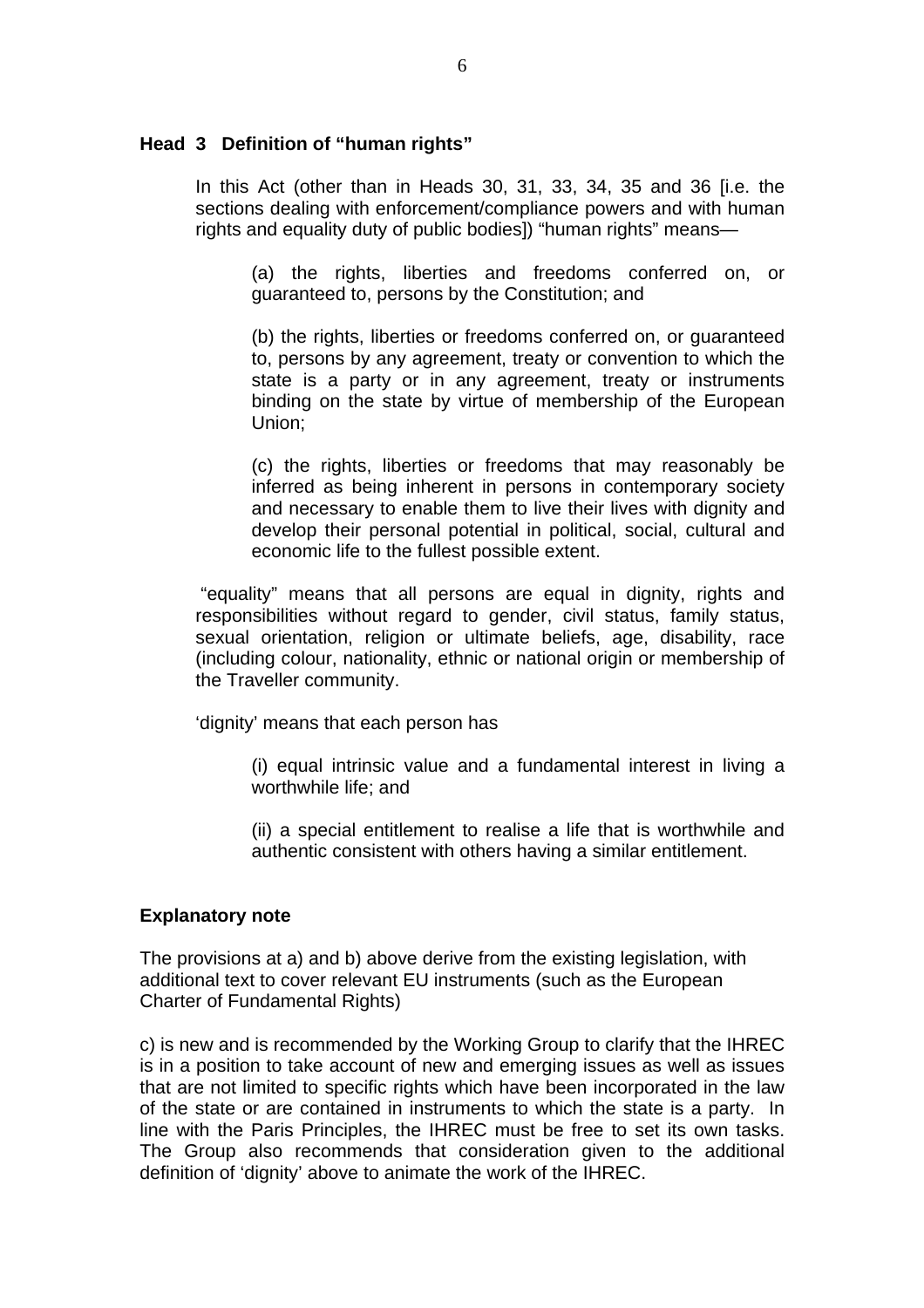# **Head 4 Establishment day**

# **Provide that**

The Minister may by Order appoint a day to be the establishment day for the purposes of this Act.

### **Explanatory note**

It is proposed that the Act will come into operation – thereby establishing the new Irish Human Rights and Equality Commission and dissolving the existing Human Rights Commission and the Equality Authority – on a day to be appointed by Order.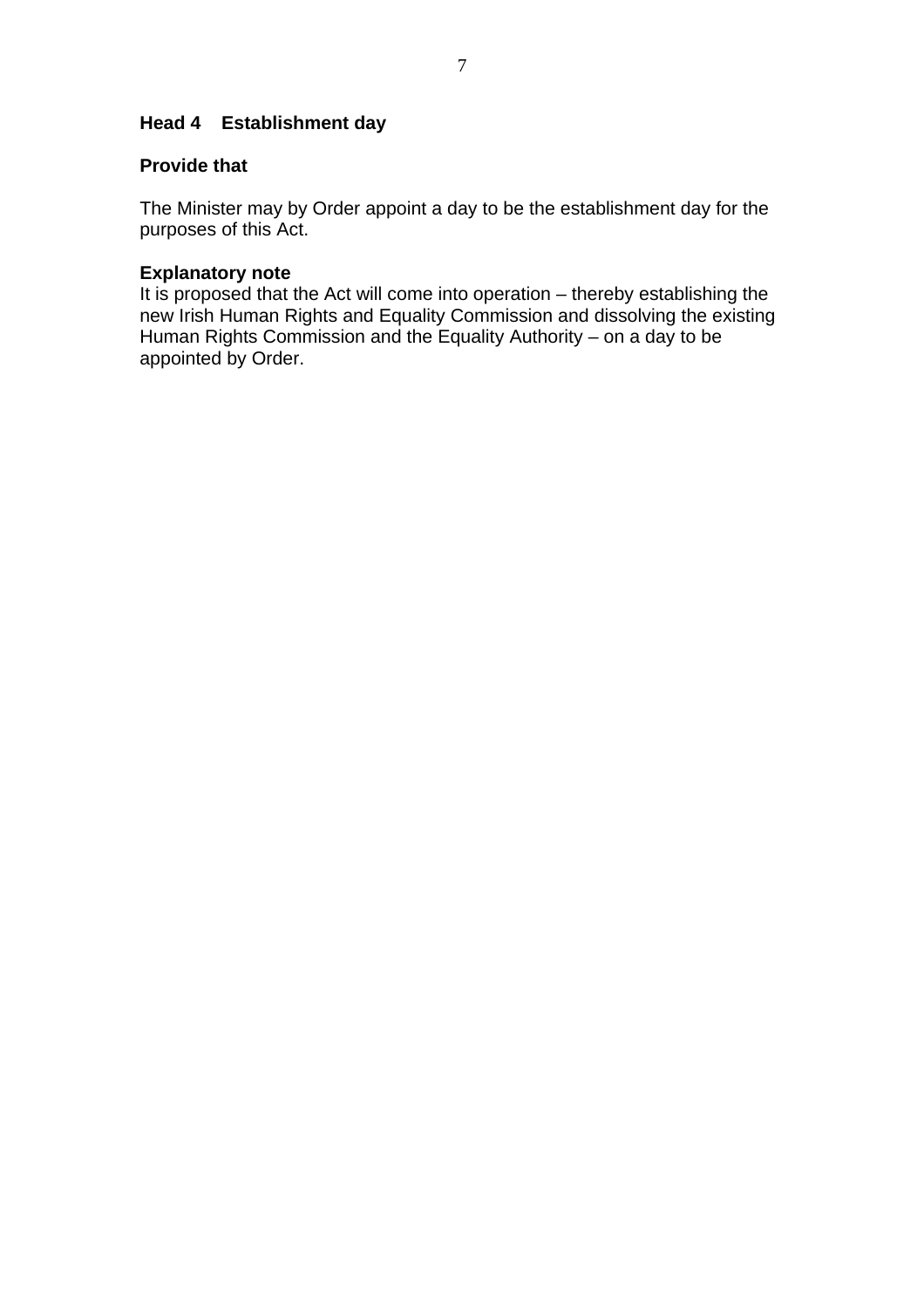# **Head 5 Regulations**

[for further consideration in consultation with Parliamentary Counsel]

# **Explanatory note**

It may be necessary to provide power to make regulations in relation to any thing that is stated in the Bill as to be prescribed, or where any thing is stated as to be done by regulations.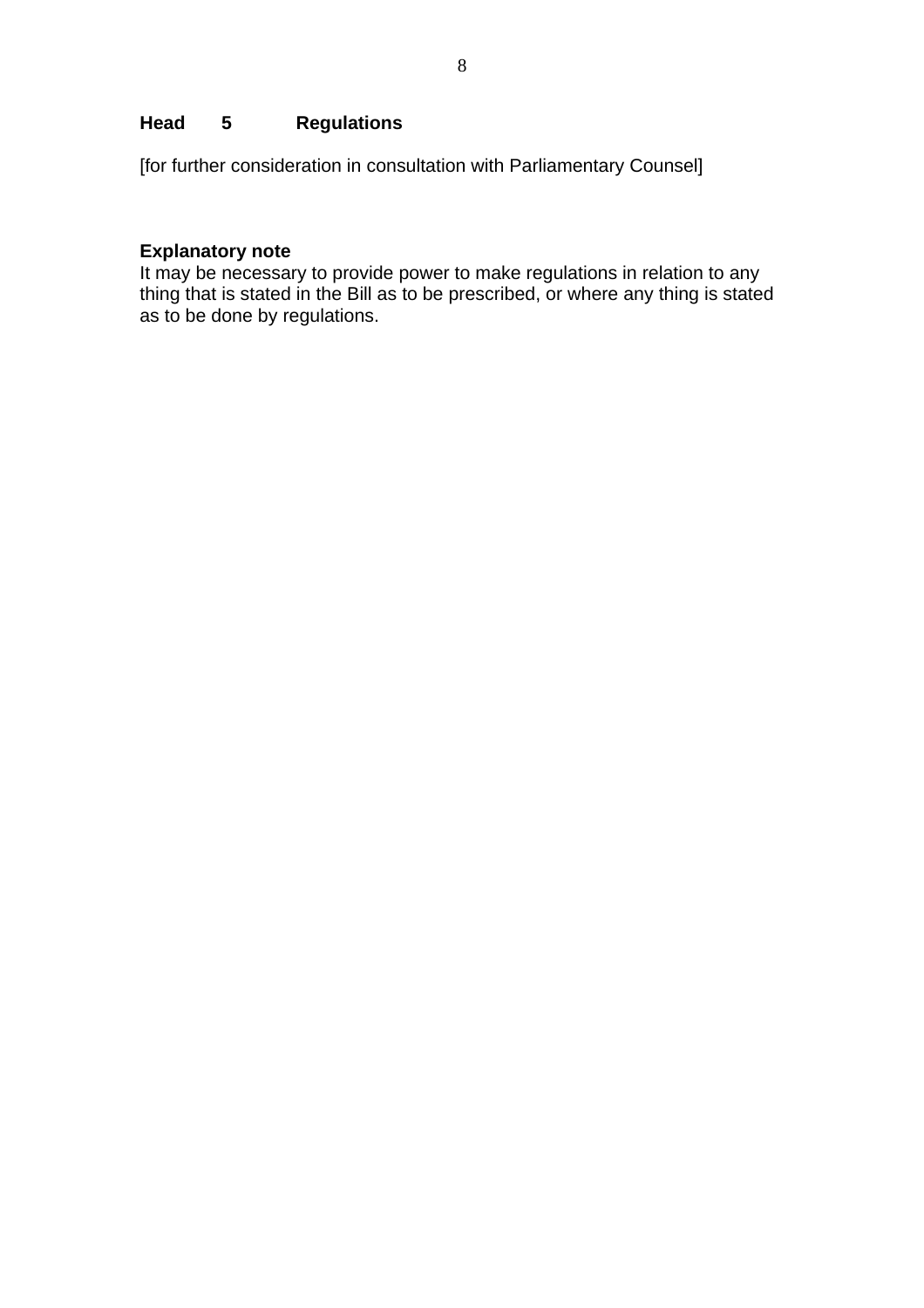### **Head 6 Expenses**

# **Provide that**

The expenses incurred by the Minister in the administration of this Act shall, to such extent as may be sanctioned by the Minister for Public Expenditure and Reform, be paid out of moneys provided by the Oireachtas.

#### **Explanatory note**

This is a standard provision.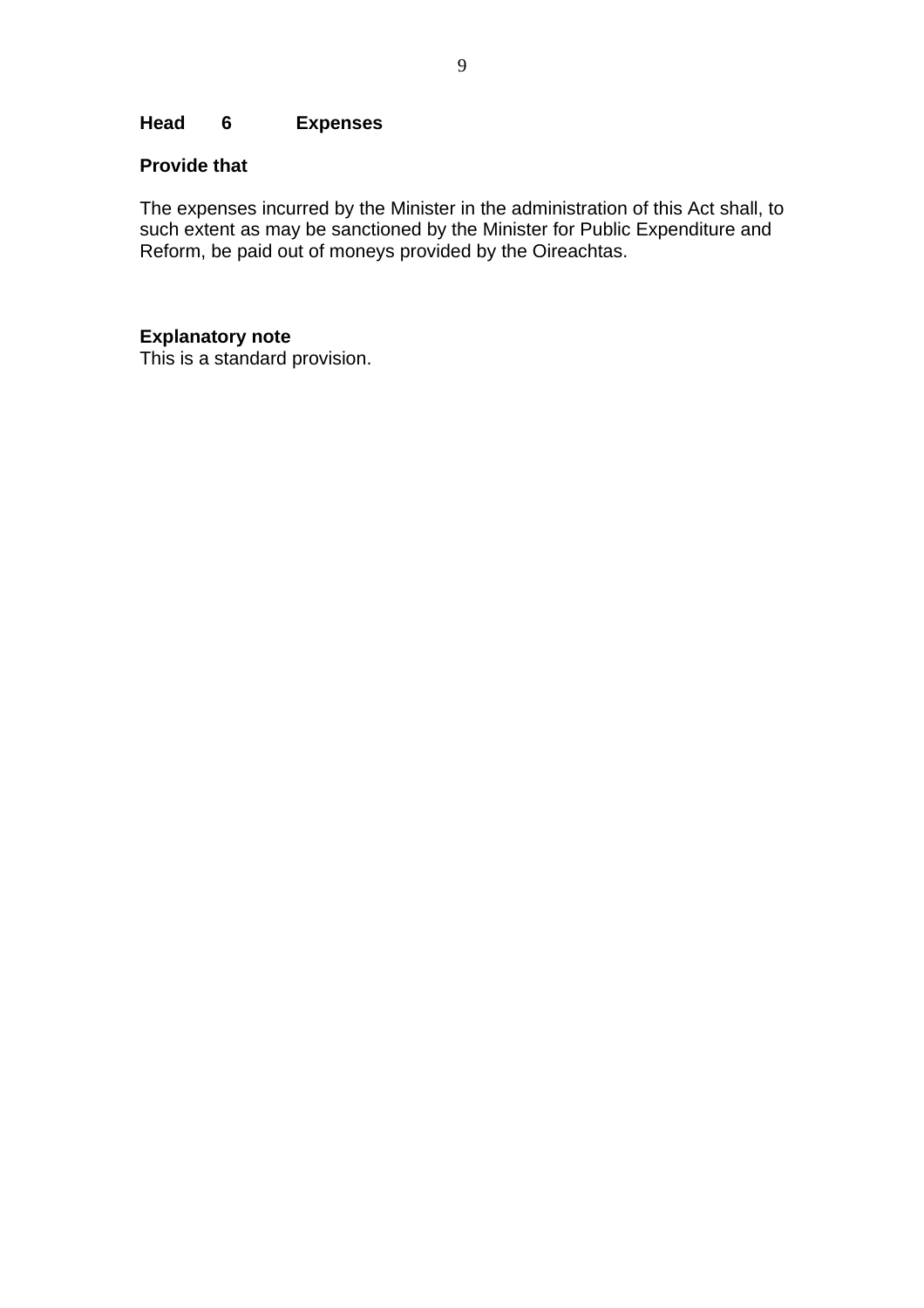# **Head 7 Repeals and consequential amendments**

# **Provide for**

- the repeal of the Acts set out in Schedule 1; and
- the consequential amendments to other Acts set out in Schedule 2

### **Explanatory note**

For the purpose of these Heads, it is useful to see the existing legislation as being in three parts:

- The substantive law on equal status and human rights;
- The legislation on resolution of complaints and the operations of the Equality Tribunal; and
- The legislation relating to the establishment, corporate governance, management and operation and the powers and functions of the Equality Authority and the IHRC.

The Acts concerned are primarily the Employment Equality Acts, the Equal Status Acts and the IHRC Acts.

A comprehensive review and restatement of all substantive equal status legislation is not feasible at this time. Such a project could be undertaken later, for example, if and when a new EU Directive in the equality area requires to be transposed.

Likewise, it is sensible to leave the legislative provisions relating to the Equality Tribunal for consideration later in the context of the establishment of an integrated employment protection structure.

Accordingly, the Heads have been prepared to cover the establishment, corporate governance, management and operation and the powers and functions of the new Body (the 'Establishment provisions'). The proposed new Act will replace the provisions of the following existing Acts (as amended):

- Employment Equality Act 1998 (PART V (sections 38 to 67) , Equality Authority (*General, Inquiries by Authority*), PART VI (sections 68 to 73) (*Equality Reviews and Action Plans and Review of Legislation*)
- Equal Status Act 2000 PART IV (section 39) (*Equality Authority*)
- Human Rights Commission Act 2000 and 2001

Technical amendments to other existing Acts (e.g. replacement of references to either of the existing bodies) will be gathered together in a second Schedule.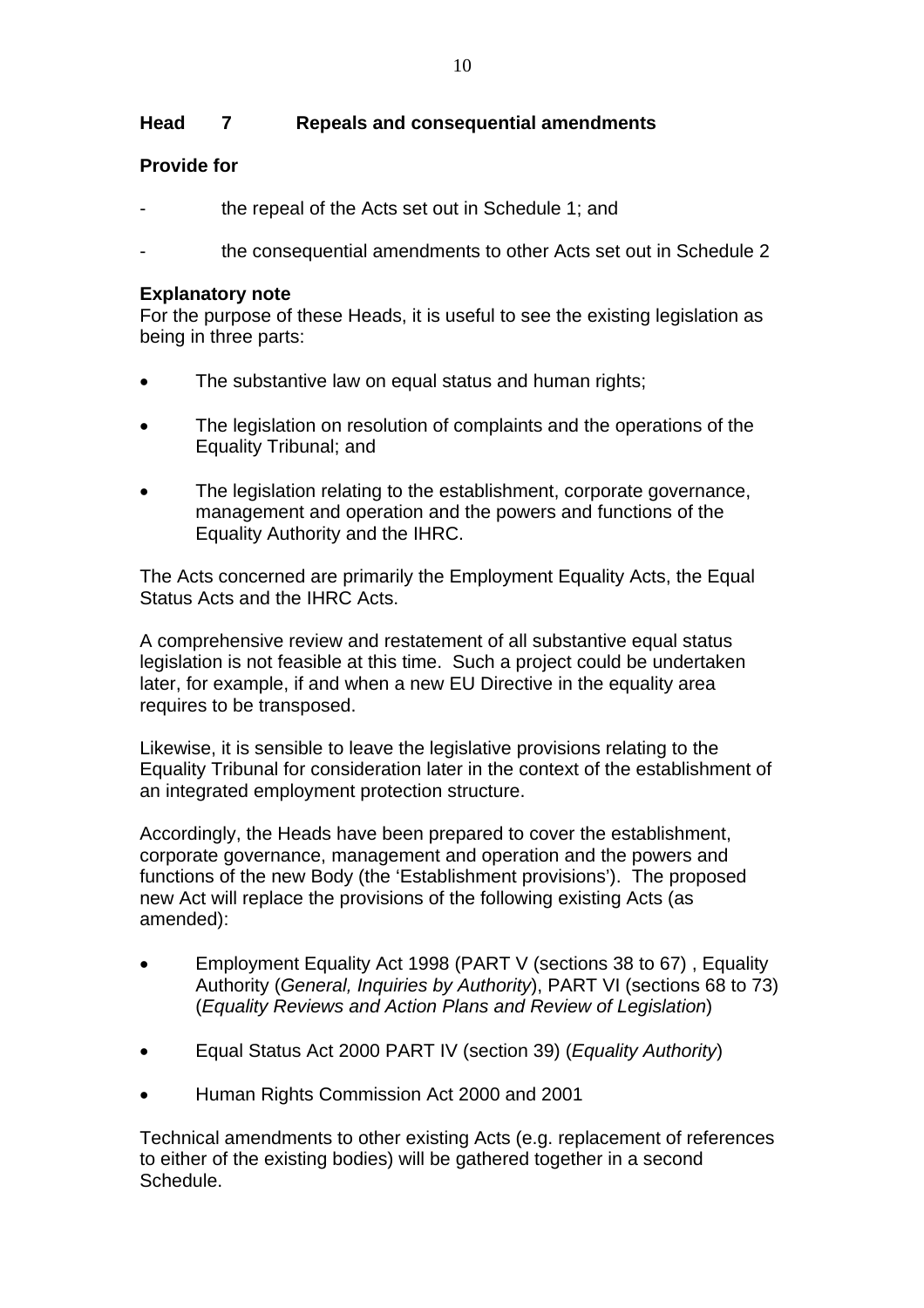Other provisions that can be replaced within the proposed new Act may be identified during the drafting process.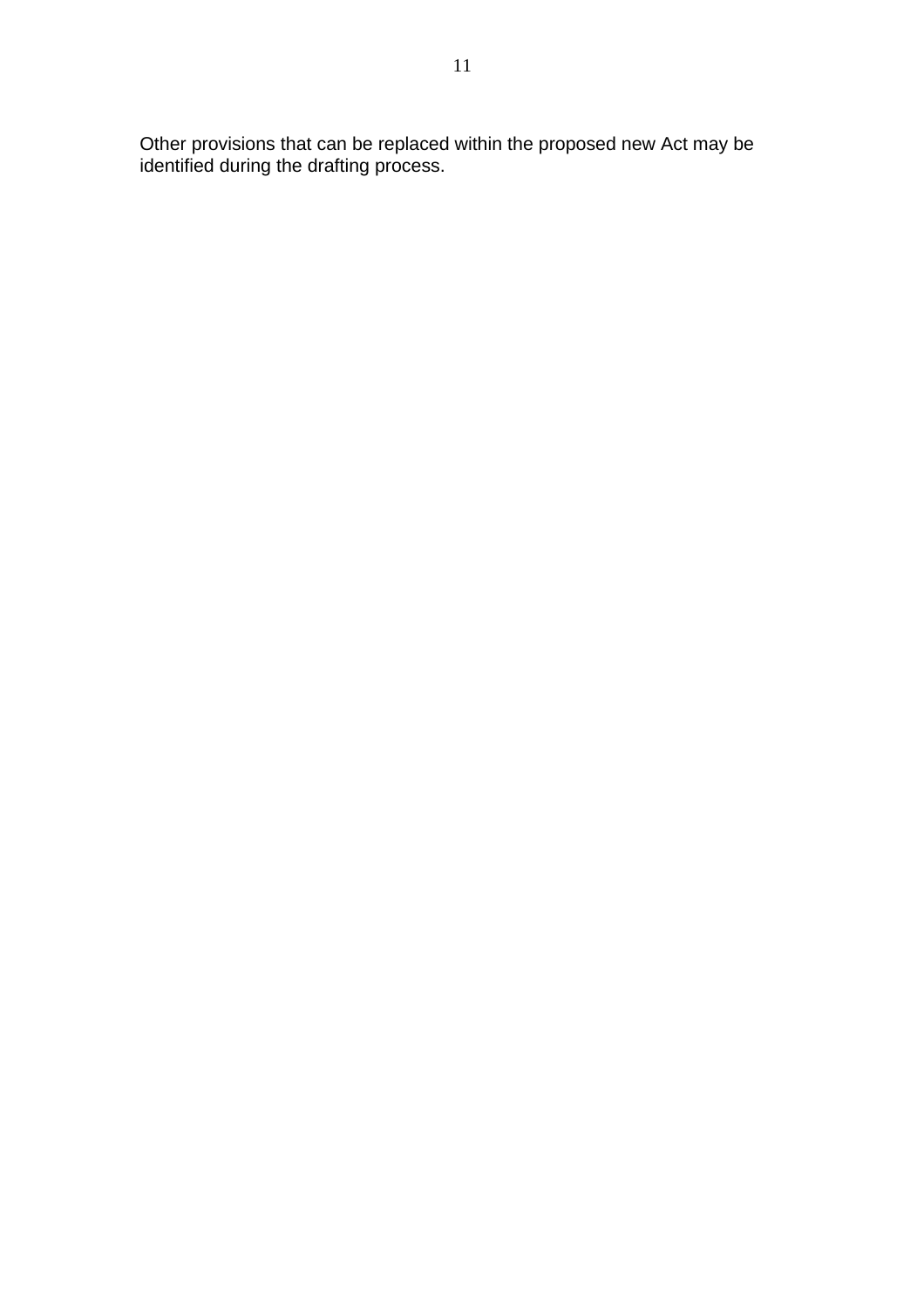# **Head 8 Establishment of Irish Human Rights and Equality Commission**

# **Provide that**

**.**—(1) There shall stand established, on the establishment day, a body which shall be known as An Coimisiún um Chomhionannais agus um Chearta an Duine in Éirinn or, in the English language, the Irish Human Rights and Equality Commission (in this Act referred to as "the Commission") to perform the functions conferred on it by this Act.

(2) The Commission shall, subject to the provisions of this Act, be independent in the performance of its functions.

# **(3) The Commission is established in compliance with the Paris Principles and shall be guided in the exercise of its functions by those principles.**

(4) The Commission shall be a body corporate with perpetual succession and an official seal and power to sue and be sued in its corporate name and to acquire, hold and dispose of land or an interest in land, and to acquire, hold and dispose of any other property.

(5) The Commission shall have all such powers as are necessary for or incidental to the performance of its functions under this Act.

(6) The Equality Authority (continued and renamed by section 38 of the Employment Equality Act 1998) and the Human Rights Commission (established by section 4 of the Human Rights Commission Act 2000) are dissolved.

### **Explanatory note**

Taken with modifications from section 4 of the HRC Act 2000. The independence of the body needs to be stated in the Act to ensure compliance with the 'Paris Principles' (see copy below under **Head 11 Functions**).

New: It is proposed to state explicitly that the Commission is established in compliance with the Paris Principles and shall be guided in the exercise of its functions by those principles.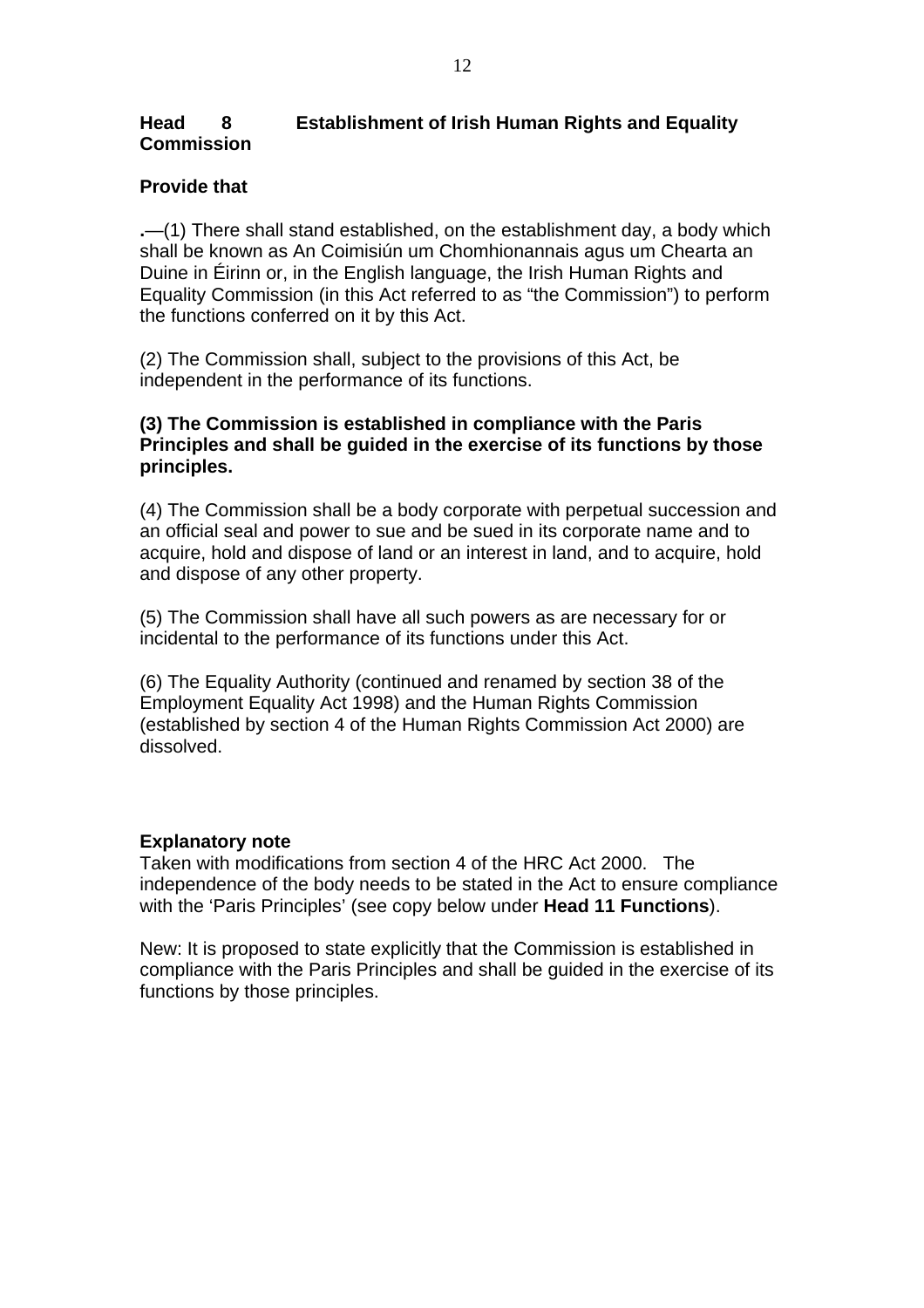### **Head 9 Purpose of Commission**

### **Provide that**

the purpose of the Commission is to protect and promote human rights and equality, to encourage the development of a culture of respect for human rights, equality and intercultural understanding in Ireland, to work towards the elimination of human rights abuses and discrimination and other prohibited conduct, while respecting diversity and the freedom and dignity of the individual and, in that regard, to provide practical assistance to persons to help them vindicate their rights.

#### **Explanatory note**

Recommendation 1 of the Working Group is that the purpose of the Commission should be set out in the Bill as above.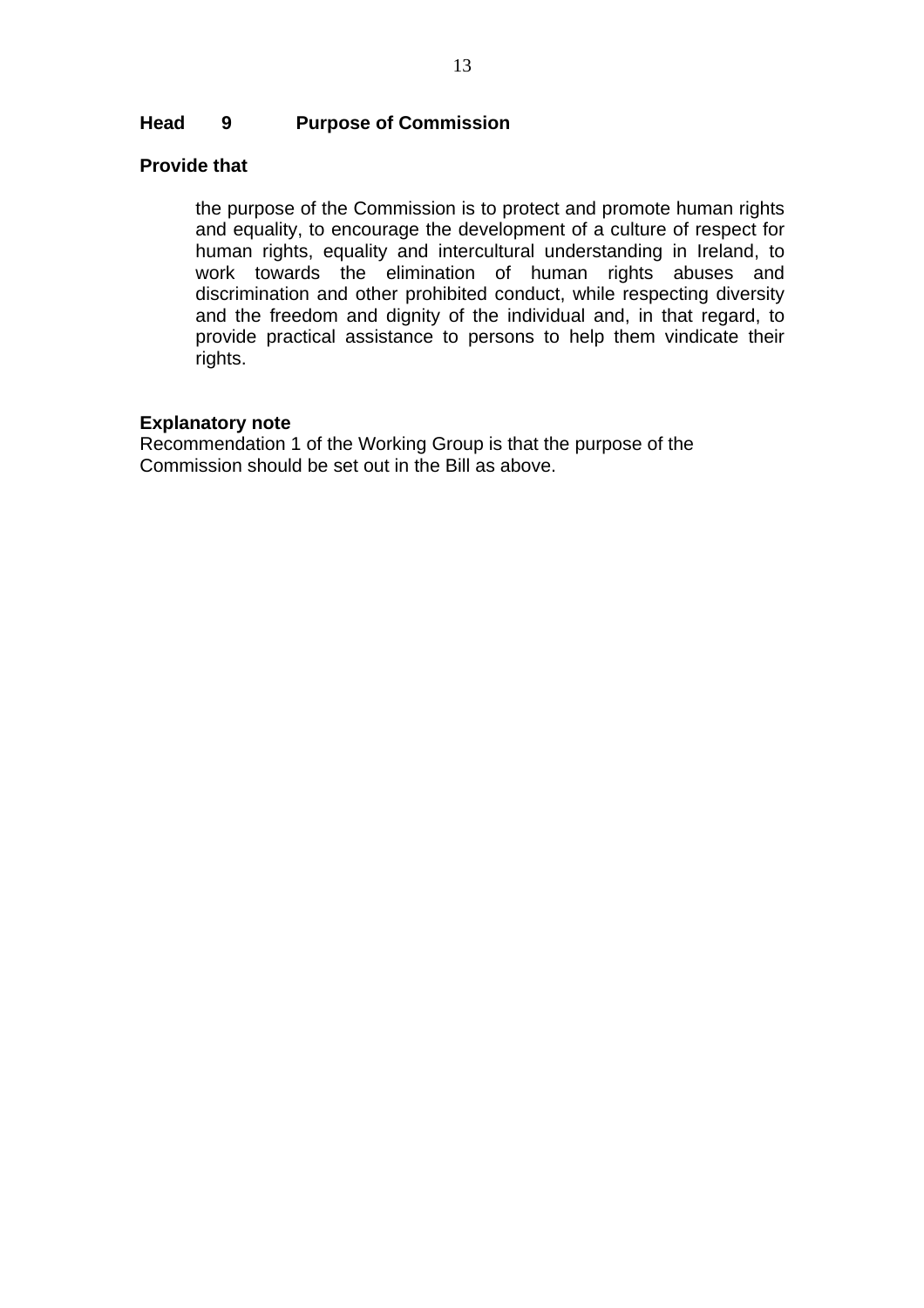# **Head 10 Principles to guide the Commission in the exercise of its functions**

The Commission shall exercise its functions under this Act and under the Employment Equality and Equal Status Acts so as to promote the development of a society in which the following principles have the greatest possible effect:

(a) that human rights are indivisible and universal;

(b) that every person is free and equal in dignity, rights and responsibilities;

(c) that a person's ability to achieve his or her potential and conception of a worthwhile life must not be limited by prejudice, contempt, discrimination or neglect and a person has the right to be free from prohibited conduct;

(d) that each person's human rights must be respected and protected;

(e) that each person should have a fair and equal opportunity to participate in the economic, political, social and cultural life of society; and

(f) that mutual respect between and within groups, based on intercultural understanding and engagement, on the valuing of diversity within an inclusive and just society, on shared respect for equality and human rights, promotes the overall well-being of society socially, economically and culturally.

#### **Explanatory note**

It is appropriate to set out in the Bill principles to guide the work of the Commission, as has been done, for example, in the Legal Services Bill and the Property Services Regulation Bill, which set out not only objectives and functions, but also principles. The Working Group has recommended (recommendation No. 6) the above statement of principles for this purpose.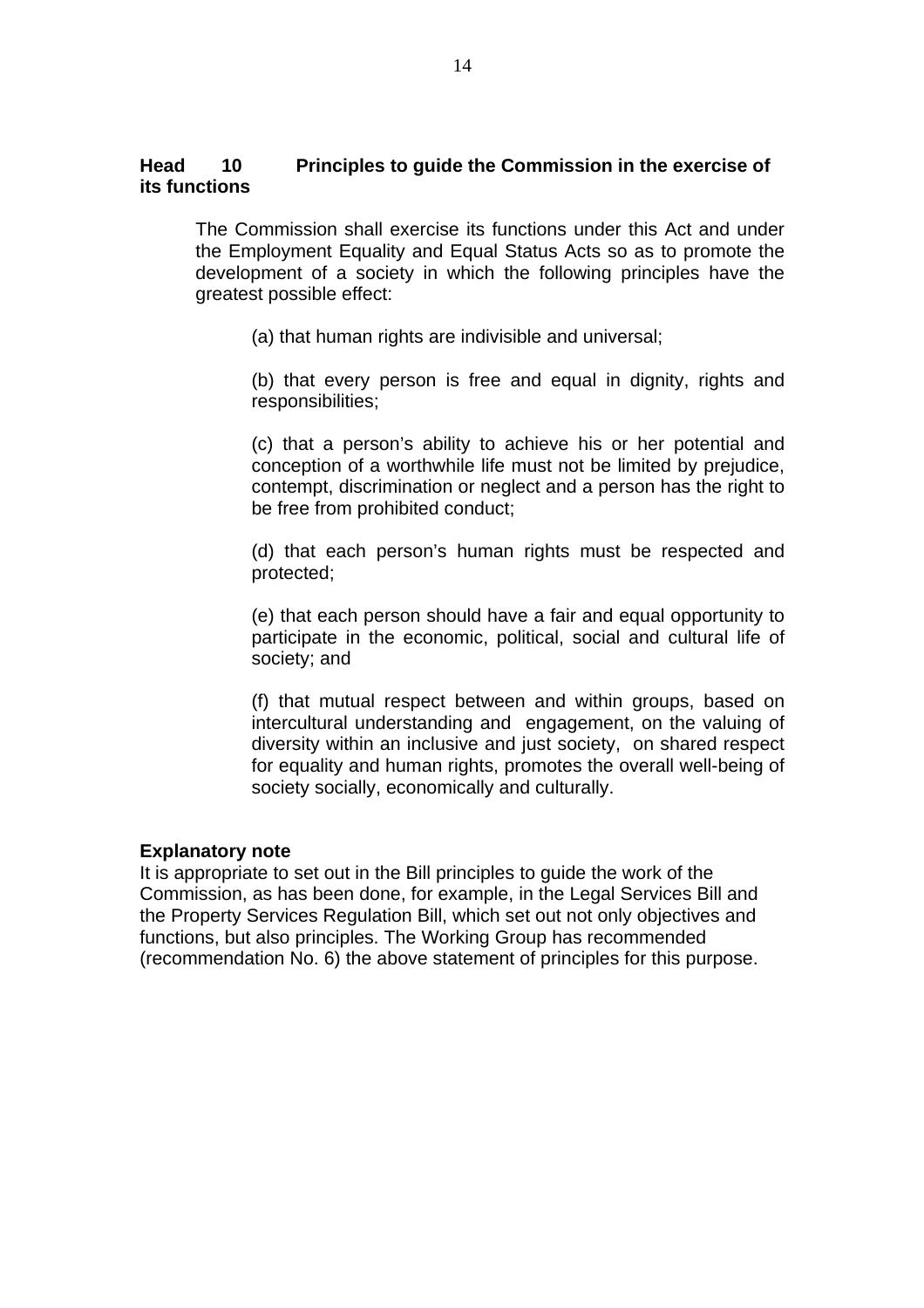# **Head 11 Functions of Commission**

### **Provide that**

The functions of the Commission shall be -

### **A. General functions**

### **i. Promotion and communication**

To promote understanding and awareness of the importance of human rights and equality and, for those purposes, to promote public debate and discussion of human rights and equality issues. To this end the Commission may undertake public consultations.

To provide or assist in the provision of education and training on human rights and equality issues.

To promote awareness and understanding of and respect for the multicultural character of Irish society and the diverse heritages of the island of Ireland.

To foster a society in which all individuals can participate and contribute to the cultural, social, economic and political life of Ireland.

To assist public bodies to take due note of equality and human rights in carrying out their functions and, where the Commission considers it appropriate in that regard, to recommend changes to (a) any area of relevant legislation, or (b) the policies or practices of a public body in the state.

To provide advice and resource materials on good practice and to develop sector-specific toolkits to tackle areas of particular challenge for equality and human rights in any or all of the private, not-for-profit, or public sectors.

The Commission may undertake or sponsor such research<sup>[1](#page-14-0)</sup> and educational or informational activities<sup>[2](#page-14-1)</sup> as it considers necessary and as appear appropriate and useful for the purpose of performing any of its functions.

### **ii. Publication**

To prepare and publish, in such manner as it thinks fit, reports on any research undertaken, sponsored, commissioned or

<span id="page-14-0"></span> 1 See s. 57 of Employment Equality Act 1998.

<span id="page-14-1"></span> $2$  See s 8(e) of the Human Rights Commission Act 2000.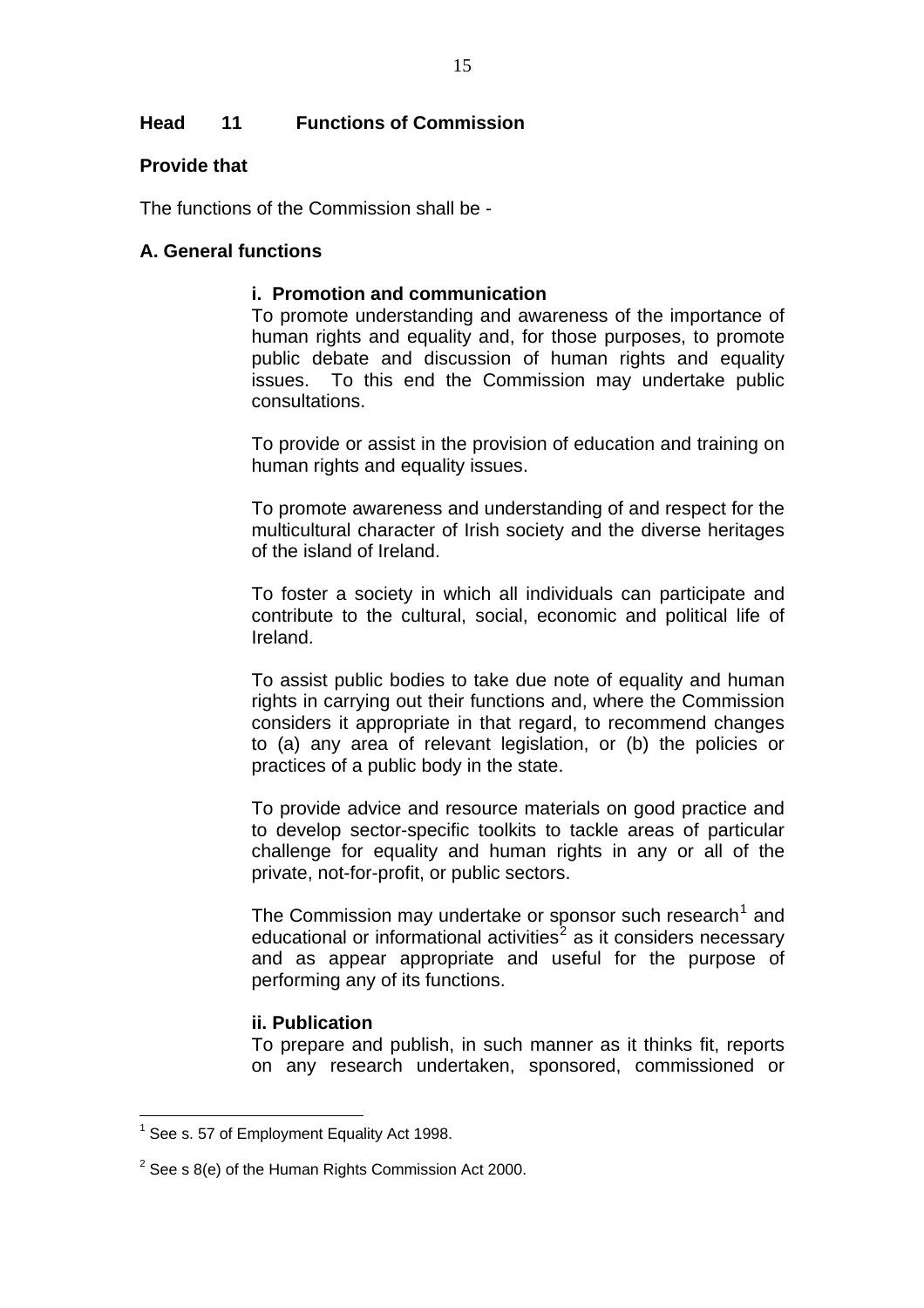assisted by it or in relation to enquiries or equality reviews it has conducted.[3](#page-15-0)

To publish information in written and other forms on human rights and equality.

The Commission may make charges for any services provided by it under this subsection.

For the purpose of assisting it in the performance of its functions under this section the Commission may employ any person or persons having qualifications which in the opinion of the Commission relate to those functions.<sup>[4](#page-15-1)</sup>

#### **iii. Programme and Project work**

To promote and co-ordinate programmes and project work in relation to any of its functions, and to foster and assist, including by financial or material aid, such programmes and projects;

'financial aid' here includes management of EU funding.

'programmes and project work' includes publicly-funded programmes on behalf of or in partnership with a Department of State, or programmes for which IHREC has received philanthropic funding. Such funding may be subject to Service Level Agreements in relation to delivery of agreed objectives, subject to these arrangements not compromising the independence of IHREC.

#### **iv. Policy and legislation**

Either of its own volition or on being requested to do so by the Government, to make such recommendations to the Government as it deems appropriate in relation to the measures which the Commission considers should be taken to strengthen, protect and uphold human rights and equality in the state.<sup>[5](#page-15-2)</sup>

To keep under review the adequacy and effectiveness of law and practice in the state relating to the protection of human rights and equality. <sup>[6](#page-15-3)</sup>

 $\overline{a}$ 

<span id="page-15-0"></span><sup>&</sup>lt;sup>3</sup> See s 8(g) of the Human Rights Commission Act 2000 and see also s 68 – 73 of the Employment Equality Act 1998

<span id="page-15-1"></span><sup>&</sup>lt;sup>4</sup> This is taken with a modification (deletion of the requirement to obtain the Minister's consent) from the Equality Acts. It is not clear that it is necessary and is for further consideration in consultation with the Parliamentary Counsel.

<span id="page-15-2"></span> $5$  See s 8(d) of the Human Rights Commission Act 2000.

<span id="page-15-3"></span> $6$  See s 8(a) of the Human Rights Commission Act 2000.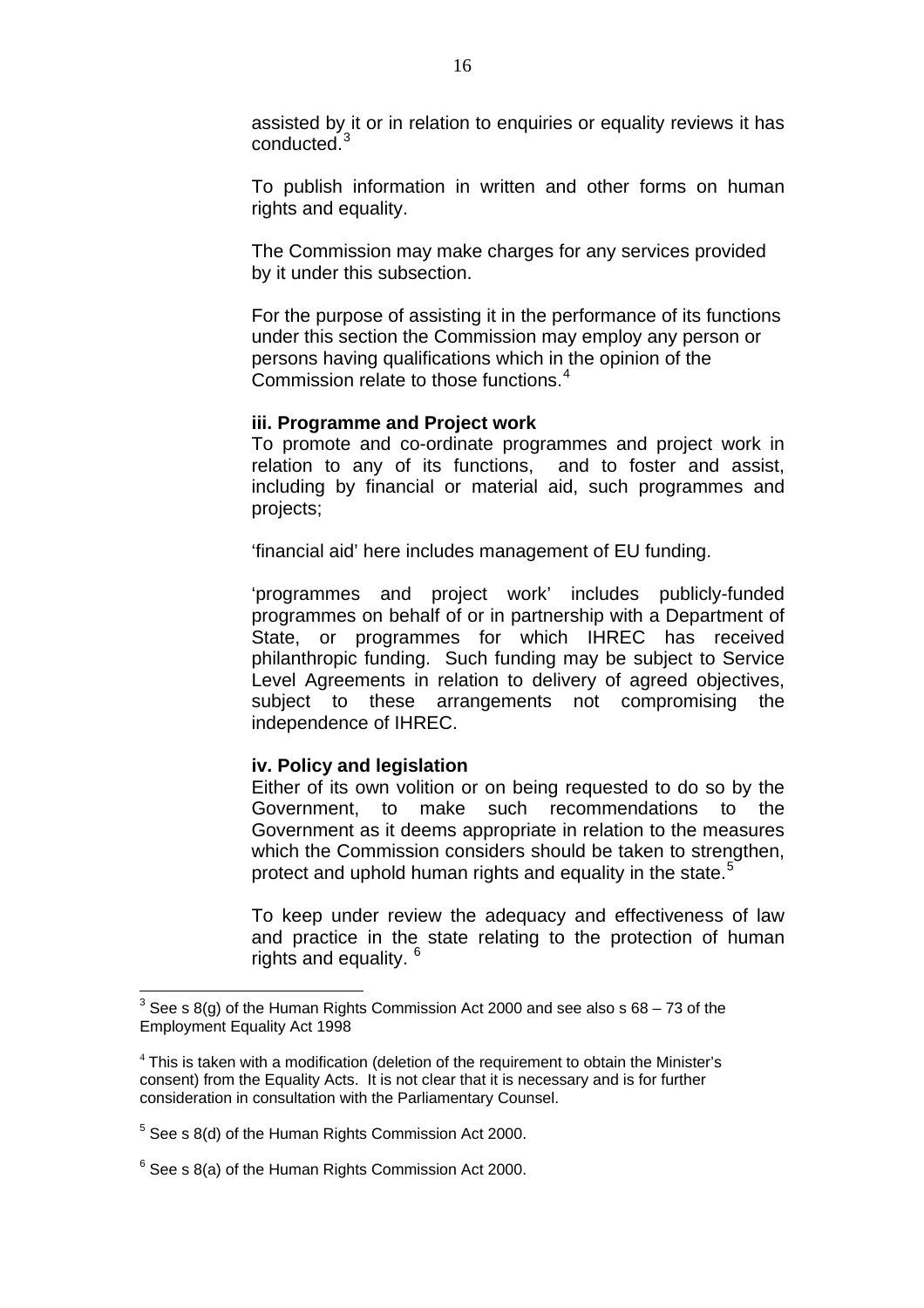To examine, of its own volition, or if requested by a Minister of the Government, any legislative proposal, including a proposal to sign any international instrument, and report its views on any implications of such proposal for equality or for human rights.<sup>[7](#page-16-0)</sup>

To provide advice and assistance on human rights and equality issues to a [i.e. any] committee of the Oireachtas as may be requested by such committee and as the Commission may be in a position to provide and as may be useful and appropriate in assisting such Committee in its work.

#### B. **Specific equality functions derived from EU law**

To work towards the elimination of discrimination in relation to the areas covered by the Employment Equality Acts 1998 to 2011 and the Equal Status Acts 2000 to 2011.<sup>[8](#page-16-1)</sup>

To promote equality of opportunity in relation to employment and vocational training and in relation to the provision of goods and services, accommodation and education.<sup>[9](#page-16-2)</sup>

To keep under review the workings of legislation specified in **Head 29** and to make recommendations for necessary change to the relevant Minister.<sup>[10](#page-16-3)</sup>

### **C. Specific 'social cohesion' functions**

To promote the integration of migrants and other minorities in Irish society, to encourage good practice in intercultural relations and to promote tolerance, acceptance of diversity, and an inclusive society with positive relations between members of different groups.

### **D. Northern Ireland**

To take part in the Joint Committee with the Northern Ireland Human Rights Commission which is provided for in the Belfast/Good Friday Agreement and continue the work already done by that body, and to work closely with the Equality Commission for Northern Ireland.<sup>[11](#page-16-4)</sup>

 $\overline{a}$ 

<span id="page-16-0"></span> $7$  See s 8((b) of the Human Rights Commission Act 2000.

<span id="page-16-1"></span> $8$  See s 39(a) of the Employment Equality Act 1998; s 39 (a) of the Equal Status Act 2000.

<span id="page-16-2"></span> $9$  See s 39(b) of the Employment Act 1998; s 39(b) of the Equal Status Act 2000.

<span id="page-16-3"></span><sup>&</sup>lt;sup>10</sup> See s39(bb), (c) and (d), s 39(f) & s 73 of the Employment Equality Act 1998; and s 39(c) of the Equal Status Act 2000.

<span id="page-16-4"></span> $11$  See s. 8(i) of the Human Rights Commission Act 2000.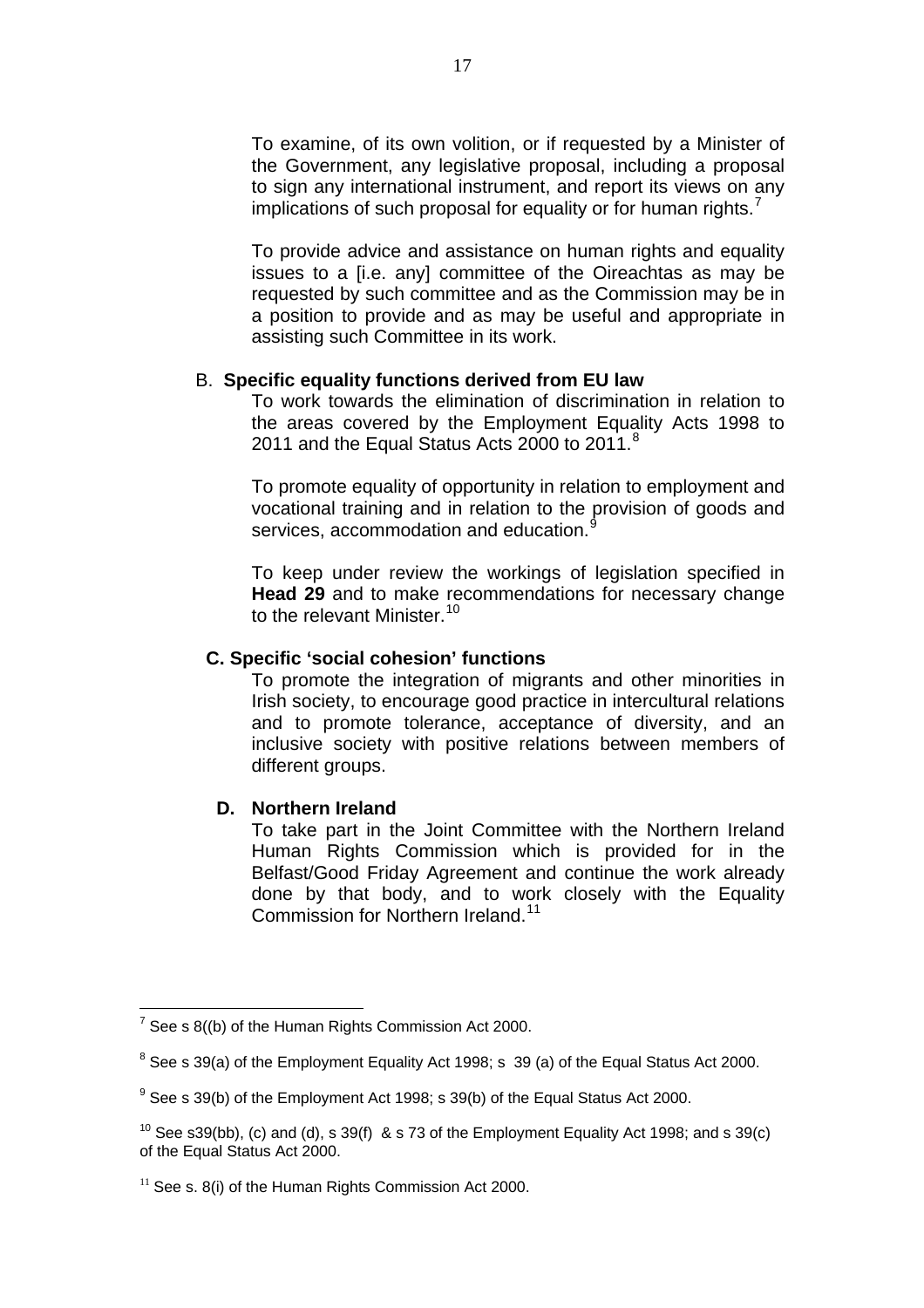# **E. International**

To consult with such national or international bodies or agencies having a knowledge or expertise in the field of human rights and in the field of equality as it sees fit,  $12$  including the provision of advice and commentaries on the situation with regard to human rights and equality in Ireland.

And without prejudice to the generality of the foregoing, to liaise and consult and engage in joint work in particular with equality bodies (within meaning of relevant EU Directives) of member states of the European Union, with other accredited National Human Rights Institutions, with the EU's Fundamental Rights Agency, with the Council of Europe and with relevant UN bodies.

 **F**. **Supporting public bodies in having due regard to human rights and equality issues**

As provided for in **Head 36**, assisting an individual public body, or public bodies generally, covered by that Head in having due regard to the need to eliminate prohibited discrimination, promote equality of opportunity and treatment and protect the human rights of staff and persons to whom it provides services in the exercise of its/their functions.

# **Explanatory note**

This Head, Head 30 and Heads 31 to 36 should be read together. The Working Group approached the powers and functions of the Commission on the basis of distinguishing between (a) general functions and (b) enforcement/compliance functions. The distinction is not a neat one, with inevitable overlap. In addition, some of the individual enforcement functions are more easily presented as stand-alone sections and are so presented in these Heads.

The proposed functions above are as recommended in the Working Group report, recommendation 12, with technical amendments to make them suitable for Heads of a Bill, including avoidance of duplication as between this Head and other Heads.

The Equality Authority also has specific other functions under the Equal Status and Employment Equality Acts. As it is not proposed to repeal and restate these provisions in this Bill, the intention is that these will instead be transferred to the new body by way of amendments to the definition of 'Authority' in those Acts (see **Head 7**), but with a suitable cross-reference in this section.

The following are set out below, by way of background:

<span id="page-17-0"></span> $\overline{a}$  $12$  See s 8(c) of the Human Rights Commission Act 2000.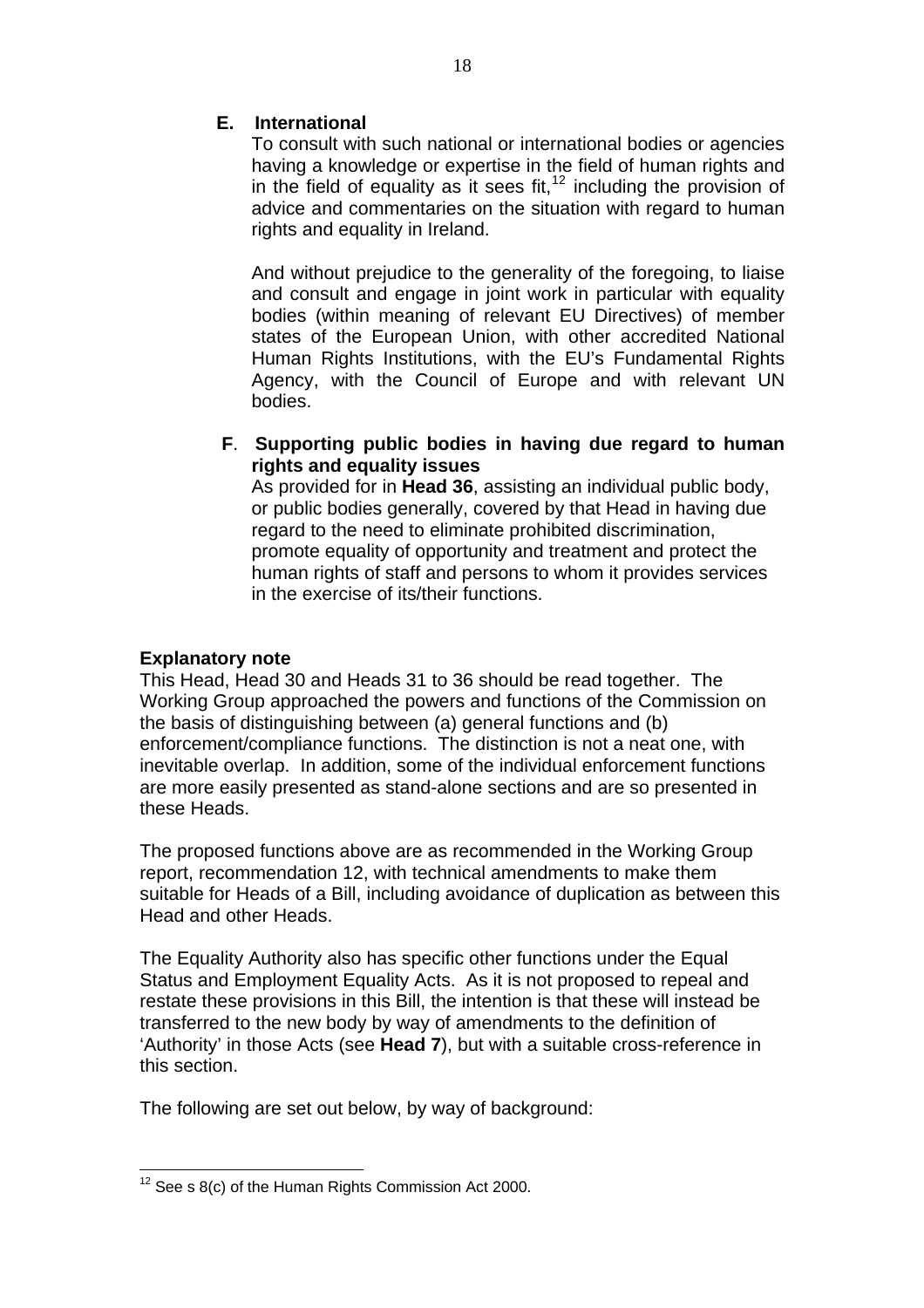a) the existing general functions of the

Equality Authority; and

the Human Rights Commission

b) the functions of Equality bodies required under the relevant EU Directives, together with a note in relation to possible infringement proceedings raised by the European Commission in 2007; and

c) the 'Paris Principles' which set out requirements for the status of National Human Rights Institutions. While these principles do not have legal effect, compliance is necessary to secure international accreditation at 'A' level. The existing Commission has such accreditation and it is desirable to ensure that this status can be secured for the new Body as quickly as possible.

### **Existing functions of the Equality Authority**

#### **Employment Equality Act 1998, as amended**

**39.**—The Authority shall have, in addition to the functions assigned to it by any other provision of this Act or of any other Act, the following general functions:

(*a*) to work towards the elimination of discrimination in relation to employment;

(*b*) to promote equality of opportunity in relation to the matters to which this Act applies;

(*bb*) to provide information to the public on the working of the *Parental Leave Act 1998*,

 (*c*) to provide information to the public on and to keep under review the working of this Act, the Maternity Protection Act 1994, and the Adoptive Leave Act 1995, and, whenever it thinks necessary, to make proposals to the Minister for amending any of those Acts; and

(*d*) to keep under review the working of the Pensions Act 1990, as regards the principle of equal treatment and, whenever it thinks necessary, to make proposals to the Minister for Social, Community and Family Affairs for amending that Act.

**57.**—(1) The Authority may undertake or sponsor such research and undertake or sponsor such activities relating to the dissemination of information as it considers necessary and as appear expedient for the purpose of performing any of its functions.

(2) The Authority may make charges for any services provided by it under *subsection (1)*.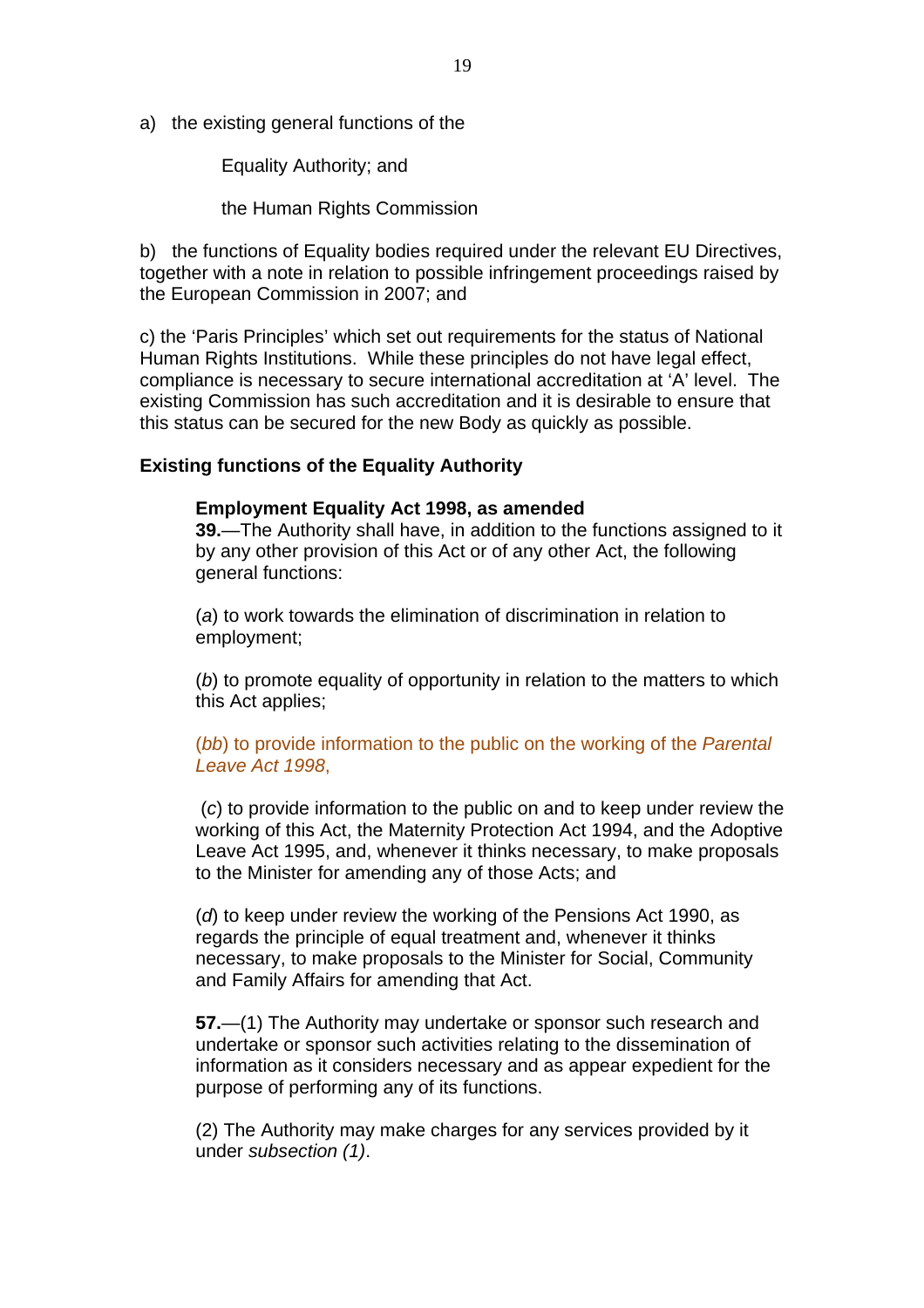(3) For the purpose of assisting it in the performance of its functions under this section the Authority may, with the approval of the Minister, employ any person or persons having qualifications which in the opinion of the Authority relate to those functions.

#### **Equal Status Act 2000 as amended**

**39.**—The Authority shall have, in addition to the functions assigned to it by any other provision of this Act or by any other Act, the following general functions:

(*a*) to work towards the elimination of prohibited conduct;

(*b*) to promote equality of opportunity in relation to the matters to which this Act applies; and

(*c*) to provide information to the public on and to keep under review the working of this Act and, whenever the Authority thinks it necessary, to make proposals to the Minister for its amendment;

and accordingly the [Employment Equality Act, 1998](http://www.irishstatutebook.ie/1998/en/act/pub/0021/index.html) , shall apply and have effect with the amendments specified in the *Schedule* to this Act.

### **Existing functions of the Human Rights Commission**

**Section 8 of the Human Rights Commission Act 2000**  8.—The functions of the Commission shall be—

> (*a*) to keep under review the adequacy and effectiveness of law and practice in the State relating to the protection of human rights,

(*b*) if requested by a Minister of the Government, to examine any legislative proposal and report its views on any implications of such proposal for human rights,

(*c*) to consult with such national or international bodies or agencies having a knowledge or expertise in the field of human rights as it sees fit,

(*d*) either of its own volition or on being requested to do so by the Government, to make such recommendations to the Government as it deems appropriate in relation to the measures which the Commission considers should be taken to strengthen, protect and uphold human rights in the State,

(*e*) to promote understanding and awareness of the importance of human rights in the State and, for those purposes, to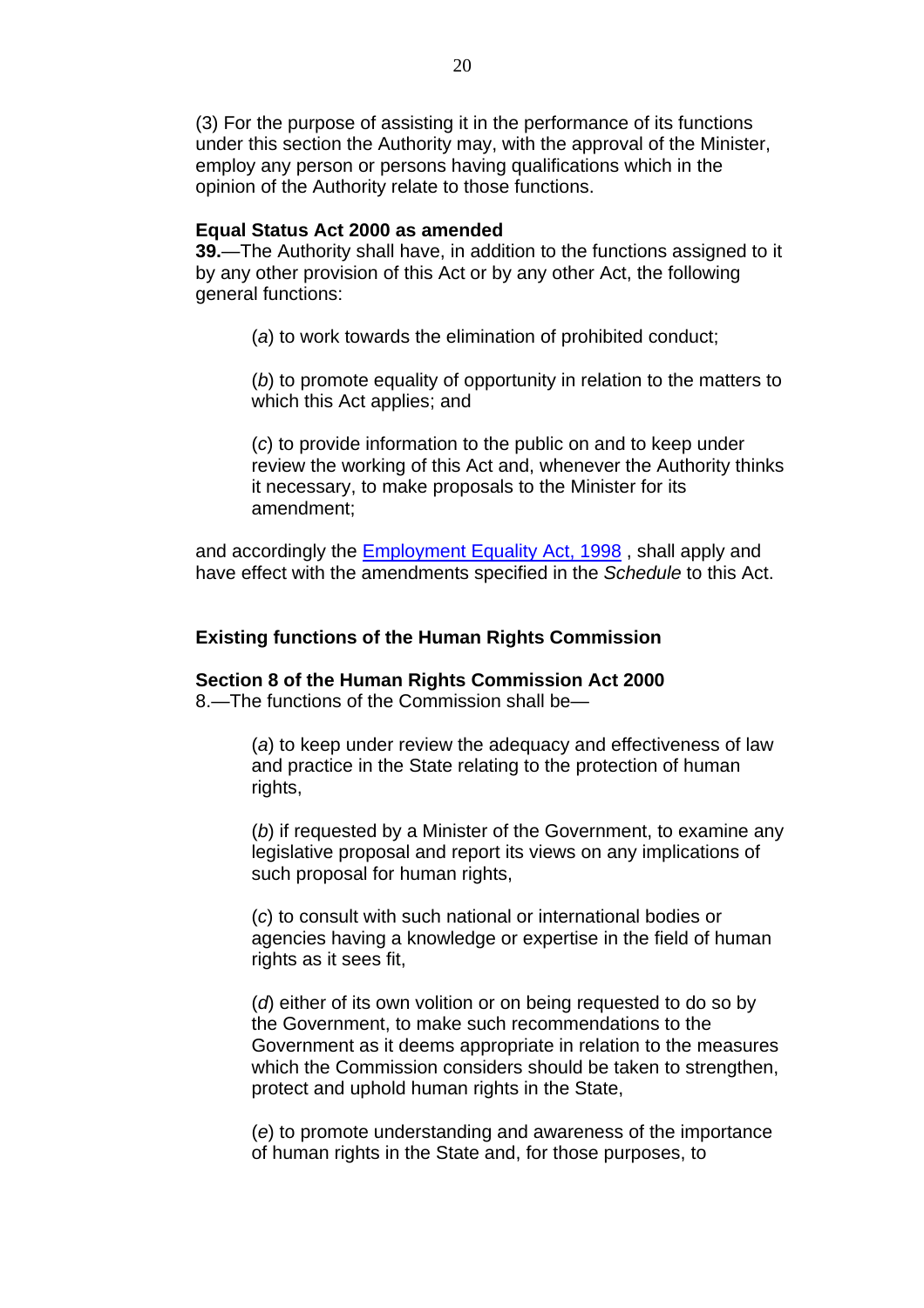undertake, sponsor or commission, or provide financial or other assistance for, research and educational activities,

(*f*) to conduct enquiries under and in accordance with *[section 9](http://www.irishstatutebook.ie/2000/en/act/pub/0009/sec0009.html#sec9)*,

(*g*) to prepare and publish, in such manner as it thinks fit, reports on any research undertaken, sponsored, commissioned or assisted by it under *paragraph (e)* or in relation to enquiries referred to in *paragraph (f)*,

(*h*) to apply to the High Court or the Supreme Court for liberty to appear before the High Court or the Supreme Court, as the case may be, as *amicus curiae* in proceedings before that court that involve or are concerned with the human rights of any person and to appear as such an *amicus curiae* on foot of such liberty being granted (which liberty each of the said courts is hereby empowered to grant in its absolute discretion),

(*i*) to take whatever action is necessary to establish and participate in the joint committee of representatives referred to in paragraph 10 of the section entitled "Rights, Safe-guards and Equality of Opportunity" of the Agreement Reached in the Multi-Party Talks,

(*j*) to provide assistance of the kind referred to in *[section 10](http://www.irishstatutebook.ie/2000/en/act/pub/0009/sec0010.html#sec10)* to persons under and in accordance with that section,

(*k*) to institute proceedings under and in accordance with *[section](http://www.irishstatutebook.ie/2000/en/act/pub/0009/sec0011.html#sec11)  [11](http://www.irishstatutebook.ie/2000/en/act/pub/0009/sec0011.html#sec11)* .

#### **Functions provisions in EU Directives**

The relevant EU Directives are:

Council Directive 2000/43/EC of 29 June 2000, implementing the principle of equal treatment between persons irrespective of racial or ethnic origin;

Council Directive 2000/78/EC of 27 November 2000 establishing a general framework for equal treatment in employment and occupation;

Council Directive 2004/113/EC of 13 December 2004, implementing the principle of equal treatment between men and women in the access to and supply of goods and services; and

Directive 2006/54/EC of the European Parliament and of the Council of 5 July 2006 on the implementation of the principle of equal opportunities and equal treatment of men and women in matters of employment and occupation (recast).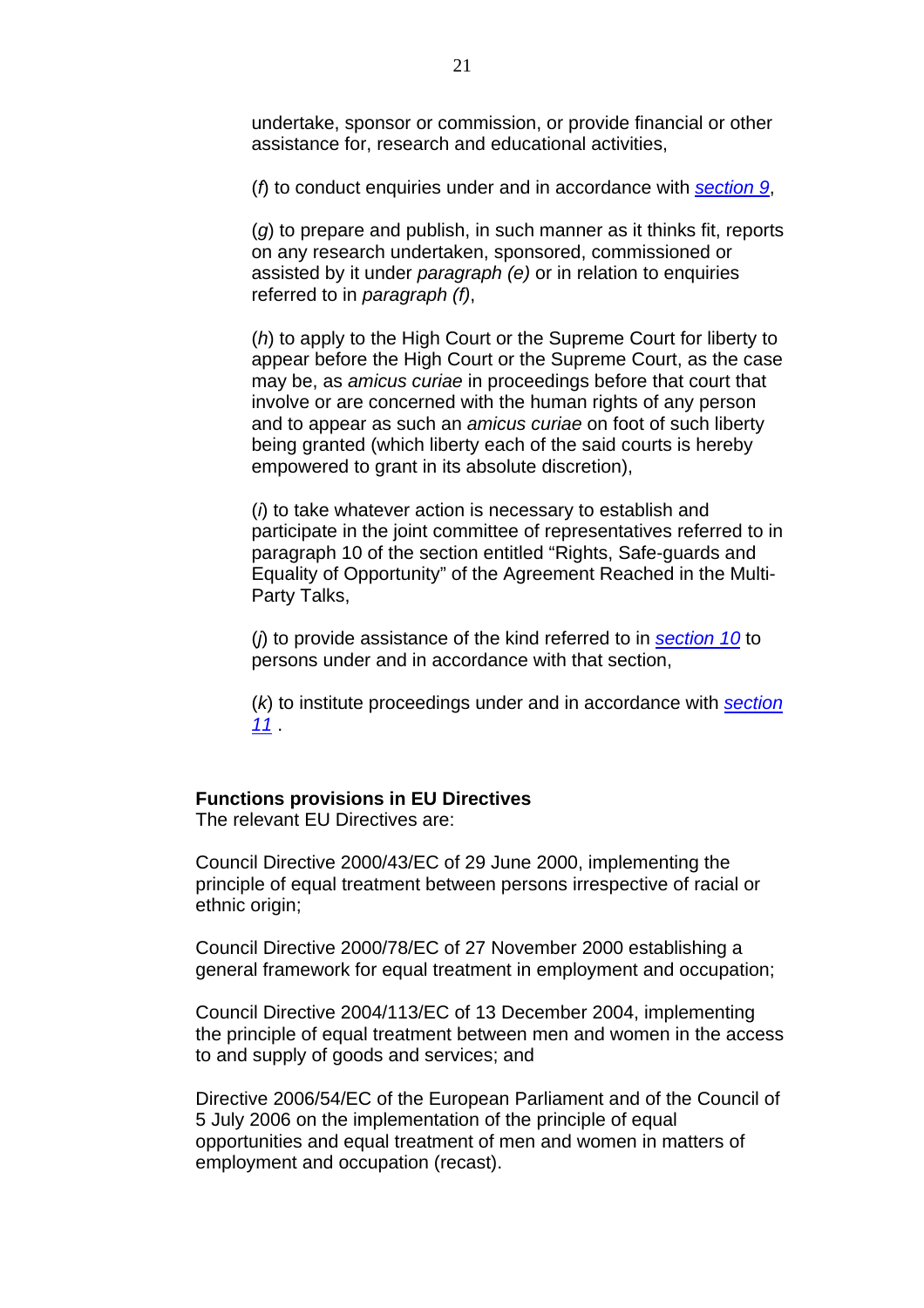*(Functions (taken from 2000/43/EC), except d), which is an additional point in 2006/54/EC.)* 

# **Functions**

1. Member States shall designate a body or bodies for the promotion of equal treatment of all persons without discrimination on the grounds of racial or ethnic origin. These bodies may form part of agencies charged at national level with the defence of human rights or the safeguard of individuals' rights.

2. Member States shall ensure that the competences of these bodies include:

— without prejudice to the right of victims and of associations, organisations or other legal entities referred to in Article 7(2), providing independent assistance to victims of discrimination in pursuing their complaints about discrimination,

— conducting independent surveys concerning discrimination,

— publishing independent reports and making recommendations on any issue relating to such discrimination.

(d) at the appropriate level exchanging available information with corresponding European bodies such as any future European Institute for Gender Equality.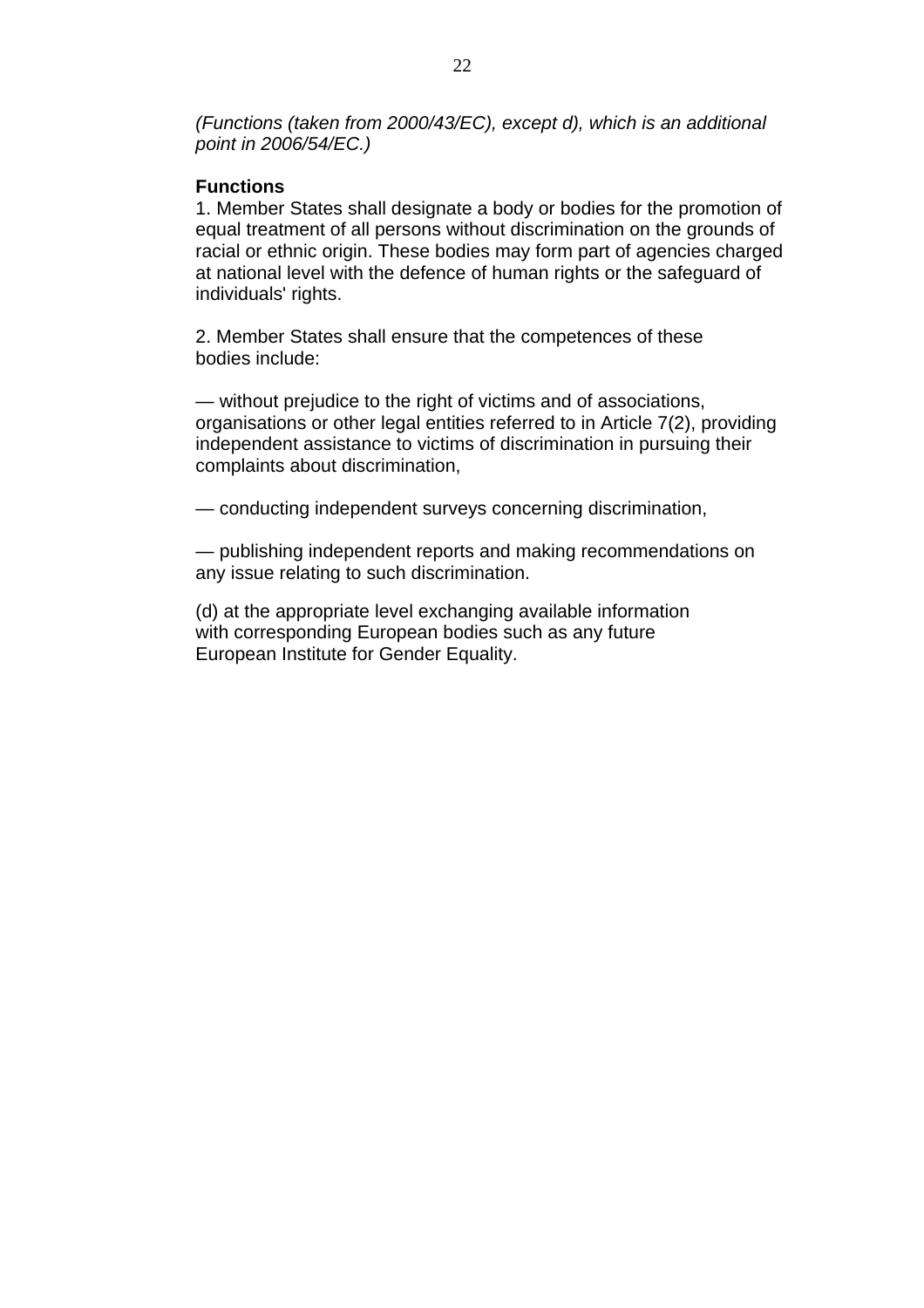# **The Paris Principles**

#### **Principles relating to the Status of National Institutions (The Paris Principles)**

Adopted by UN General Assembly resolution 48/134 of 20 December 1993

Competence and responsibilities

1. A national institution shall be vested with competence to promote and protect human rights.

2. A national institution shall be given as broad a mandate as possible, which shall be clearly set forth in a constitutional or legislative text, specifying its composition and its sphere of competence.

3. A national institution shall, inter alia, have the following responsibilities:

( a ) To submit to the Government, Parliament and any other competent body, on an advisory basis either at the request of the authorities concerned or through the exercise of its power to hear a matter without higher referral, opinions, recommendations, proposals and reports on any matters concerning the promotion and protection of human rights; the national institution may decide to publicize them; these opinions, recommendations, proposals and reports, as well as any prerogative of the national institution, shall relate to the following areas:

(i) Any legislative or administrative provisions, as well as provisions relating to judicial organizations, intended to preserve and extend the protection of human rights; in that connection, the national institution shall examine the legislation and administrative provisions in force, as well as bills and proposals, and shall make such recommendations as it deems appropriate in order to ensure that these provisions conform to the fundamental principles of human rights; it shall, if necessary, recommend the adoption of new legislation, the amendment of legislation in force and the adoption or amendment of administrative measures;

(ii) Any situation of violation of human rights which it decides to take up;

(iii) The preparation of reports on the national situation with regard to human rights in general, and on more specific matters;

(iv) Drawing the attention of the Government to situations in any part of the country where human rights are violated and making proposals to it for initiatives to put an end to such situations and, where necessary, expressing an opinion on the positions and reactions of the Government;

( b ) To promote and ensure the harmonization of national legislation, regulations and practices with the international human rights instruments to which the State is a party, and their effective implementation;

( c ) To encourage ratification of the above-mentioned instruments or accession to those instruments, and to ensure their implementation;

( d ) To contribute to the reports which States are required to submit to United Nations bodies and committees, and to regional institutions, pursuant to their treaty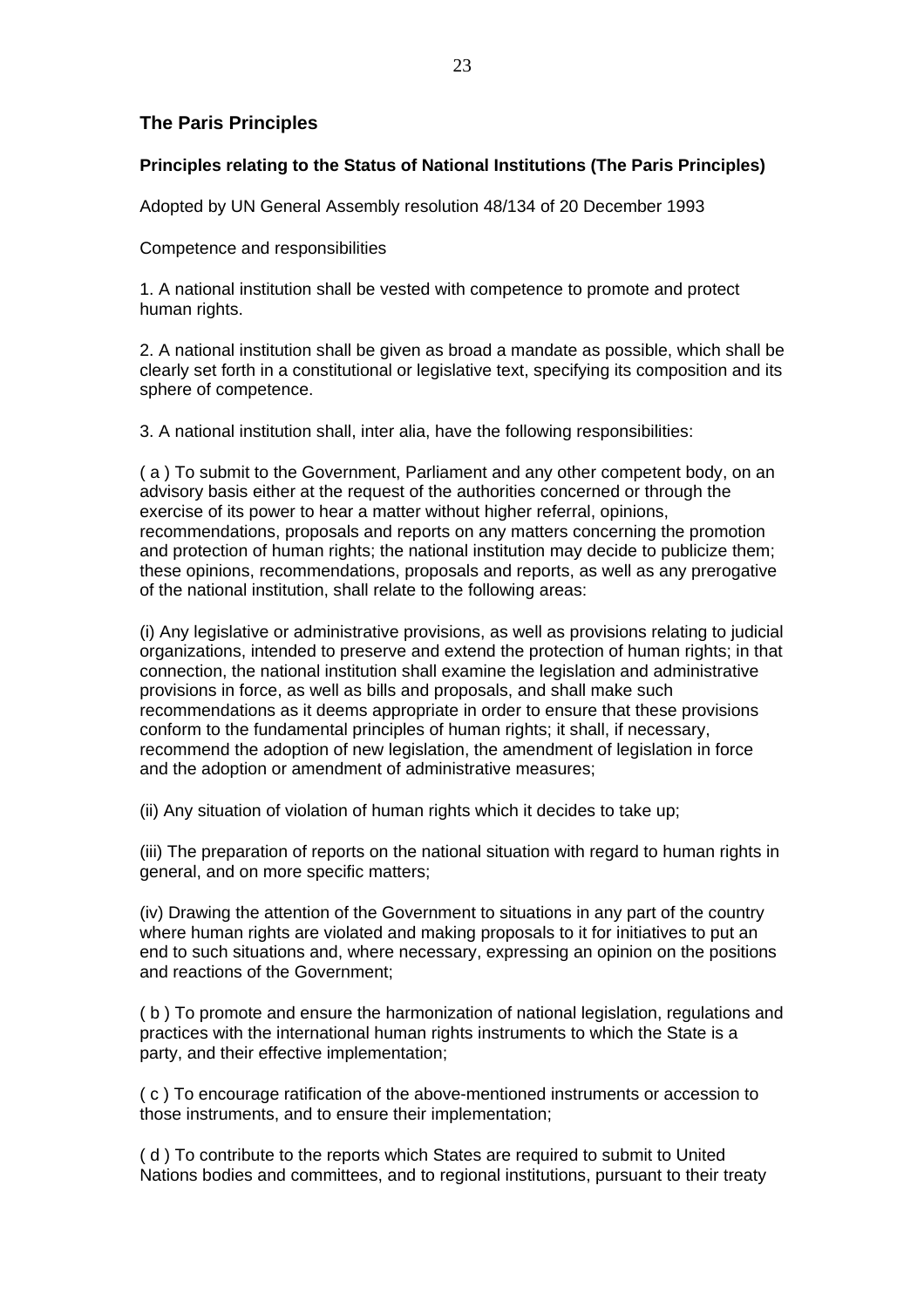obligations and, where necessary, to express an opinion on the subject, with due respect for their independence;

( e ) To cooperate with the United Nations and any other organization in the United Nations system, the regional institutions and the national institutions of other countries that are competent in the areas of the protection and promotion of human rights;

( f ) To assist in the formulation of programmes for the teaching of, and research into, human rights and to take part in their execution in schools, universities and professional circles;

( g ) To publicize human rights and efforts to combat all forms of discrimination, in particular racial discrimination, by increasing public awareness, especially through information and education and by making use of all press organs.

Composition and guarantees of independence and pluralism

1. The composition of the national institution and the appointment of its members, whether by means of an election or otherwise, shall be established in accordance with a procedure which affords all necessary guarantees to ensure the pluralist representation of the social forces (of civilian society) involved in the protection and promotion of human rights, particularly by powers which will enable effective cooperation to be established with, or through the presence of, representatives of:

( a ) Non-governmental organizations responsible for human rights and efforts to combat racial discrimination, trade unions, concerned social and professional organizations, for example, associations of lawyers, doctors, journalists and eminent scientists;

( b ) Trends in philosophical or religious thought;

( c ) Universities and qualified experts;

( d ) Parliament;

( e ) Government departments (if these are included, their representatives should participate in the deliberations only in an advisory capacity).

2. The national institution shall have an infrastructure which is suited to the smooth conduct of its activities, in particular adequate funding. The purpose of this funding should be to enable it to have its own staff and premises, in order to be independent of the Government and not be subject to financial control which might affect its independence.

3. In order to ensure a stable mandate for the members of the national institution, without which there can be no real independence, their appointment shall be effected by an official act which shall establish the specific duration of the mandate. This mandate may be renewable, provided that the pluralism of the institution's membership is ensured.

Methods of operation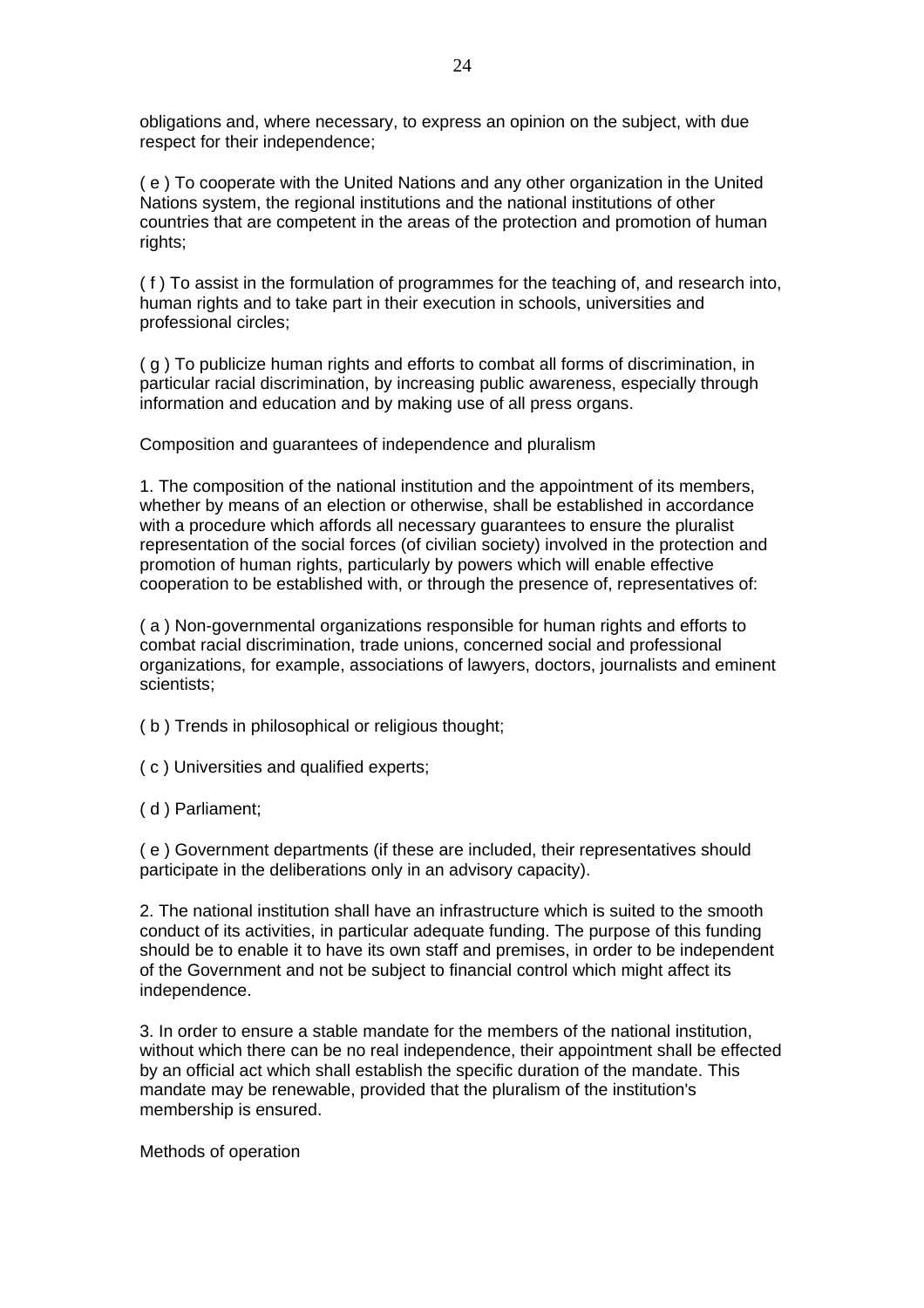Within the framework of its operation, the national institution shall:

( a ) Freely consider any questions falling within its competence, whether they are submitted by the Government or taken up by it without referral to a higher authority, on the proposal of its members or of any petitioner,

( b ) Hear any person and obtain any information and any documents necessary for assessing situations falling within its competence;

( c ) Address public opinion directly or through any press organ, particularly in order to publicize its opinions and recommendations;

( d ) Meet on a regular basis and whenever necessary in the presence of all its members after they have been duly concerned;

( e ) Establish working groups from among its members as necessary, and set up local or regional sections to assist it in discharging its functions;

( f ) Maintain consultation with the other bodies, whether jurisdictional or otherwise, responsible for the promotion and protection of human rights (in particular, ombudsmen, mediators and similar institutions);

( g ) In view of the fundamental role played by the non-governmental organizations in expanding the work of the national institutions, develop relations with the nongovernmental organizations devoted to promoting and protecting human rights, to economic and social development, to combating racism, to protecting particularly vulnerable groups (especially children, migrant workers, refugees, physically and mentally disabled persons) or to specialized areas.

Additional principles concerning the status of commissions with quasi-jurisdictional competence

A national institution may be authorized to hear and consider complaints and petitions concerning individual situations. Cases may be brought before it by individuals, their representatives, third parties, non-governmental organizations, associations of trade unions or any other representative organizations. In such circumstances, and without prejudice to the principles stated above concerning the other powers of the commissions, the functions entrusted to them may be based on the following principles:

( a ) Seeking an amicable settlement through conciliation or, within the limits prescribed by the law, through binding decisions or, where necessary, on the basis of confidentiality;

( b ) Informing the party who filed the petition of his rights, in particular the remedies available to him, and promoting his access to them;

( c ) Hearing any complaints or petitions or transmitting them to any other competent authority within the limits prescribed by the law;

( d ) Making recommendations to the competent authorities, especially by proposing amendments or reforms of the laws, regulations and administrative practices,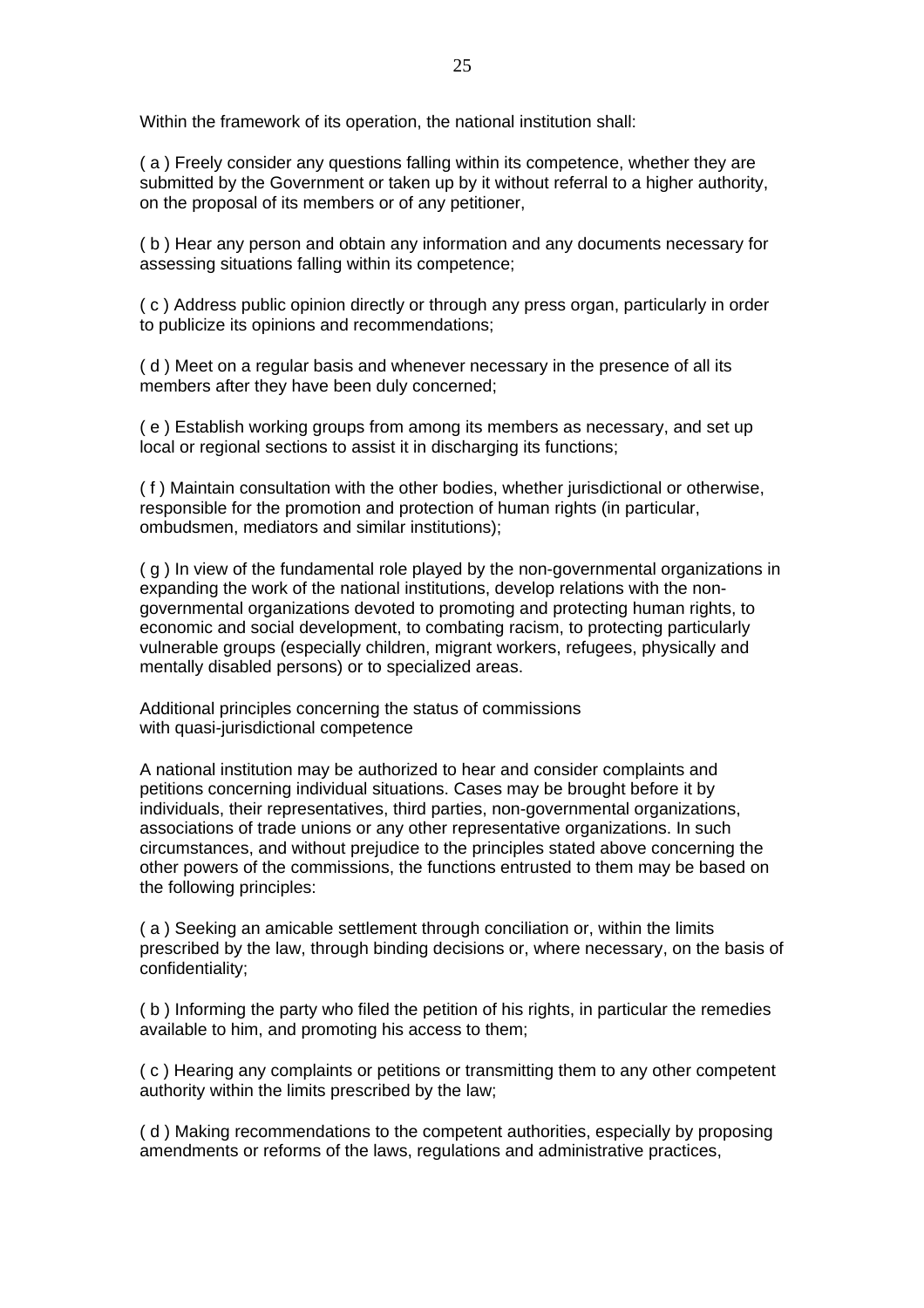especially if they have created the difficulties encountered by the persons filing the petitions in order to assert their rights.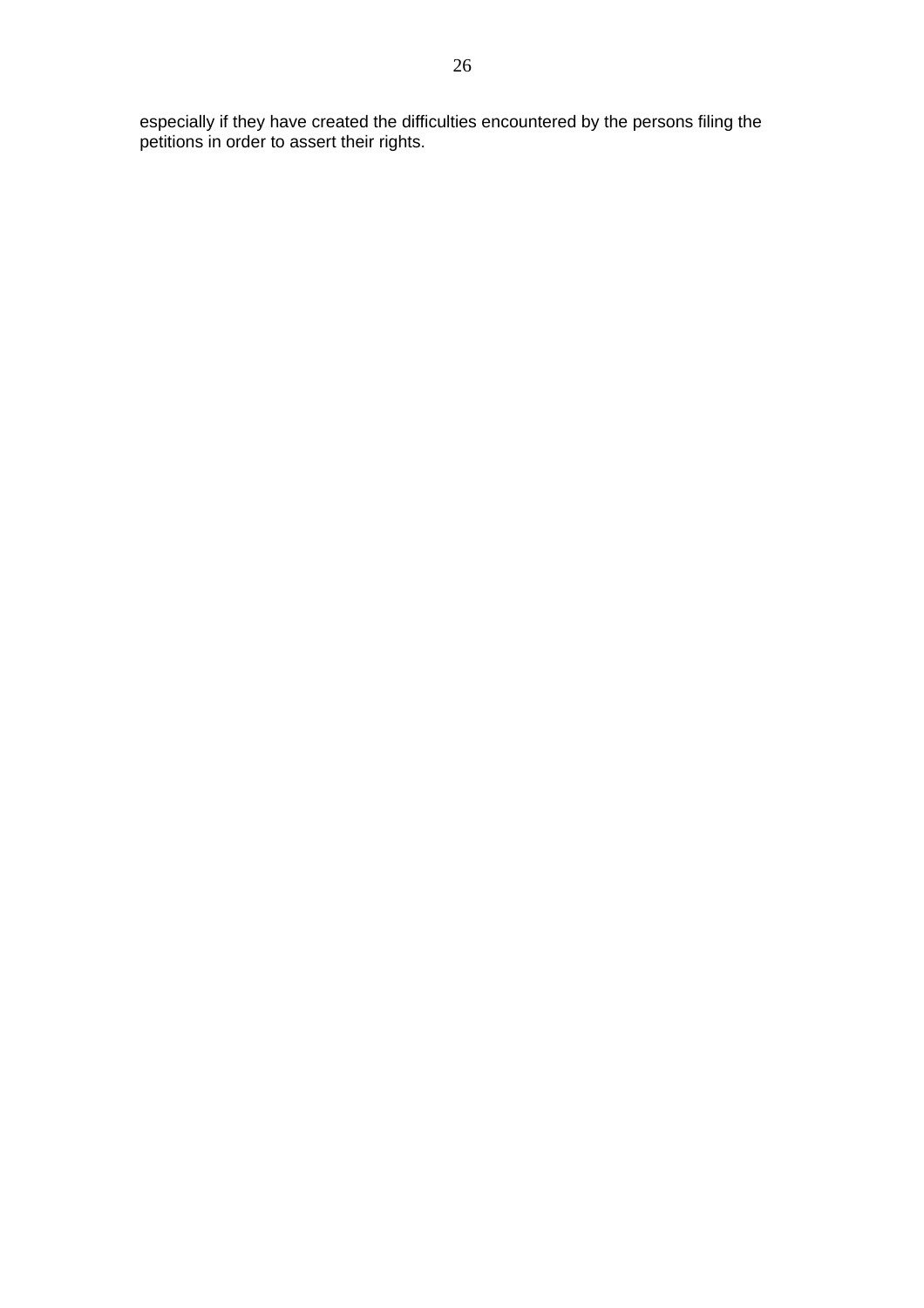# **Head 12 Strategic Plans**

### **Provide that**

**.**—(1) As soon as practicable after the establishment day and thereafter within 6 months before each third anniversary of such coming into operation, the Commission shall prepare and publish a strategic plan for the ensuing 3 year period.

(2) The Commission shall consult in the preparation of a strategic plan with such bodies and groups as it sees fit, including but not limited to educational institutions, representatives of civil society and Government Departments and agencies.

(3) A strategic plan shall—

(*a*) comprise the key objectives, outputs and related strategies, including use of resources to be made available from the Exchequer in the period covered by the plan, of the Commission, and

(*b*) have regard to the need to ensure the most beneficial, effective and efficient use of the resources of the Commission.

(4) The Commission shall, as soon as practicable after the strategic plan has been approved, cause a copy of the strategic plan to be laid before each House of the Oireachtas.

#### **Explanatory note**

There is provision for the Equality Authority to produce a periodic Strategic Plan, but not for the Human Rights Commission to do so. The Ombudsman and Information Commissioner produce a Strategic Plan and on balance it seems useful that the new Commission would do so also.

While it is desirable in corporate governance terms for all state agencies to produce a strategic plan, the legislative provisions that apply to the Equality Authority (section 40 of the 1998 Act) would need to be amended to remove the reference to approval of the draft plan by the Minister, so as to protect the independence of the new Commission and the draft Head has been adjusted to do so.

Instead the draft Head proposes that the new Commission should consult with bodies that it considers appropriate, including educational institutions, civil society and Government Departments and agencies in the preparation of the Plan.

The draft Head proposes that the Plan, once finalised and formally approved by the Commission, be laid directly by the Commission before the Oireachtas, again to reinforce the independence of the Commission. See recommendation No. 38 of the Working Group report.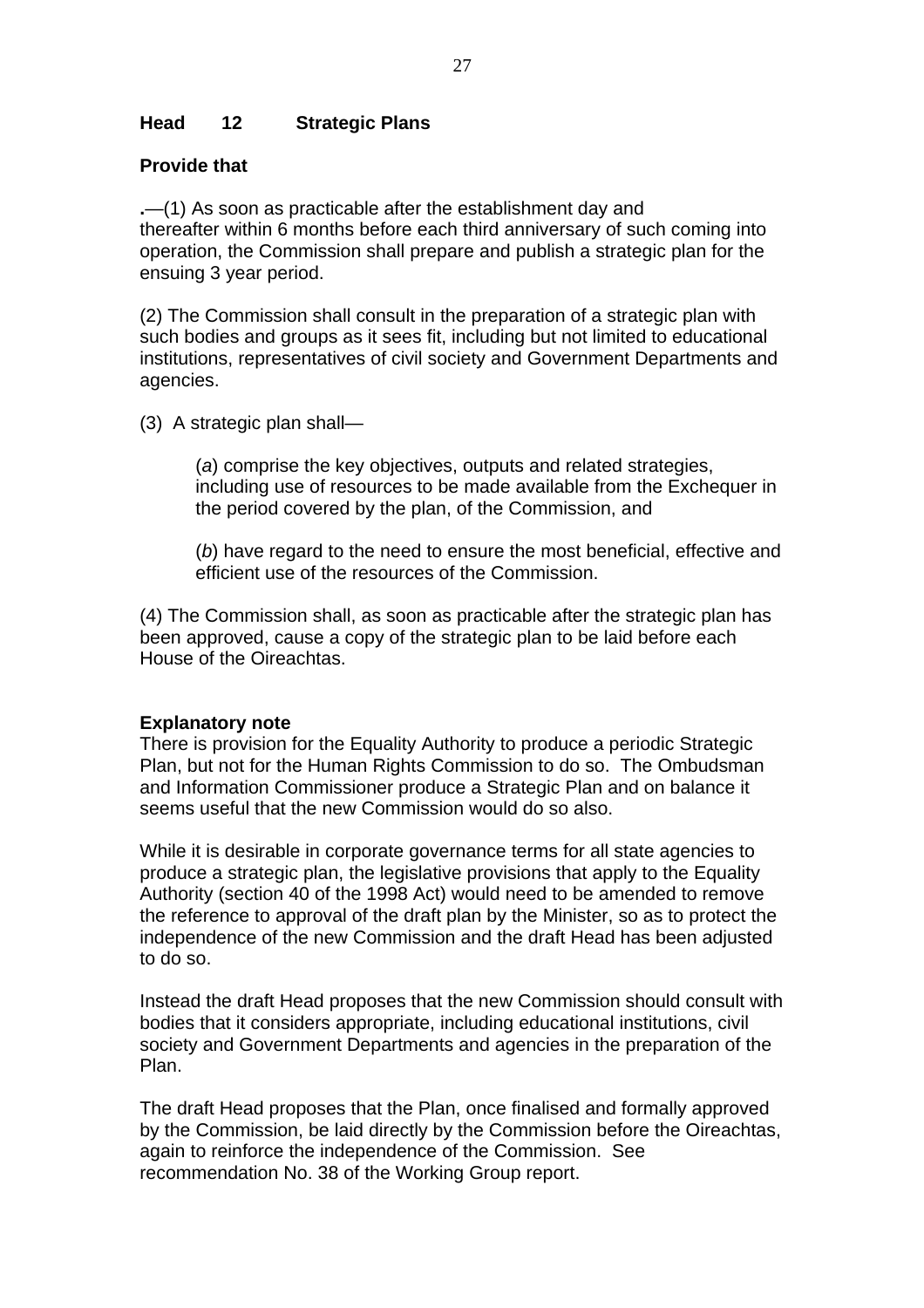### **Head 13 Membership of Commission**

**Provide for a Commission with 12 members, to include the Chief Commissioner, as follows:** 

*This Head is based on section 5 of the Human Rights Commission Act 2000 and the equivalent provision in the Equality Acts, with new provisions/amendments in bold.* 

**.**—(1) The Commission shall consist of a Chief Commissioner and **eleven** other members.

(2) Of the members of the Commission, not less than **6** of them shall be men and not less than **6** of them shall be women.

 **(3) Where a vacancy or vacancy arises on the Commission,** 

**(a) the Government shall appoint a Selection Panel of five persons who are knowledgeable in the field of human rights and equality to invite applications from persons interested in serving as a Commissioner, including as Chief Commissioner, and to make a single recommendation to the Government as to the person or persons to be appointed to fill such vacancy or vacancy;** 

**(b) the vacancy or vacancies shall be advertised publicly;** 

**(c) details of the selection criteria for filling the vacancy or vacancies and the process to be used by the Selection Panel shall be published at the same time as applications are invited.** 

(4) The members of the Commission shall be made appointed by the **President on the advice of** the Government following a resolution passed by Dáil Éireann and by Seanad Éireann recommending their appointment.

(5) A person shall not be **recommended for appointment** by the President to be a member of the Commission unless it appears to **the Selection Panel and** the Government **agrees** that the person is suitably qualified for such appointment by reason of his or her possessing such relevant experience, qualifications, training or expertise as, in the opinion of **the Selection Panel and with the agreement** of the Government, is or are appropriate, having regard, in particular, to the functions conferred on the Commission by this Act.

**(6) The Government shall accept the recommendation of the Selection Panel. However, where for substantial and stated reasons in exceptional circumstances, the Government is unable to accept the nomination of a particular person, it shall communicate those reasons to the Selection Panel and to the person and shall invite the Selection Panel to make a new nomination to fill that vacancy. The Selection Panel shall consider the Government's reasons and unless it disagrees and wishes to make representations to the Government to have the**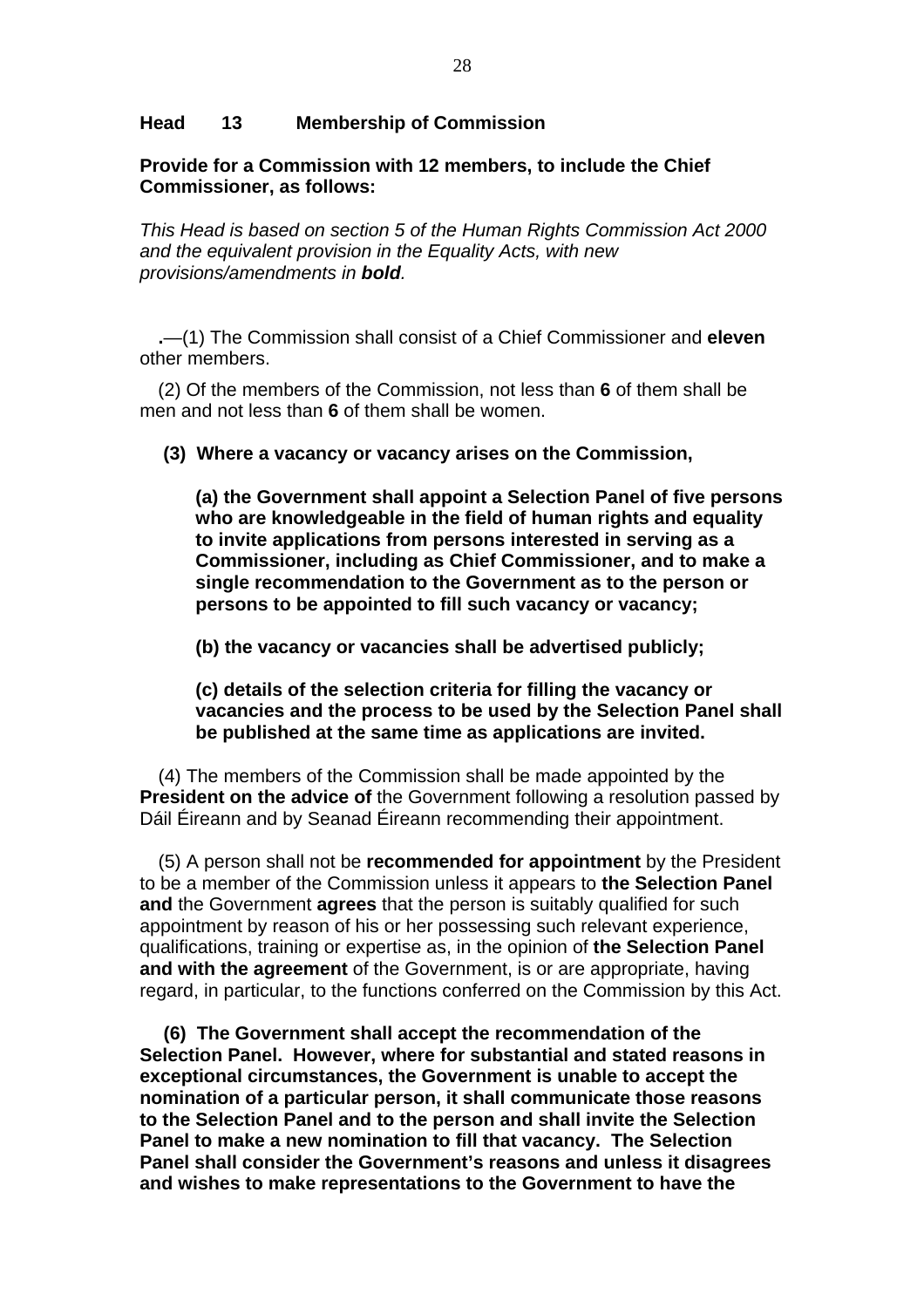**matter reconsidered, the Selection panel shall amend its single recommendation by substituting a new nominee in place of the individual concerned.**

 (7) The term of office of a member of the Commission shall be such period, not exceeding five years, as the President on the advice of the Government may determine when appointing him or her.

(8) Each member of the Commission shall hold his or her office on such terms and conditions as are determined by the Government at the time of his or her appointment, and shall be eligible for reappointment for a further term not exceeding five years. **The office of Commissioner, including the office of Chief Commissioner, shall be part-time, but the Government may determine that the office of Chief Commissioner shall be full-time for such period commencing on the establishment day and ending not later than three years after that date as it may specify.**

(9) The Commission may act notwithstanding any vacancy or vacancies among its members (including one or more vacancies that result in *subsection (2)* not being complied with).

 (10) The Selection Panel and the Government, in **recommending** any appointments under this section, shall have regard to the need to ensure that the members of the Commission broadly reflect the nature of Irish society, including the recommendation of persons as appear to the Selection Panel to be persons who have knowledge of, or experience in, issues relating to the experience and circumstances of groups who are disadvantaged by reference to gender, civil status, family status, sexual orientation, religion, age, disability, race (including colour, nationality, ethnic or national origin [*these extra subcategories of race are found in the text in the 1998 Act]),* or membership of the Traveller community.

**(11) Of the persons who, on the establishment day, are to comprise the members of the Commission, 6 shall be appointed for a term of three years and 6 including the Chief Commissioner for a term of five years. The Selection Panel shall make a recommendation in this regard.** 

 **(12) One or more terms of office as a member of the board of the Equality Authority or as member of the Human Rights Commission shall be reckoned for the purposes of subsection (8) as one term.** 

**(13) The limitation on reappointment in subsection (8) shall cease to apply to a person where a period of five years has elapsed since the expiry of the most recent previous term of office of that person as a member of the Commission or of the Equality Authority or of the Human Rights Commission as the case may be.** 

#### **Explanatory note**

The Head is based on the existing provisions and the recommendation 24 of the Working Group. It is proposed that a Selection Panel of five eminent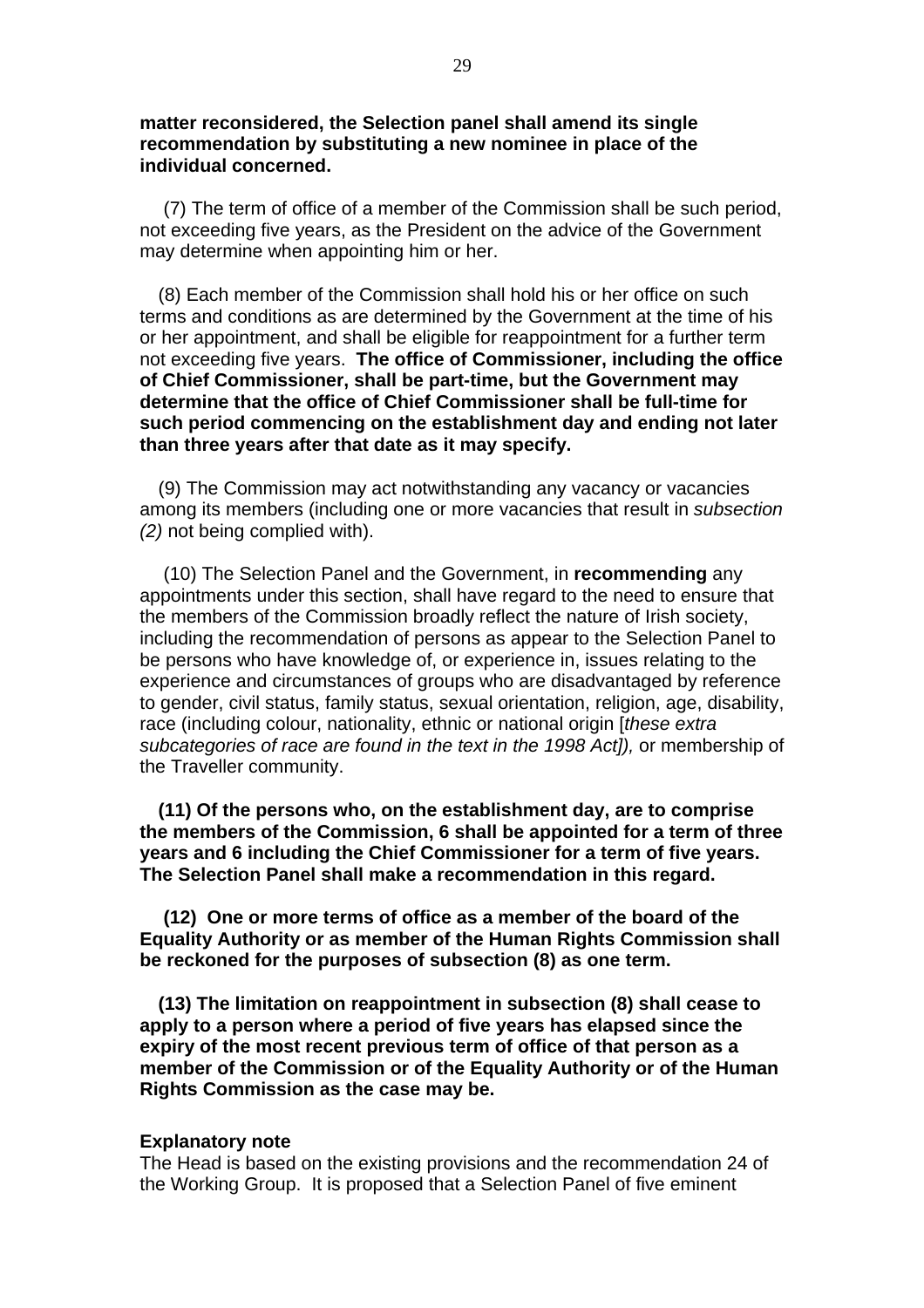persons be set up whenever there is a vacancy or vacancy on the Commission (including when the new Commission falls to be appointed after enactment of the Bill) to make recommendations to Government. Appointment would be by the President following the passing of resolutions in both Houses of the Oireachtas.

The Selection Panel shall make a single recommendation whenever a vacancy or vacancies arise to be filled. In other words, the Selection Panel shall make a recommendation as to the candidate or a slate of candidates to fill a vacancy, or the vacancies, that exist, rather than recommending a list of suitable candidates from which Government can pick.

The Equality Authority board (section 44 of 1998 Act) is constructed on a representative basis (nominees of employers, employees, persons having knowledge or experience in consumer, social affairs, equality issues (including issues related to the grounds under which equality legislation prohibits discrimination), goods and services and other matters considered relevant). It is not proposed to replicate this approach in the Bill, but it is proposed to adjust subsection (10) to include (text in bold) a specific reference to the nine grounds: *text taken from section 44 (1)(c)(1).*

Likewise, the equality legislation makes provision for board members to be appointed on such terms and conditions as determined by the Minister and makes separate provision for remuneration. On the other hand, the Human Rights Commission Act makes provision for appointment of Commissioners on such terms and conditions as maybe determined by Government, but does not refer separately to remuneration. The latter approach is the neater one – terms and conditions clearly encompass remuneration.

Appointments shall be part-time, but the Chief Commissioner may be appointed on a full-time basis for a transitional period as provided for in subsection (8) in line with the recommendation of the Working Group (No. 25) that a considerably greater time commitment will be required from the Chief Commissioner over a period of 18 months to two years.

The provisions in subsections 11 to 13 are designed ensure that

- the term of office of the Commissioners do not all expire on the same day, thus ensuring a continuity of experience on the new body;
- terms of appointment with the Equality Authority or the Human Rights Commission will reckon towards the limitation of two consecutive terms as a member of the new Commission, but as only one term, even if the person has served two or more terms on one of the existing bodies; and
- the limitation on reappointment is to two consecutive terms as a Commissioner; a person will not be precluded thereafter for all his or her life from serving again and after a 'gap' of five years, a person becomes eligible for a further reappointment.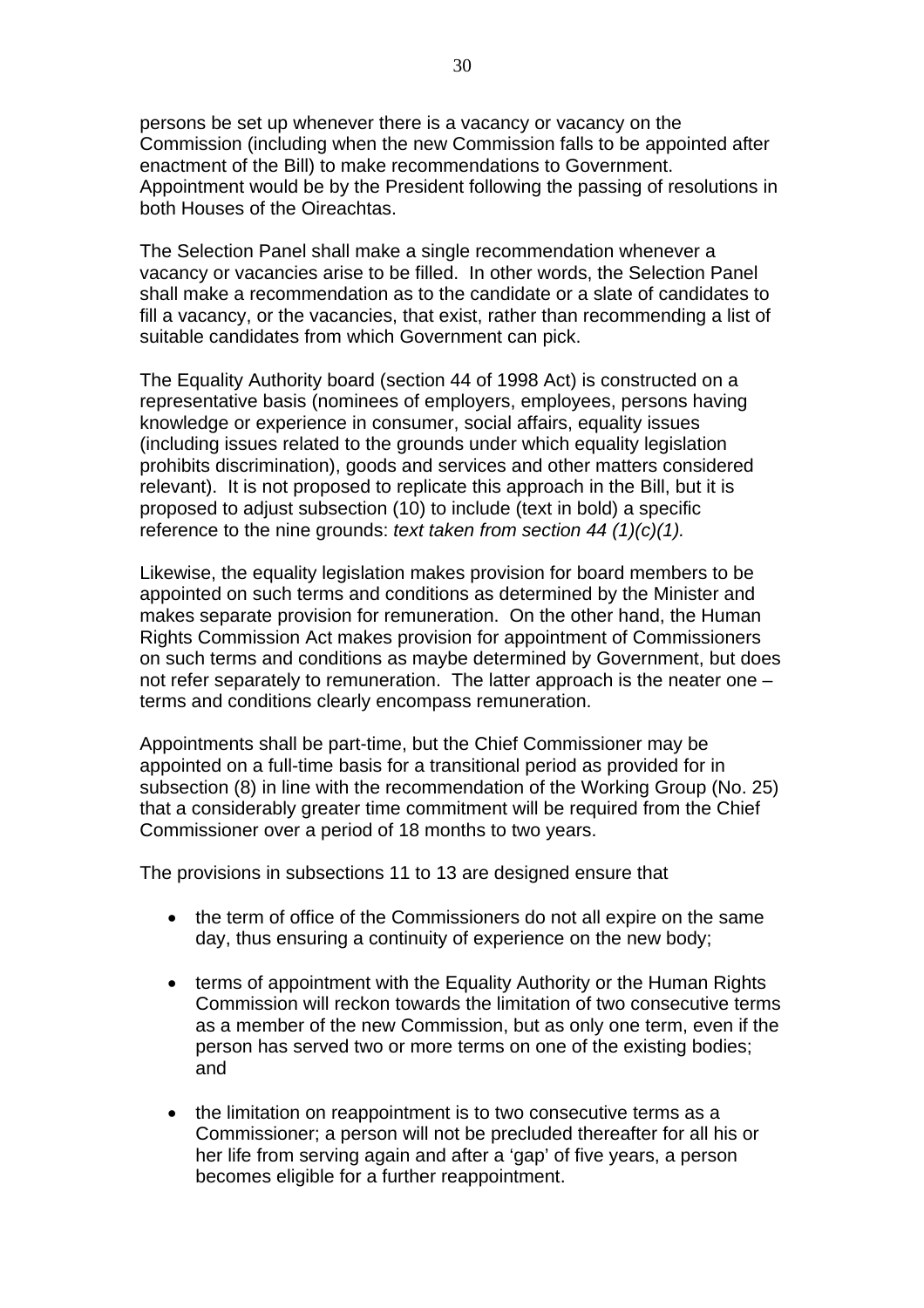# **Head 14 Power of dismissal in certain cases**

# **Provide that**

**.**—(1) A person who is a member of the Commission shall be disqualified from holding and shall cease to hold office if that person is adjudged bankrupt or makes a composition or arrangement with creditors or, on conviction on indictment by a court of competent jurisdiction, is sentenced to imprisonment.

(2) A person appointed to be a member of the Commission —

(*a*) may at his or her own request be relieved of office by the President

(b) may be removed from office by the President but shall not be removed from office except

(i) he or she has without reasonable excuse failed to discharge his or her function for a continuous period of three months beginning not earlier than six months before the day of dismissal, or

- (ii) he or she has been convicted of a criminal offence, or
- (iii) he or she is unable or unfit to carry out his or her function, or
- (iv) for any other stated reason he or she should be dismissed.

and then only upon resolutions passed by Dáil Éireann and by Seanad Éireann calling for his or her removal.

(3) Where a person who is a member of the Commission is—

(a) nominated as a member of Seanad Éireann,

(b) elected as a member of either House of the Oireachtas or to the European Parliament, or

(c) regarded pursuant to section 19 of the European Parliament Elections Act 1997, as having been elected to the European Parliament to fill a vacancy,

the person shall thereupon cease to be a member of the Commission.

(4) A person who is for the time being entitled under the Standing Orders of either House of the Oireachtas to sit therein or who is a member of the European Parliament shall, while so entitled or such a member, be disqualified from becoming a member of the Commission.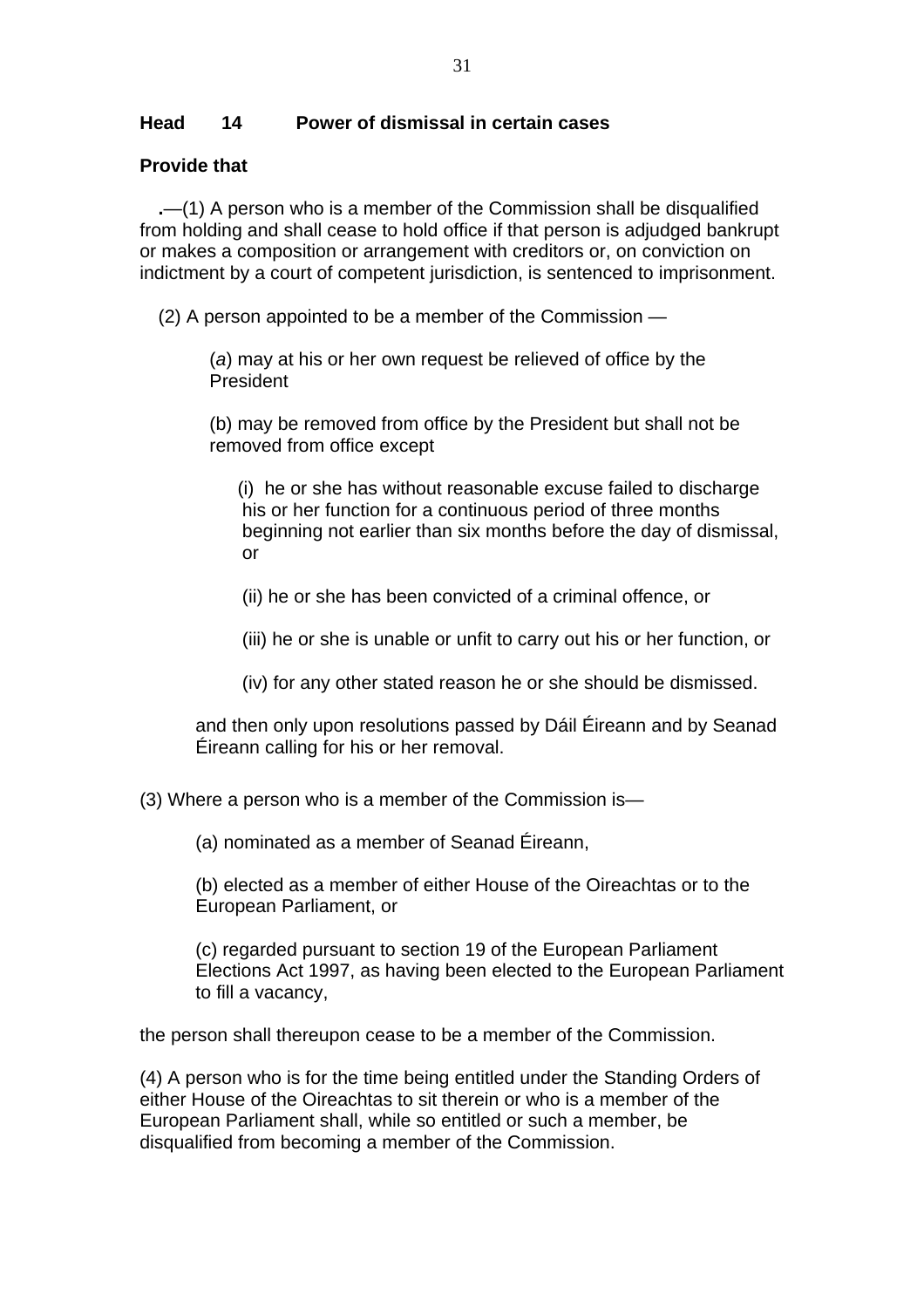#### **Explanatory note**

This been adapted from the HRC Act 2000, section 7, with the addition of provisions relating to disqualification whenever a person is elected to public office. The HRC Act does not provide for this, whereas the corresponding provisions in the equality legislation do. The references to the President follow from the appointment procedure set out in the previous Head.

The existing legislation in relation to the Equality Authority also provides that a member ceases to hold office if her or she ceases to be ordinarily resident in the State. This rule does not apply to the HRC and it is also not proposed to apply it to the new Commission.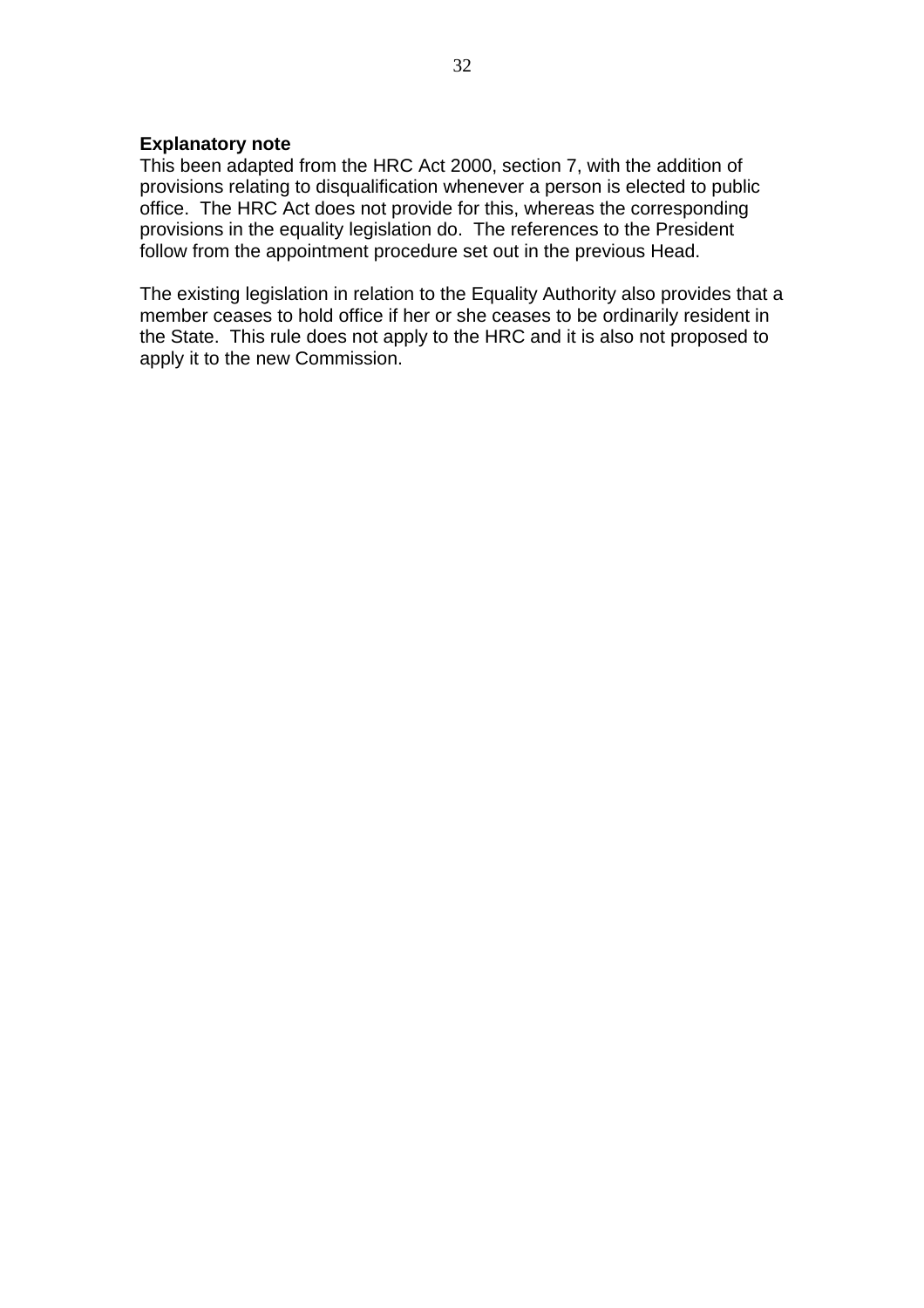# **Head 15 Meetings and business**

# **Provide that**

. .—(1) The Commission shall hold such and so many meetings as may be necessary for the performance of its functions but in each year shall hold not less than one meeting in each period of 3 months.

(2) The quorum for a meeting of the Commission shall be 5 or such other number, not being less than 5, as the Commission may determine.

(3) At a meeting of the Commission—

(*a*) the Chief Commissioner shall, if present, be the chairperson of the meeting, and

(*b*) if and so long as the Chief Commissioner is not present or if the office of Chief Commissioner is vacant, the members of the Commission who are present shall choose one of their number to act as the chairperson of the meeting.

(4) Each member of the Commission (including the Chief Commissioner) present at a meeting of the Commission shall have a vote.

(7) At a meeting of the Commission, a question on which a vote is required shall be determined by a majority of the votes of the members of the Commission present and voting on the question and, in the case of an equal division of votes, the chairperson of the meeting shall have a casting vote.

(7) Subject to this Act, the Commission may regulate its own procedure.

# **Explanatory note**

The HRC Act 2000 does not make provision for rules in relation to the conduct of business at meetings. The 1998 EEA Act does and the text above is based on this approach.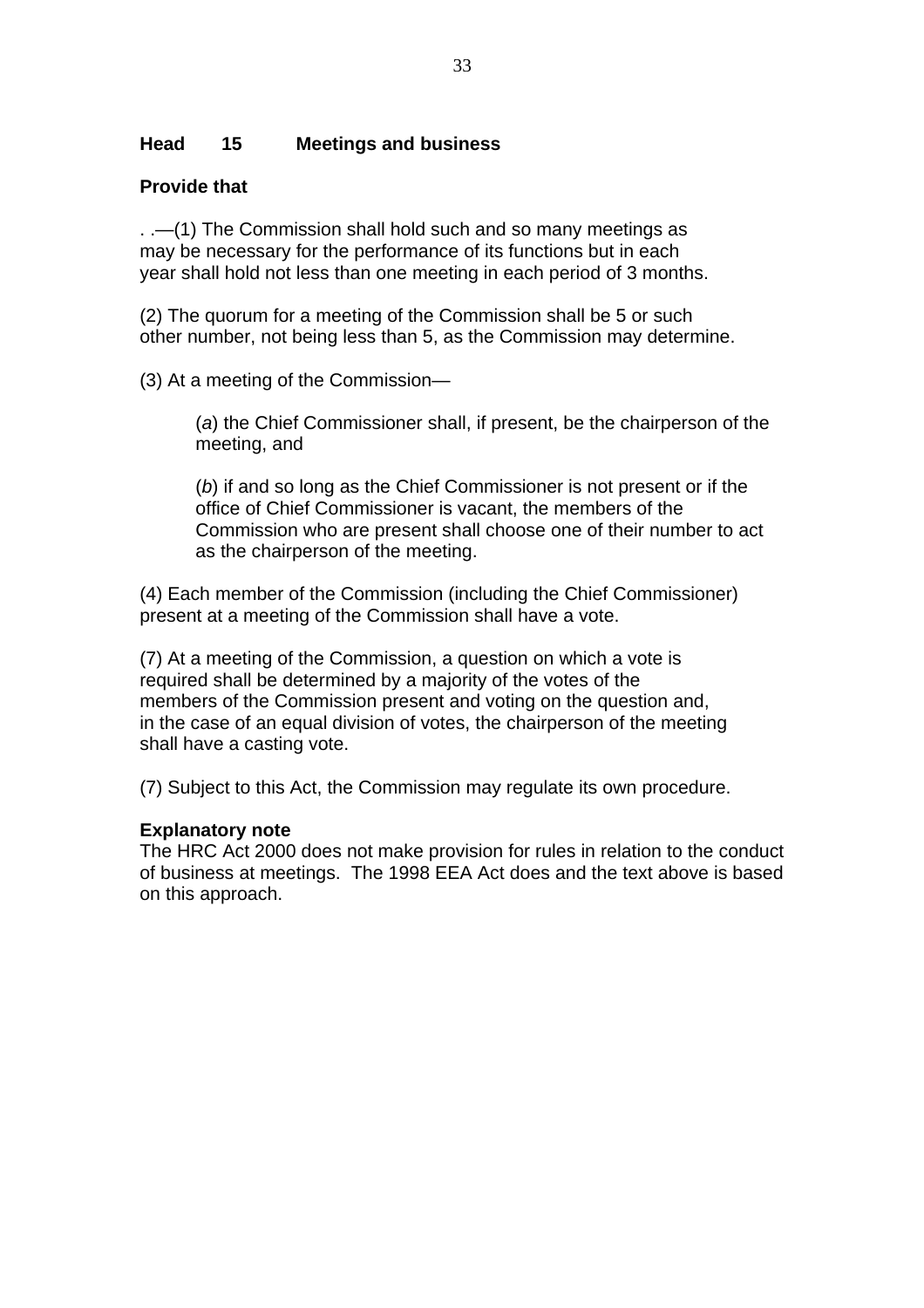# **Head 16 Advisory Committees**

# **Provide that**

**.**—(1) The Commission may from time to time appoint such and so many advisory committees as it thinks fit to advise it on matters relating to its functions, for such period and subject to such terms of reference as it thinks appropriate.

(2) Where the Commission has appointed an advisory committee, it shall appoint one of the members of the committee as the presiding member and another as a vice presiding member who shall act in the absence of the presiding member.

(3) The presiding member of an advisory committee shall be paid out of moneys at the disposal of the Commission such fee for attendance at meetings of the committee as the Minister, with the consent of the Minister for Public Expenditure and Reform, may sanction.

(4) Each member of an advisory committee shall be paid out of moneys at the disposal of the Commission such allowance for expenses incurred by the member as the Minister, with the consent of the Minister for Public Expenditure and Reform, may sanction.

### **Explanatory note**

The EEA Act (section 48) makes provision on these lines. See recommendation 20 of the Working Group.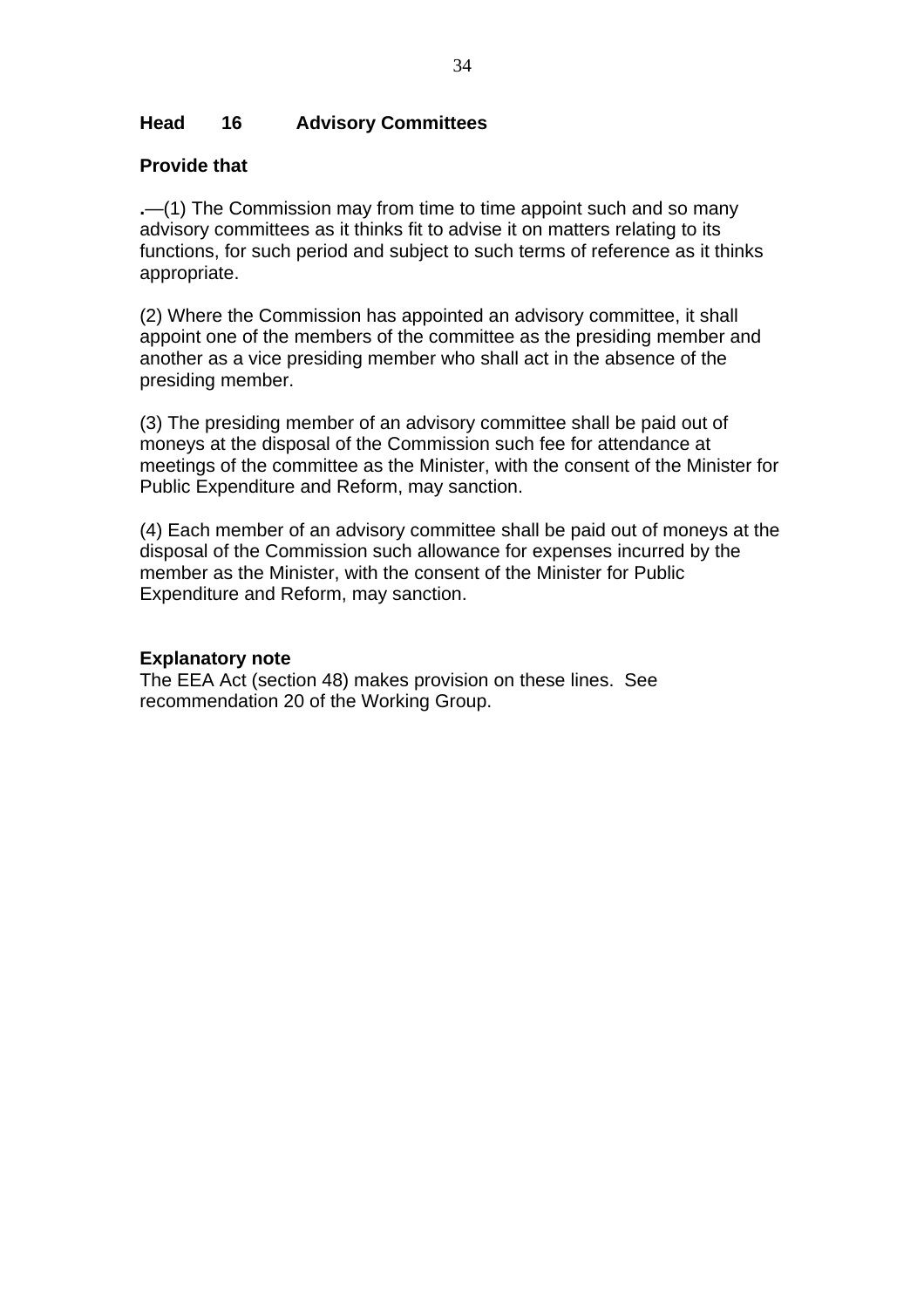#### **Head 17 Director**

#### **Provide that**

—(1) There shall be a Director of the Commission who shall be appointed by the Commission (and such an officer shall be known, and is referred to in this Act, as "the Director").

(2) The Director shall hold office under a written contract of service (which contract **at the discretion of the Commission** may be renewed) for such period as is specified in the contract, and subject to such terms and conditions (including terms and conditions relating to remuneration and to suspension and termination of employment) as are so specified, being terms and conditions which are determined by the Commission and approved by the Minister with the consent of the Minister for Public Expenditure and Reform.

(3) In *subsection (2)* "remuneration" includes allowances for expenses, benefits in kind and superannuation.

(4) The Public Service Management (Recruitment and Appointments) Act 2004, shall not apply to the appointment of a person as the Director.

**(5) The first Director of the Commission shall be the person who on the day prior to the establishment day is the Chief Executive of the Equality Authority and her contract with the Authority and the period specified in that contract shall be deemed to be a contract and a period for the purposes of subsection (2).** 

#### **Explanatory note**

Sections 49 EEA Act 1998 (in part) and 12 HRC Act 2000 refer. The above is adapted from the 2000 Act. The exemption in subsection (4) is to ensure that the Commission recruits its own staff, rather than being obliged to avail of the services of the Public Appointments Service.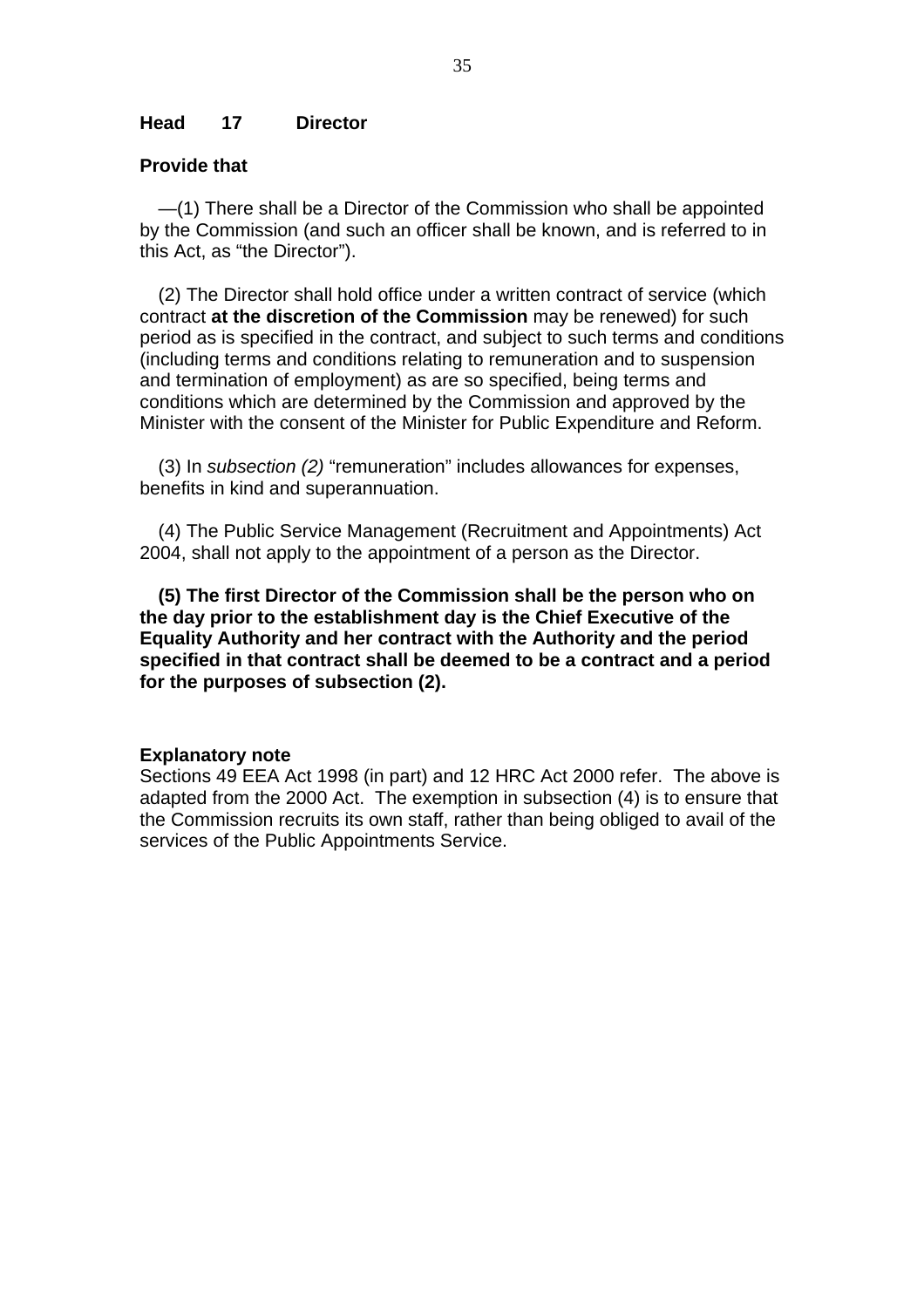#### **Head 18 Functions of Director**

### **Provide that**

**.**—(1) The Director shall manage and control generally the staff, administration and business of the Commission, and shall perform such other functions as may be conferred on him or her by or under this Act or by the Commission.

(2) The Director shall be responsible to the Commission for the performance of his or her functions and the implementation of the Commission's policies.

(3) The Director shall provide to the Commission such information in relation to the performance of his or her functions (including information with respect to the performance of those functions in so far as they relate to the financial affairs of the Commission) as the Commission may, from time to time, require.

(4) The Director may, from time to time, with the consent of the Commission, authorise one or more members of staff of the Commission to perform a specified function of the Director and such a member or members who is or are so authorised may perform that function accordingly.

(5) The functions of the Director may be performed during his or her absence or when the position of Director is vacant by such member of the staff of the Commission as may, from time to time, be designated for that purpose by the Commission.

#### **Explanatory note**

Sections 49 EEA Act 1998 (in part) and 12 HRC Act 2000 refer. The above is adapted from the 2000 Act.

The Property Services (Regulation Bill) 2009 approaches the subject matter of this Head in way that deals more comprehensively with issues and circumstances that may arise. The relevant section is set out below for ease of reference.

**20**.—(1) There shall be a chief executive officer of the Authority (in this Act referred to as "the Chief Executive").

(2) The Chief Executive shall, subject to *subsection (3)*, be appointed by the Minister on the recommendation of the Chief Executive of the Public Appointments Service.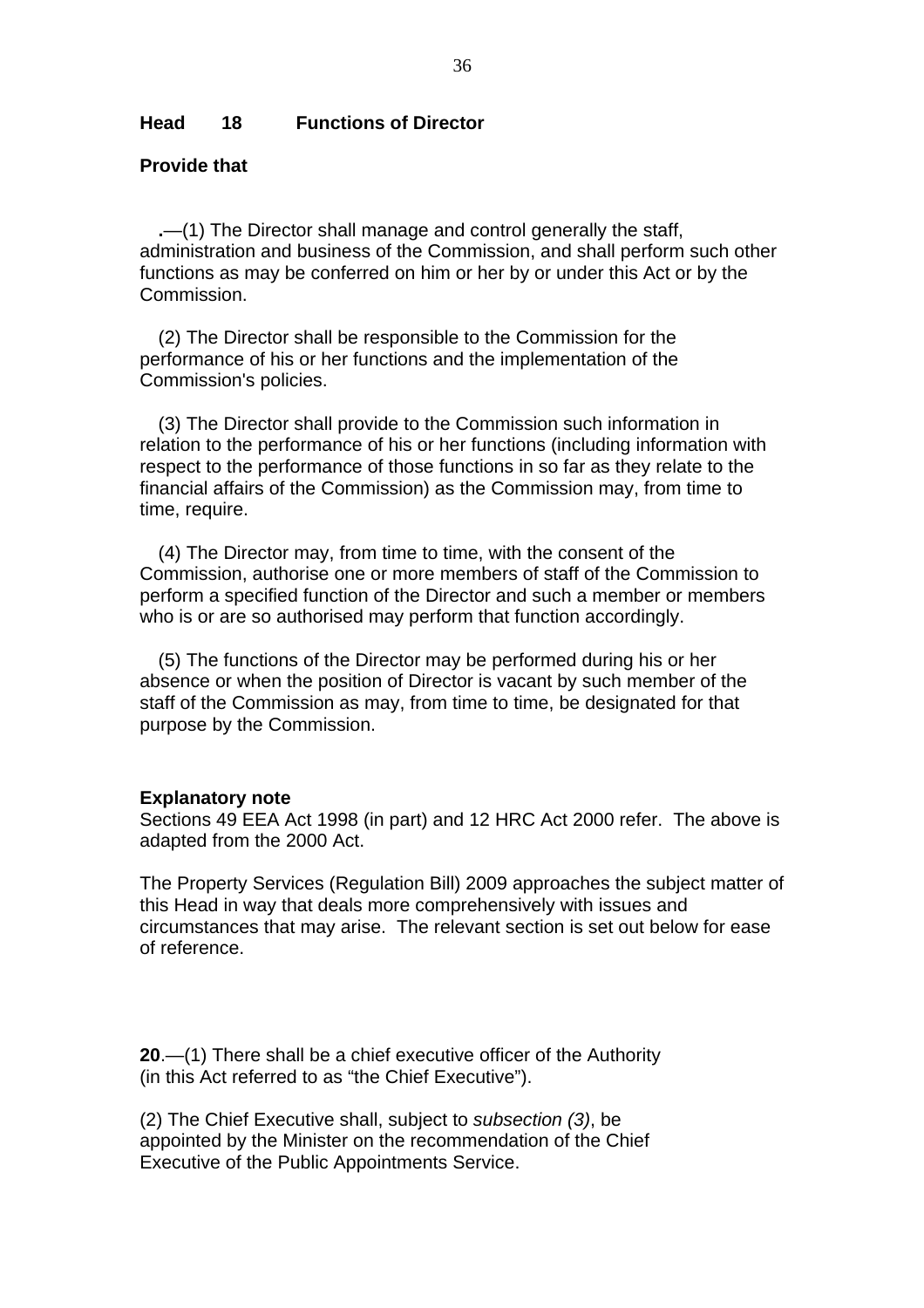(3) The appointment shall either—

(*a*) be on such terms (including terms as to remuneration and allowances for expenses) as the Minister may, with the consent of the Minister for Public Expenditure and Reform, determine and be subject to the Public Service Management (Recruitment and Appointments) Act 2004, or

(*b*) be on such other terms (including terms as to remuneration and allowances for expenses) as may be determined by the Authority and approved by the Minister with the consent of the Minister for Public Expenditure and Reform.

- (4) The Chief Executive shall
	- (*a*) implement the policies and decisions of the Authority,

(*b*) manage and control generally the Authority's staff, administration and business, and

(*c*) perform such other functions as may be required or as may be duly authorised by the Authority under this Act.

(5) The Chief Executive shall be responsible to the Authority for the performance of the Chief Executive's functions.

(6) The Chief Executive shall not be a member of the Authority or an advisory committee, but may, in accordance with procedures established by the Authority or an advisory committee, as the case may be, attend meetings of the Authority or the committee, as the case may be, and shall be entitled to speak at and give advice at such meetings.

(7) The Chief Executive shall provide the Authority with such information, including financial information, in respect of the performance of the Chief Executive's functions as the Authority may require.

(8) The Chief Executive shall not hold any office or occupy any other position in respect of which remuneration is payable, or carry on any business, without the consent of the Authority and the approval of the Minister.

(9) Such of the functions of the Chief Executive as the Chief Executive may specify may, with the consent of the Authority, be performed by such member or members of the staff of the Authority as the Chief Executive may authorise for that purpose.

(10) The functions of the Chief Executive may be performed during the Chief Executive's absence or when the post of Chief Executive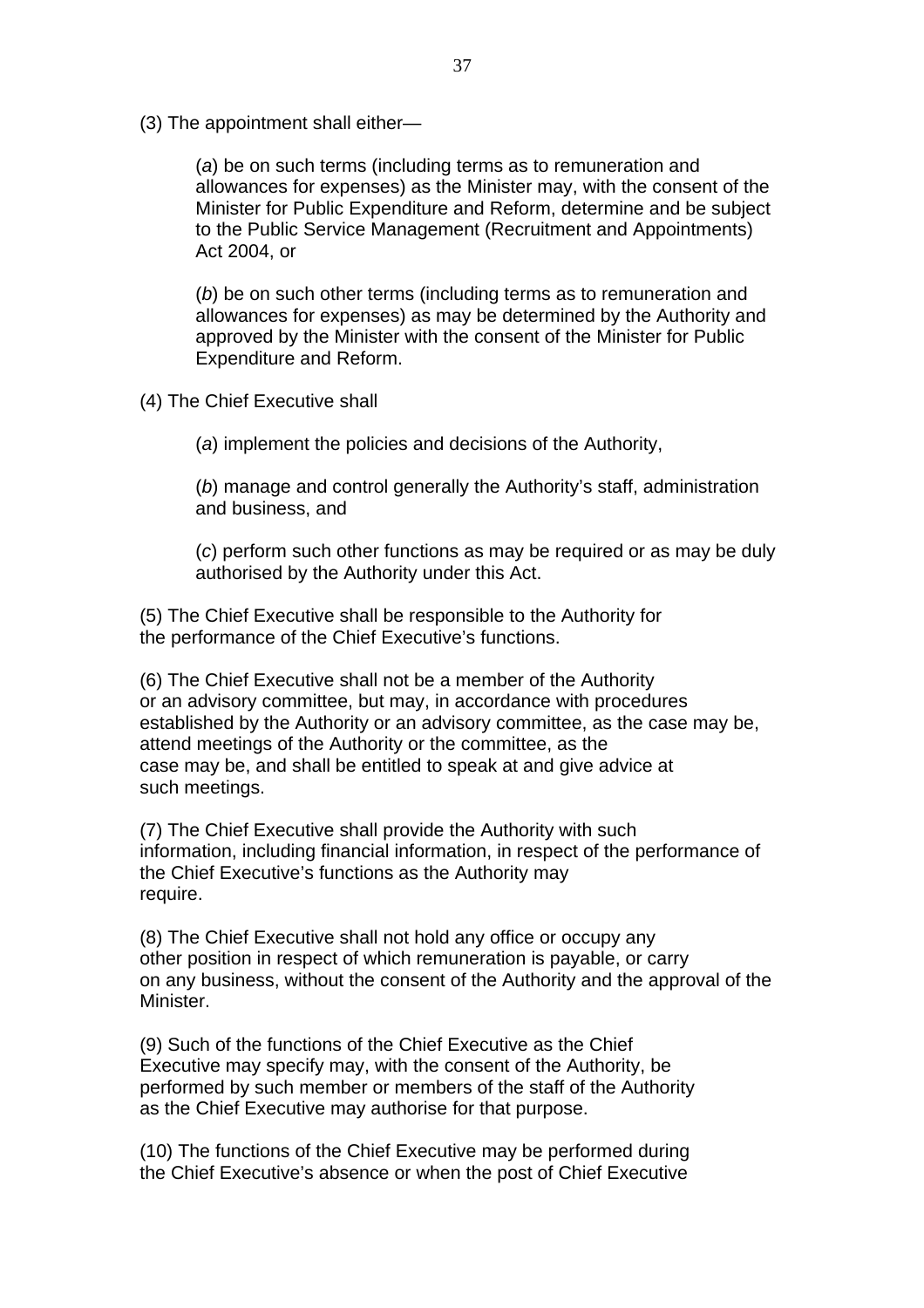is vacant by such member or members of the staff of the Authority as it may authorise for that purpose.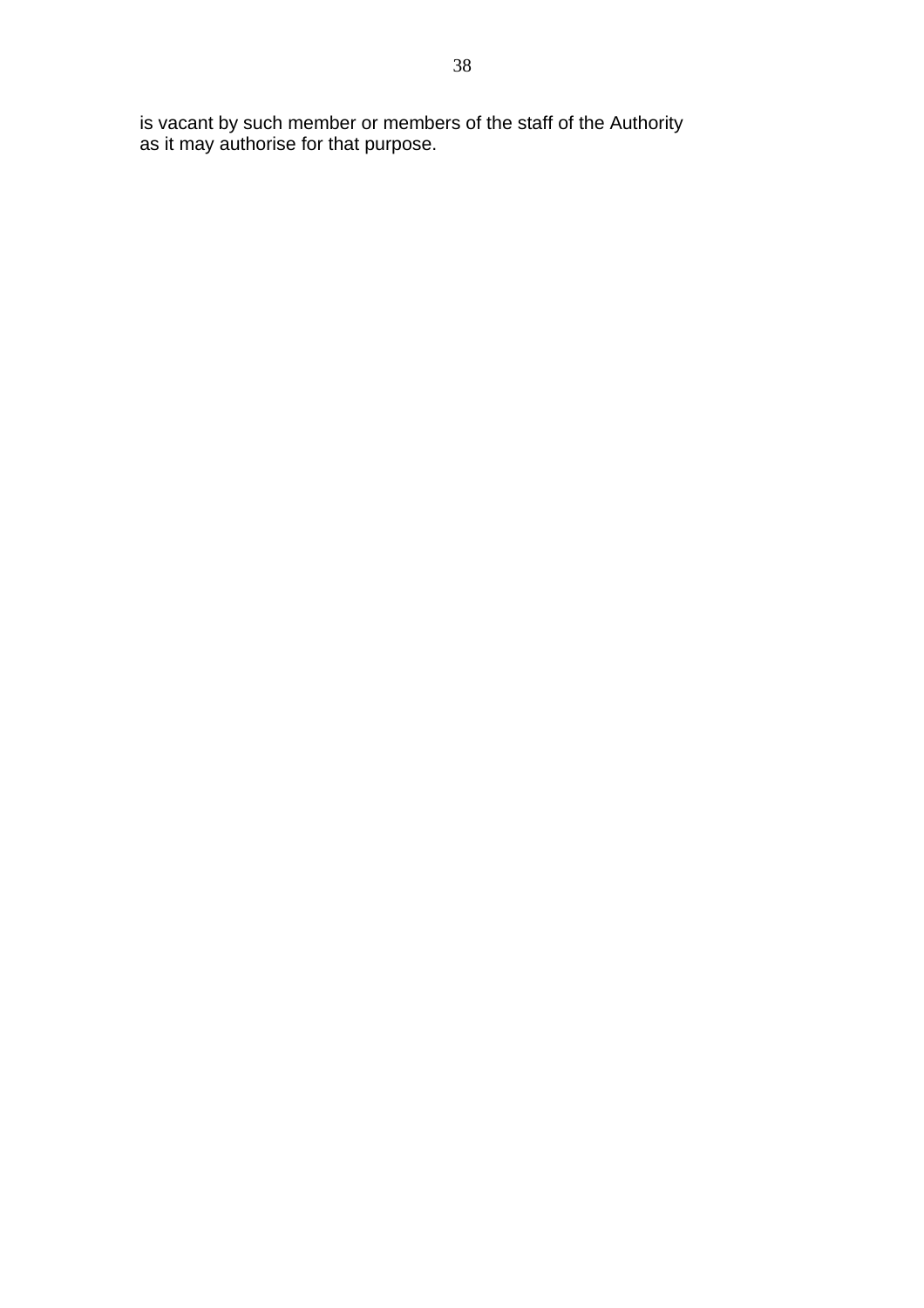#### **Head 19 Accountability of Director to Public Accounts Committee**

### **Provide that**

.—(1) The Director shall, whenever required to do so by the Committee of Dáil Éireann established under the Standing Orders of Dáil Éireann to examine and report to Dáil Éireann on the appropriation accounts and reports of the Comptroller and Auditor General, give evidence to that Committee on—

 (*a*) the regularity and propriety of the transactions recorded or required to be recorded in any book or other record of account subject to audit by the Comptroller and Auditor General which the Commission is required by this Act to prepare,

(*b*) the economy and efficiency of the Commission in the use of its resources,

 (*c*) the systems, procedures and practices employed by the Commission for the purpose of evaluating the effectiveness of its operations, and

 (*d*) any matter affecting the Commission referred to in a special report of the Comptroller and Auditor General under [section 11](http://www.irishstatutebook.ie/1993/en/act/pub/0008/sec0011.html#sec11) (2) of the [Comptroller and](http://www.irishstatutebook.ie/1993/en/act/pub/0008/index.html)  [Auditor General \(Amendment\) Act 1993](http://www.irishstatutebook.ie/1993/en/act/pub/0008/index.html) , or in any other report of the Comptroller and Auditor General (in so far as it relates to a matter specified in *paragraph (a), (b)* or *(c)*) that is laid before Dáil Éireann.

(2) In the performance of his or her duties under this section, the Director shall not question or express an opinion on the merits of any policy of the Government or a Minister of the Government or on the merits of the objectives of such a policy.

#### **Explanatory note**

Taken from section 14 of the 2000 HRC Act. See also section 50 of the EEA Act 2000.

Note that the restriction on expressing an opinion applies to this Head – and the PAC – only and not to the following Head.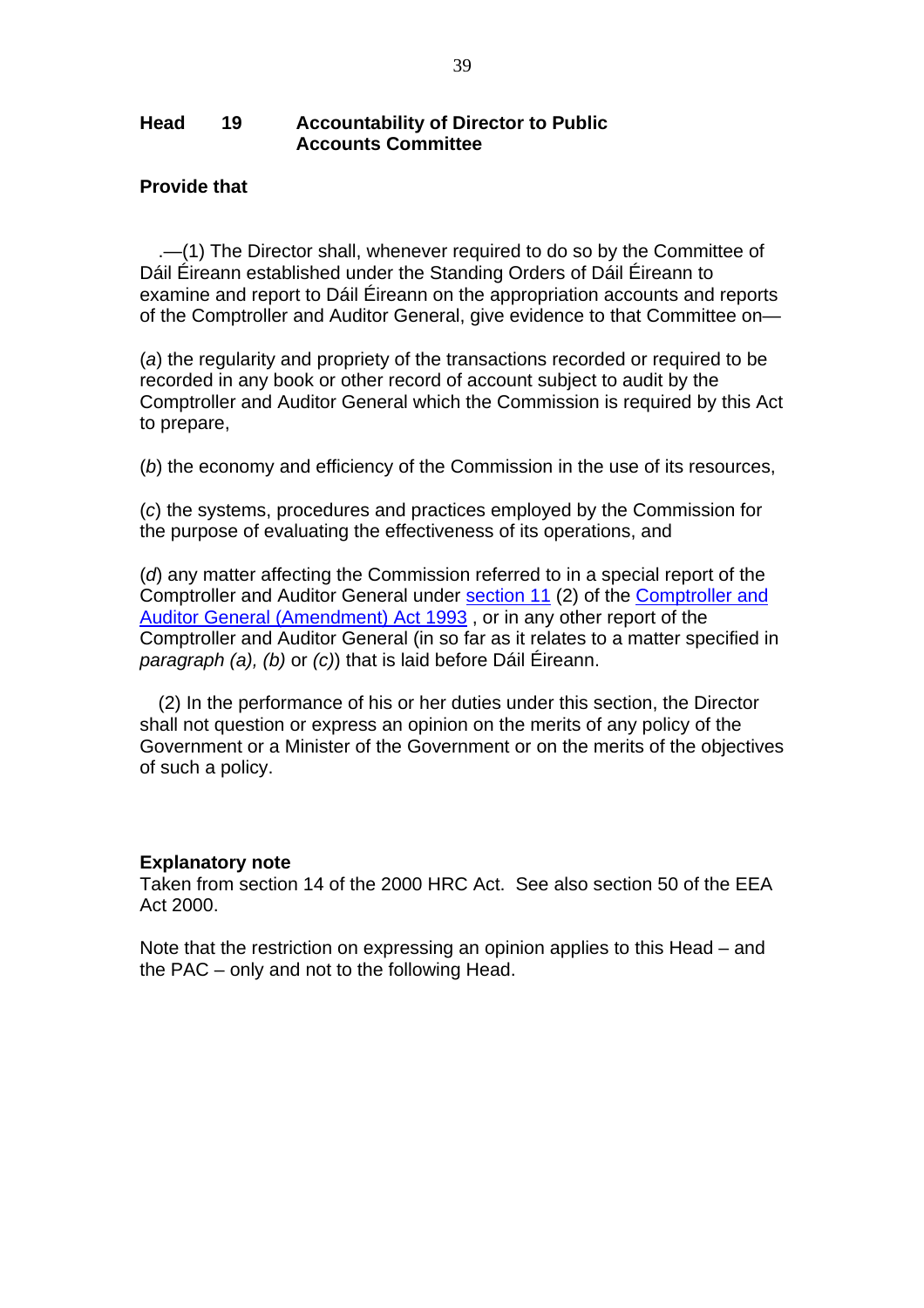#### **Head 20 Accountability of Director to other Oireachtas Committees**

#### **Provide that**

**.**—(1) In this section "Committee" means a Committee appointed by either House of the Oireachtas or jointly by both Houses of the Oireachtas (other than the Committee referred to in *[section 14](http://www.irishstatutebook.ie/2000/en/act/pub/0009/sec0014.html#sec14)* or the Committee on Members' Interests of Dáil Éireann or the Committee on Members' Interests of Seanad Éireann) or a subcommittee of such a Committee.

(2) Subject to *subsection (3)*, the Director shall, at the request in writing of a Committee, attend before it to give account for the general administration of the Commission.

(3) The Director shall not be required to give account before a Committee for any matter which is or has been or may at a future time be the subject of proceedings before a court or tribunal in the State.

(4) Where the Director is of the opinion that a matter in respect of which the Director is requested to give an account before a Committee is a matter to which *subsection (3)* applies, he or she shall inform the Committee of that opinion and the reasons for the opinion and, unless the information is conveyed to the Committee at a time when the Director is before it, the information shall be so conveyed in writing.

(5) Where the Director has informed a Committee of his or her opinion in accordance with *subsection (4)* and the Committee does not withdraw the request referred to in *subsection (2)* in so far as it relates to a matter the subject of that opinion—

 (*a*) the Director may, not later than 21 days after being informed by the Committee of its decision not to do so, apply to the High Court in a summary manner for determination of the question whether the matter is one to which *subsection (3)* applies, or

 (*b*) the Chairperson of the Committee may on behalf of the Committee, make such an application,

and the High Court may determine the matter.

(6) Pending the determination of an application under *subsection (5)*, the Director shall not attend before the Committee to give account for the matter the subject of the application.

(7) If the High Court determines that the matter concerned is one to which *subsection (3)* applies, the Committee shall withdraw the request referred to in *subsection (2)*, but if the High Court determines that *subsection (3)* does not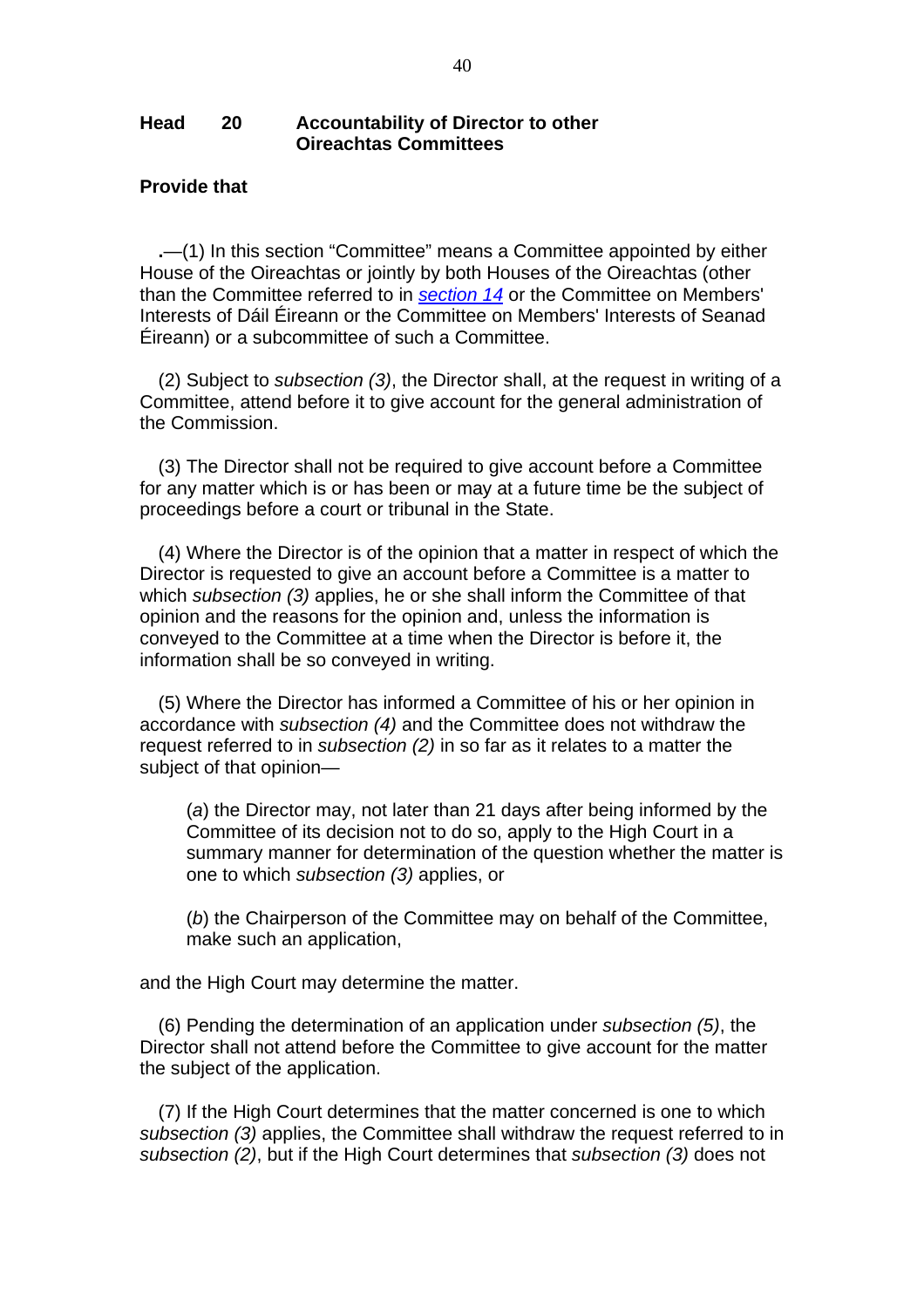apply, the Director shall attend before the Committee to give account for the matter.

# **Explanatory note**

Taken from section 15 of the 2000 HRC Act. See also section 50 of the EEA Act 2000.

These provisions do not present difficulty in the context of the Minister's commitment to a strengthened reporting mechanism from the Commission to the Houses of the Oireachtas, as the safeguard provisions relate to potential court cases etc. and should be retained on that basis.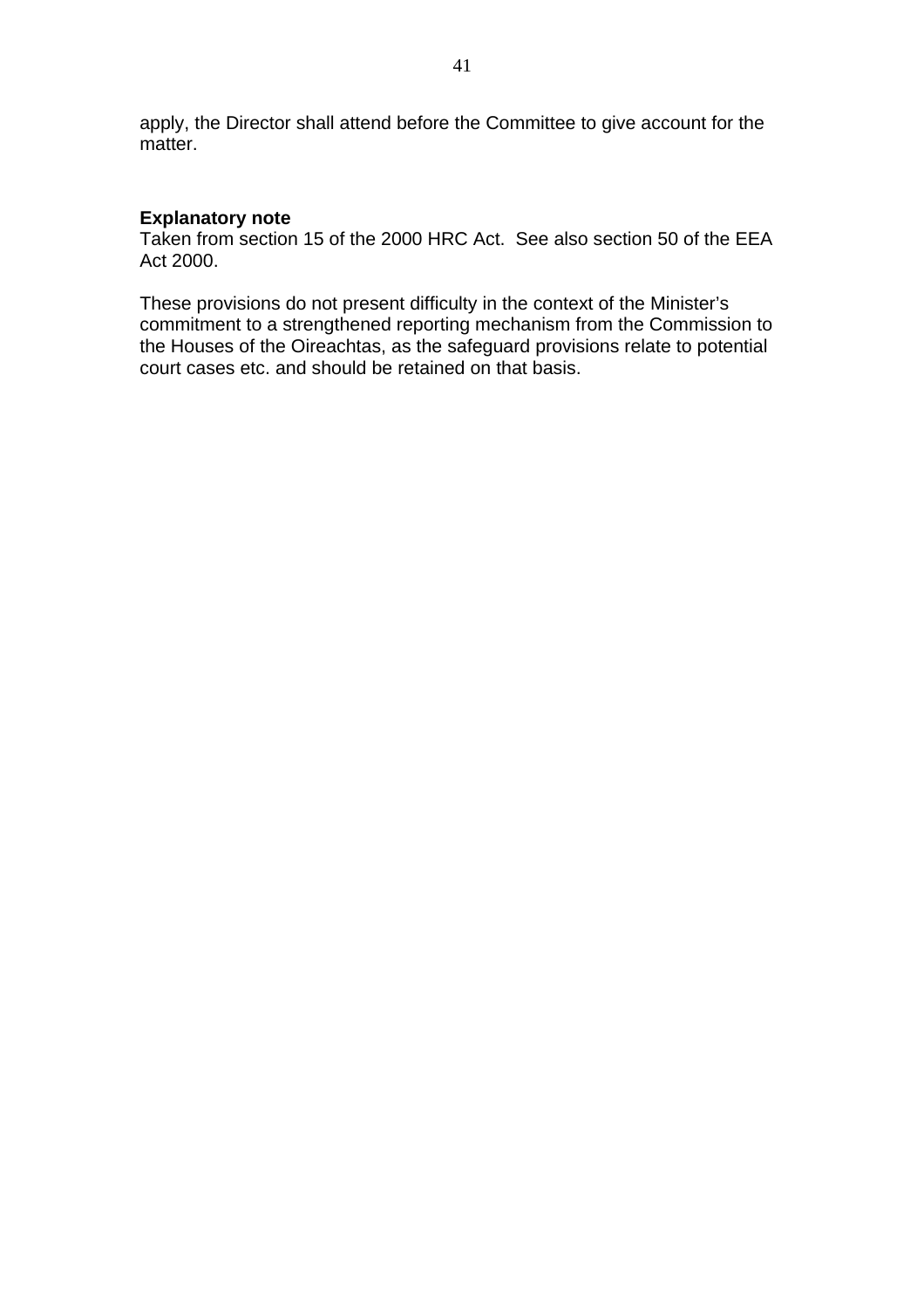#### **Head 21 Staff of Commission**

#### **Provide that**

A. **Existing staff of the Human Rights Commission and the Equality Authority to become staff of the Commission as from the establishment day on the same terms and conditions under which they serve prior to that day.** 

B. The following provisions to apply to new recruitment:

—(1) The Commission shall appoint, with the consent of the Minister and the Minister for Public Expenditure and Reform, such and so many persons to be members of the staff of the Commission as it may from time to time determine.

(2) The terms and conditions of service of a member of the staff of the Commission and the grade at which he or she serves shall be such as may be determined from time to time by the Commission with the consent of the Minister and the Minister for Public Expenditure and Reform.

(3) There shall be paid by the Commission to the members of its staff such remuneration and allowances as it, with the consent of the Minister and the Minister for Public Expenditure and Reform, from time to time determines.

(4) The Public Service Management (Recruitment and Appointments) Act 2004 shall not apply to the appointment of the staff of the Commission.

C. common staff pool with Department for certain purposes

**The Commission may enter into an agreement with the Department of Justice and Equality for the Commission to offer employment to civil service clerical and administrative staff of that Department and for the Department to release such persons as may be so selected by the Commission to serve with the Commission; during such period of leave of absence, the Commission shall be the employer of any person so released and such persons shall be civil servants of the State.** 

#### **Explanatory note**

See section 17 of the HRC Act 2000 and section 51 of the EEA Act 1998.

The intention is to provide for a long-term relationship for staff at junior levels within the Commission with the wider staff pool of the Department of Justice and Equality. See recommendation 29 of the Working Group. This is subject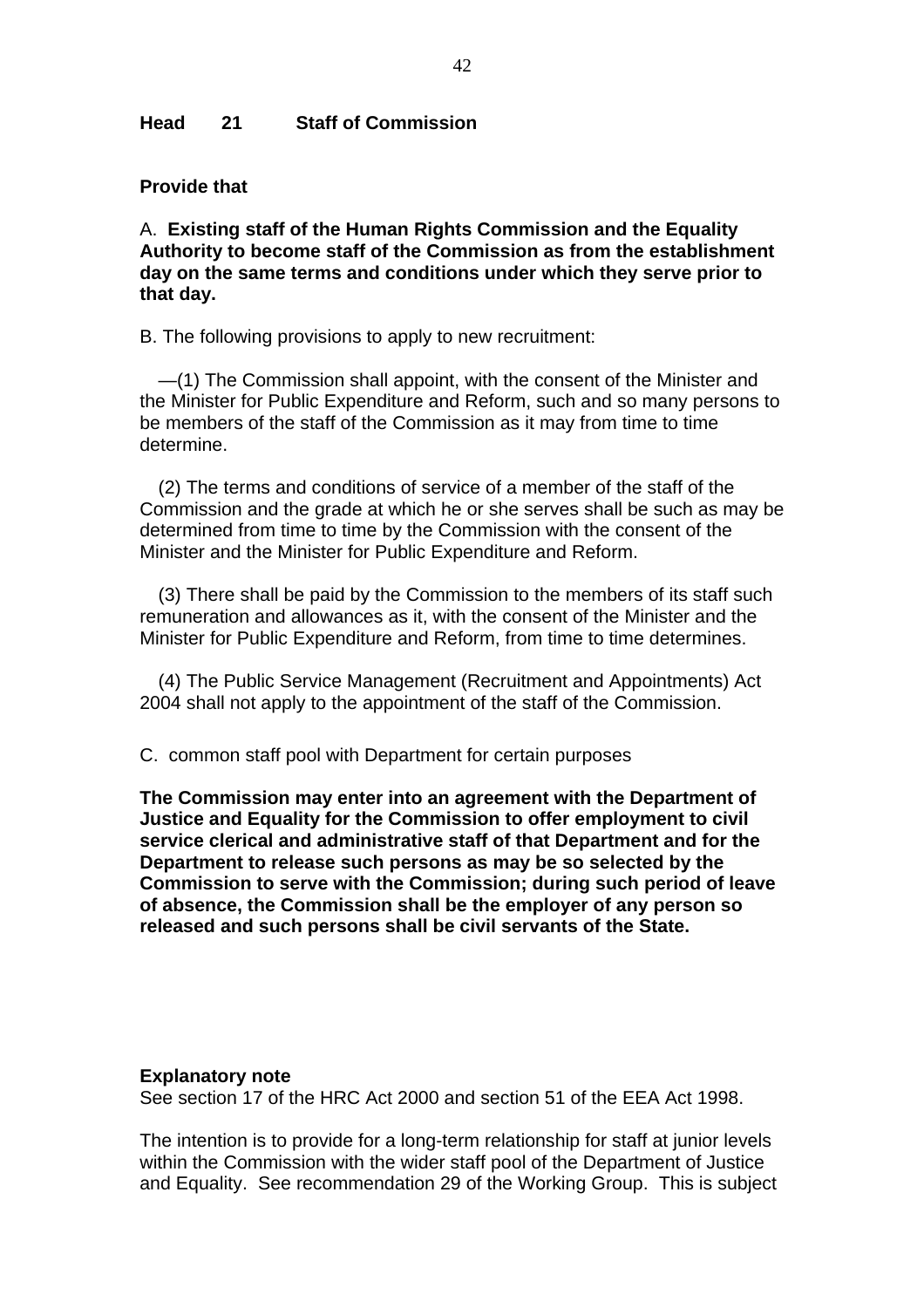to compliance with the Paris Principles in relation to the Commission selecting the staff and it being the employer.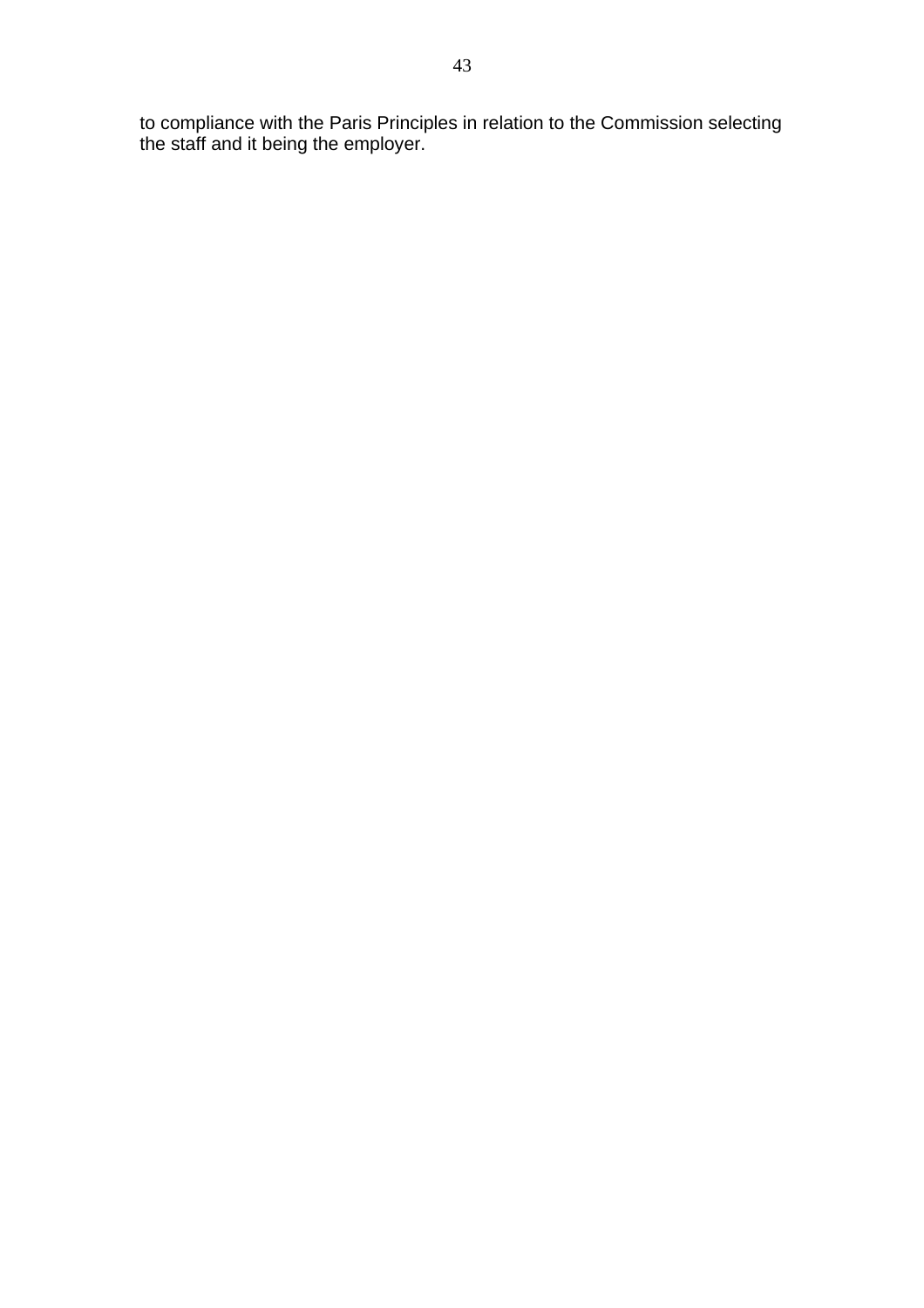# **Head 22 Remuneration of staff of Commission**

#### **Provide that**

The Commission, in determining the remuneration or allowances for expenses to be paid to members of its staff or the other terms or conditions subject to which such members hold or are to hold their employment, shall have regard to Government or nationally agreed guidelines which are for the time being extant and to Government policy concerning remuneration and conditions of employment which is so extant and, in addition to the foregoing, the Commission shall comply with any directives with regard to such remuneration, allowances, terms or conditions which the Minister may give to the Commission with the consent of the Minister for Public Expenditure and Reform.

#### **Explanatory note**

Taken from section 18 of the HRC Act 2000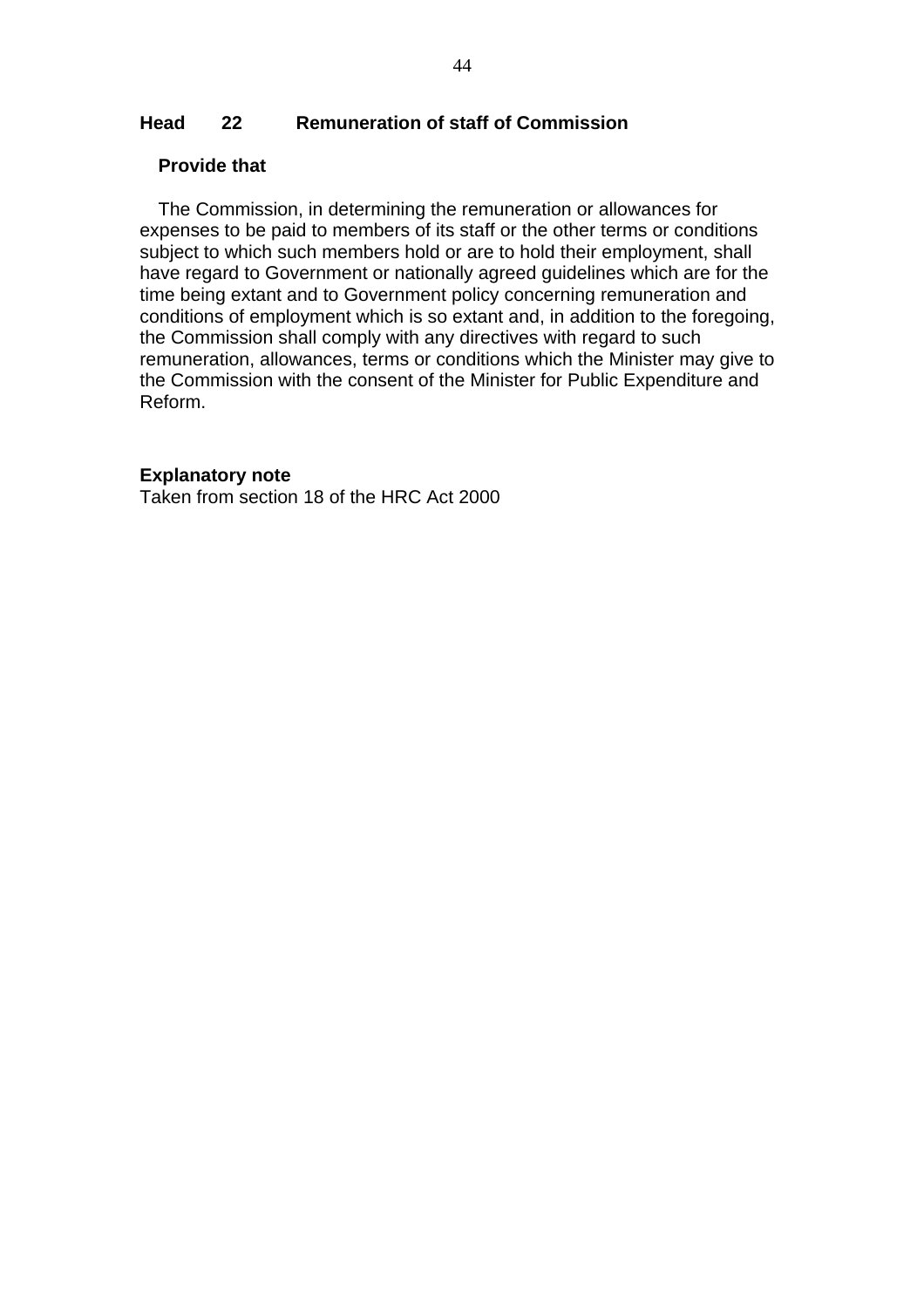# **Head 23 Performance of functions of Commission by members of staff**

# **Provide that**

The Commission may perform any of its functions through or by any member of the staff of the Commission duly authorised in that behalf by the Commission.

# **Explanatory note**

Taken from section 19 of the HRC Act 2000.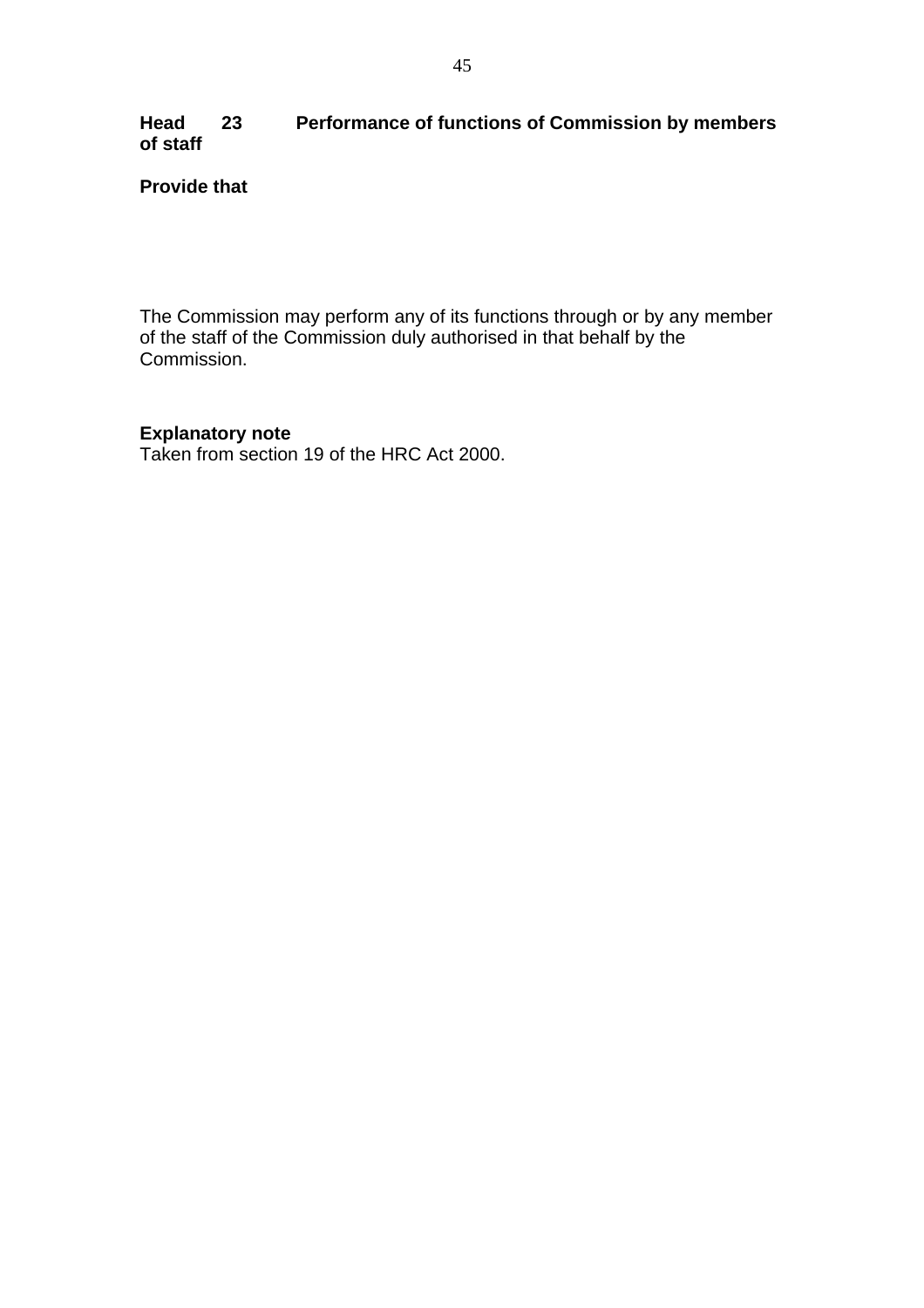# **Head 24 Superannuation**

### **Provide that**

(1) The Commission may, with the approval of the Minister and the consent of the Minister for Public Expenditure and Reform, make a scheme or schemes for the granting of superannuation benefits to or in respect of the Director and the members of the staff of the Commission.

(2) A scheme under this section shall fix the time and conditions of retirement of all persons to or in respect of whom superannuation benefits are payable under the scheme or schemes and different times and conditions may be fixed in respect of different classes of persons.

(3) The Commission may, with the approval of the Minister and the consent of the Minister for Public Expenditure and Reform, make a scheme amending a scheme under this section including a scheme under this subsection.

(4) A scheme under this section shall, if approved by the Minister with the consent of the Minister for Public Expenditure and Reform, be carried out by the Commission in accordance with its terms.

(5) A scheme under this section shall include a provision for appeals from a decision relating to a superannuation benefit under the scheme.

(6) No superannuation benefits shall be granted by the Commission to or in respect of a person on ceasing to be the Director or a member of the staff of the Commission otherwise than—

(*a*) in accordance with a scheme or schemes under this section, or

(*b*) with the approval of the Minister and the consent of the Minister for Public Expenditure and Reform.

(7) A scheme under this section shall be laid before each House of the Oireachtas as soon as may be after it is made and, if a resolution annulling the scheme is passed by either such House within the next 21 days on which that House has sat after the scheme is laid before it, the scheme shall be annulled accordingly, but without prejudice to the validity of anything previously done thereunder.

(8) *Subsection (7)* shall, with all necessary modifications, apply to an amendment to a scheme under this section as it applies to a scheme under this section.

(9) In this section—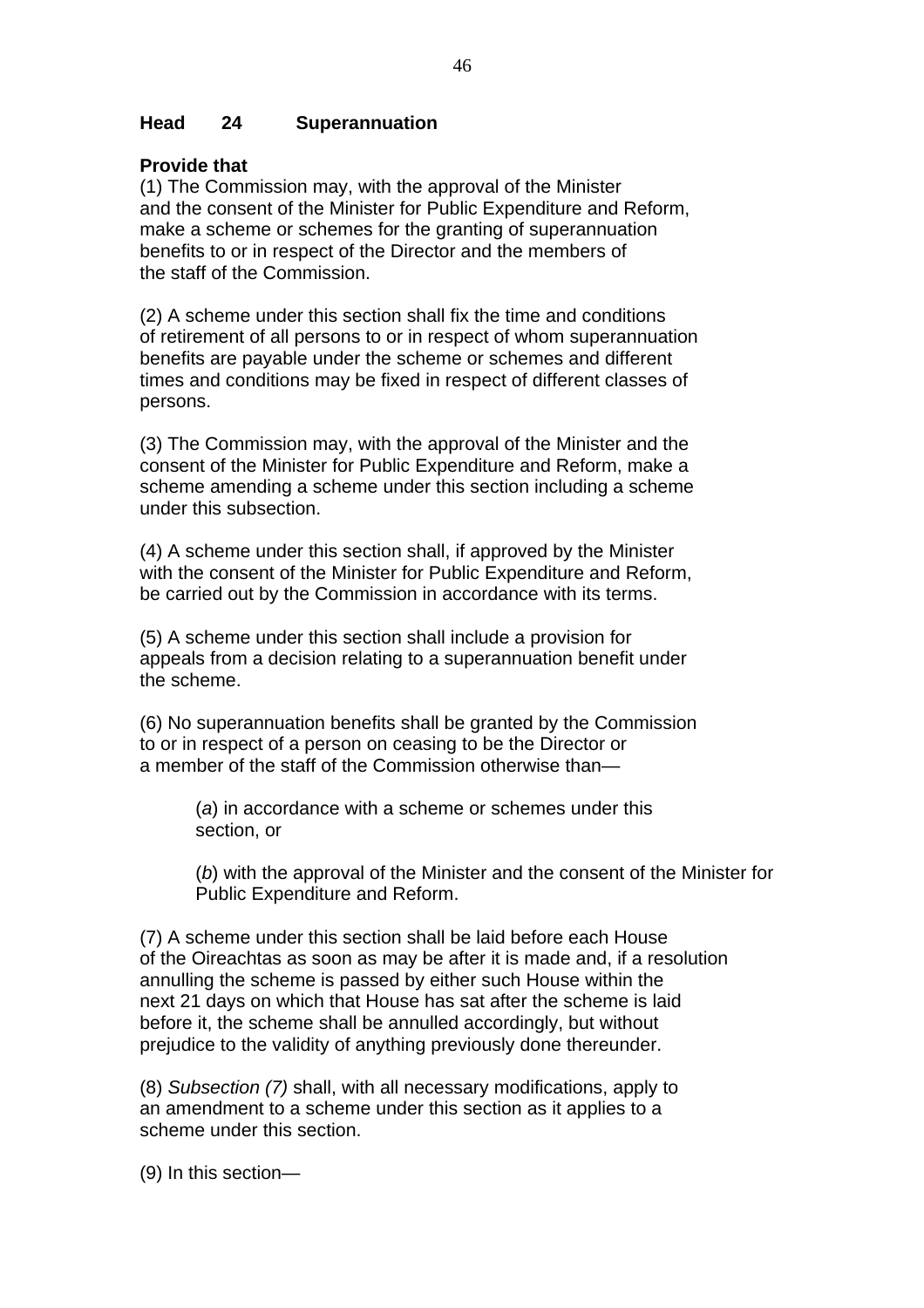"amending", in relation to a scheme under this section, includes revoking the scheme;

"superannuation benefit" means any pension, gratuity or other allowance payable to or in respect of a person ceasing to be the Chief Executive or a member of the staff of the Commission.

#### **Explanatory note**

Section 20 of the HRC Act 2000 provides for a Superannuation scheme. None has been made to date. There is no equivalent provision in the EEA Act, as the staff are covered by the civil service scheme. The above text is taken with modifications from the Property Services (Regulation) Bill 2009 as representing the most up-to-date text available on this issue.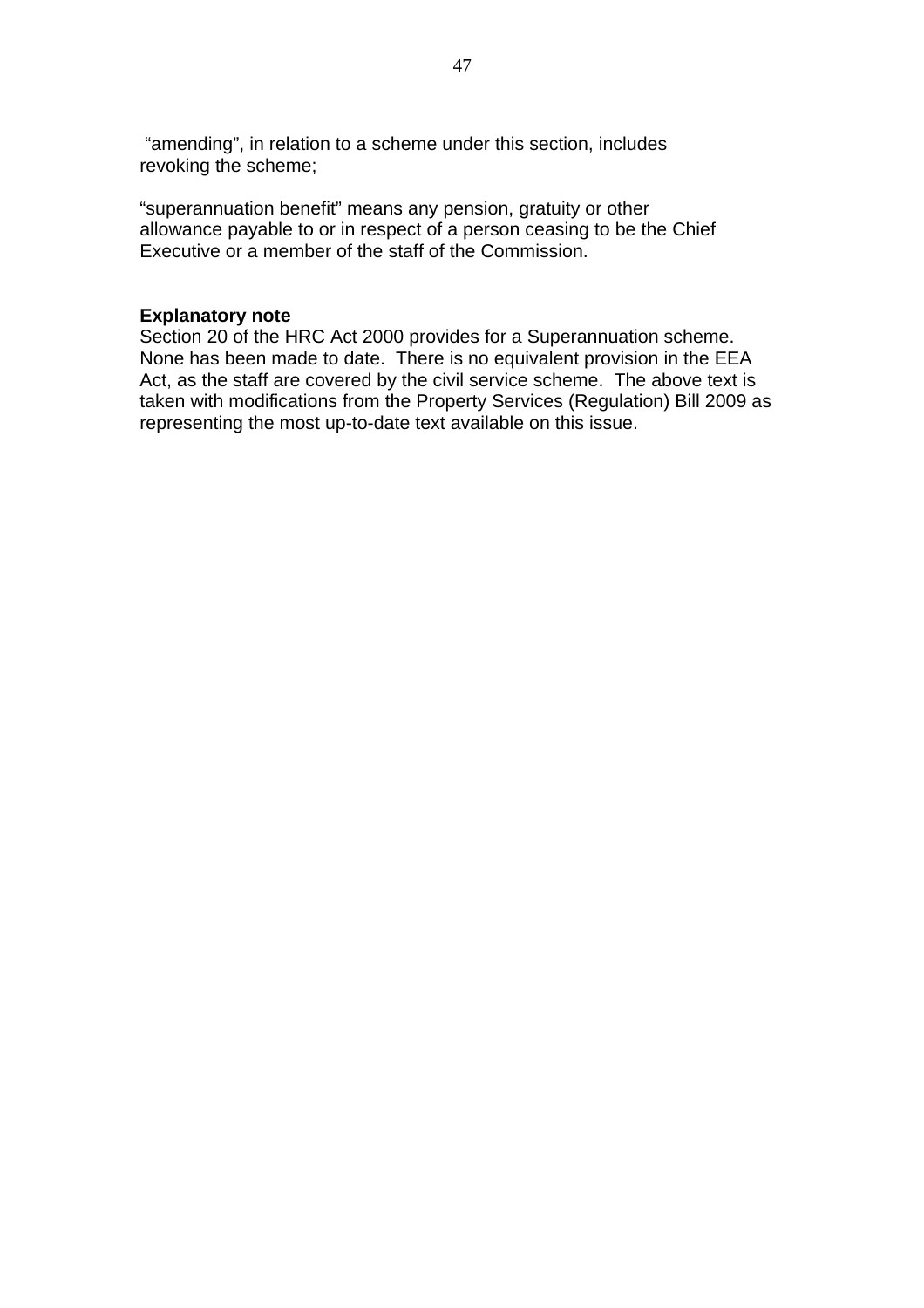## **Head 25 Seal of Commission**

### **Provide that**

—(1) The Commission shall, as soon as practicable after its establishment, provide itself with a seal which shall be authenticated by the signatures of the Chief Commissioner, or some other member of the Commission authorised by it to act on its behalf, and of an officer of the Commission authorised by it to act in that behalf.

(2) Judicial notice shall be taken of the seal of the Commission and any document purporting to be an instrument made by the Commission and to be sealed with the seal (purporting to be authenticated in accordance with *subsection (1)*) of the Commission shall be received in evidence and be deemed to be such instrument without proof, unless the contrary is shown.

#### **Explanatory note**

This is a standard provision. See section 52 of the EEA Act 1998 and section 21 of the HRC Act 2000.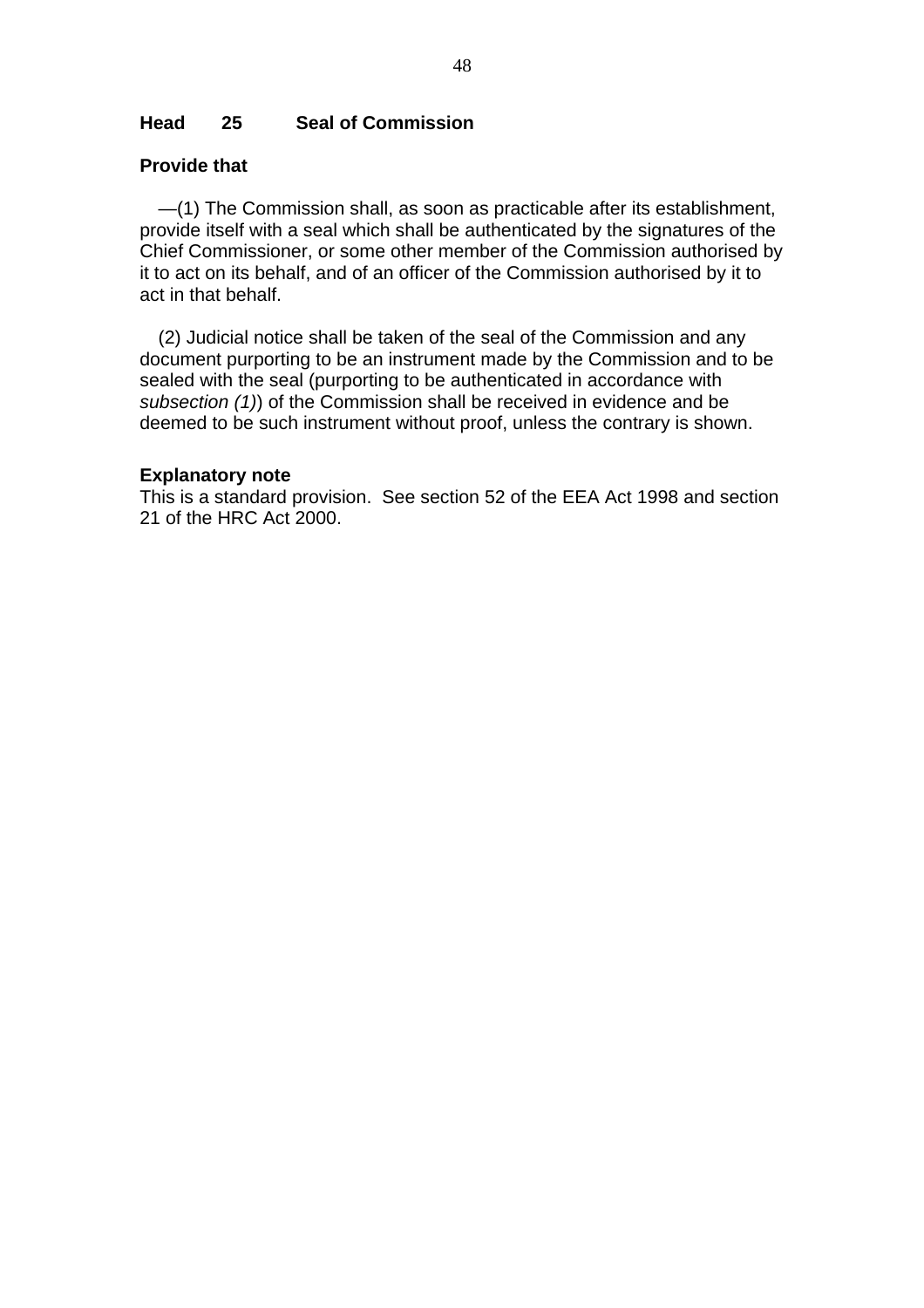#### **Head 26 Accounts and audit**

#### **Provide that**

.—(1) The Director, with the agreement of the Commission, shall—

> (*a*) submit estimates of income and expenditure to the Minister in such form, in respect of such periods and at such times as may be specified by the Minister, and

(*b*) provide to the Minister any information which the Minister may require regarding those estimates and also regarding the proposals and plans of the Commission in respect of a period specified by the Minister.

(2) The Director, under the direction of the Commission, shall keep, in such form and in respect of such accounting periods as may be approved of by the Minister with the consent of the Minister for Public Expenditure and Reform, all proper and usual accounts of moneys received and spent by the Commission, including an income and expenditure account and a balance sheet.

(3) (*a*) The Commission, the Director and any relevant member of the staff shall, whenever so required by the Minister, permit any person appointed by the Minister to examine the accounts of the Commission in respect of any financial year or other period and shall facilitate any such examination, and the Commission shall pay to the Minister such fee for the examination as may be fixed by the Minister.

(*b*) In this subsection, "relevant member of the staff" means a member of the staff of the Commission to whom duties relating to those accounts have been duly assigned.

(4) (*a*) The accounts of the Commission shall be approved by it as soon as is practicable (but not later than 3 months after the end of the accounting period to which they relate) and submitted by it to the Comptroller and Auditor General for audit.

(*b*) A copy of the accounts and the report of the Comptroller and Auditor General on them shall be presented to the members of the Commission and the Minister as soon as is practicable, and the Minister shall cause a copy of the accounts and report to be laid before each House of the **Oireachtas**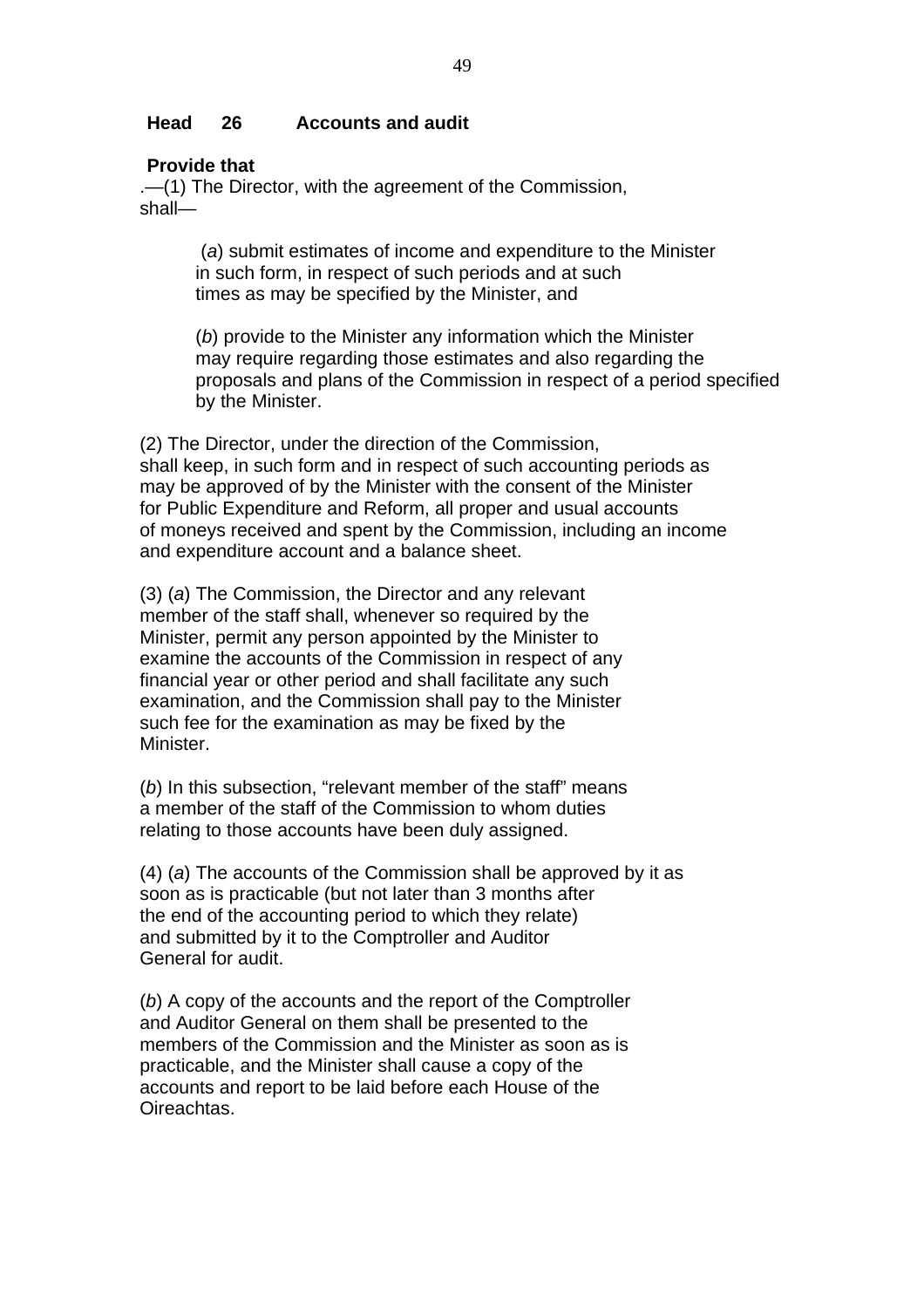# **Explanatory note**

This is a standard provision. See section 53 of the EEA Act 1998 and section 16 of the HRC Act 2000.

However, the text of the Head has been adapted from the more modern approach set out in section 23 of the Property Services (Regulation) Bill 2009, rather than either of the two Acts mentioned above.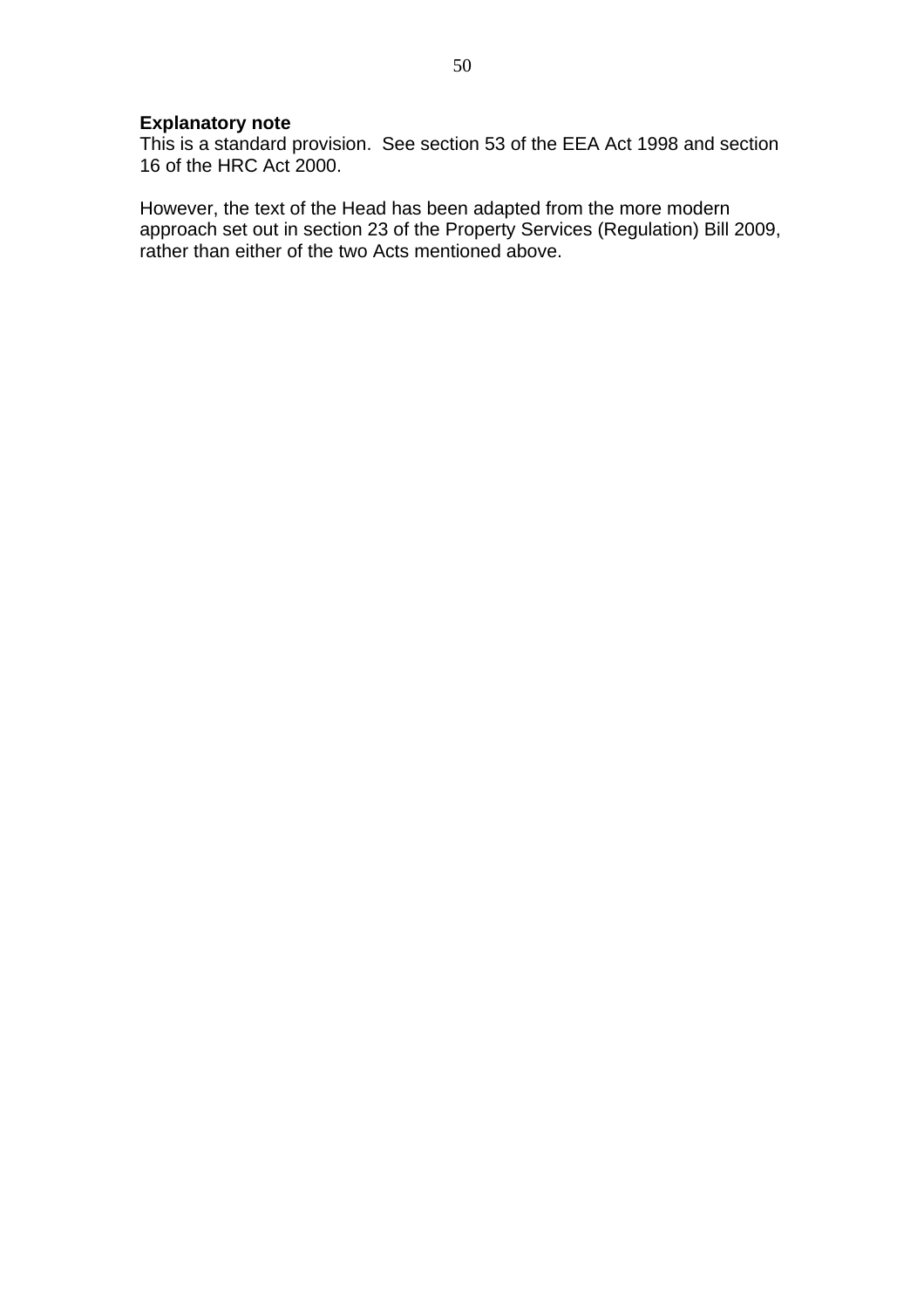### **Head 27 Annual report**

# **Provide that**

(1) The Commission shall not later than the 31st day of March in each year prepare and submit to each House of the Oireachtas a report on its activities in the immediately preceding year.

 (2) A report under *subsection (1)* shall include information on the performance of the functions of the Commission during the period to which the report relates and, without prejudice to the generality of the foregoing, shall include in the report—

(*a*) an account of any equality review made **or inquiry conducted** in that period,

(*b*) such information as the Commission considers appropriate concerning the implementation of equality action plans in that period, and

(*c*) such other information in such form as the Commission thinks fit or the Minister may request.

(3) In *subsection (2)* "equality review" and "equality action plan" have the same meanings as in **Head 29** [Part VI of the Employment Equality Act 1998 (No. 21 of 1998)].

#### **Explanatory note**

While a standard provision (See section 54 of the EEA Act 1998 and section 23 of the HRC Act 2000), it is proposed that the annual report be presented by the Commission directly to the Oireachtas. Subsection (2) and subsection (3) are taken from the EEA Act.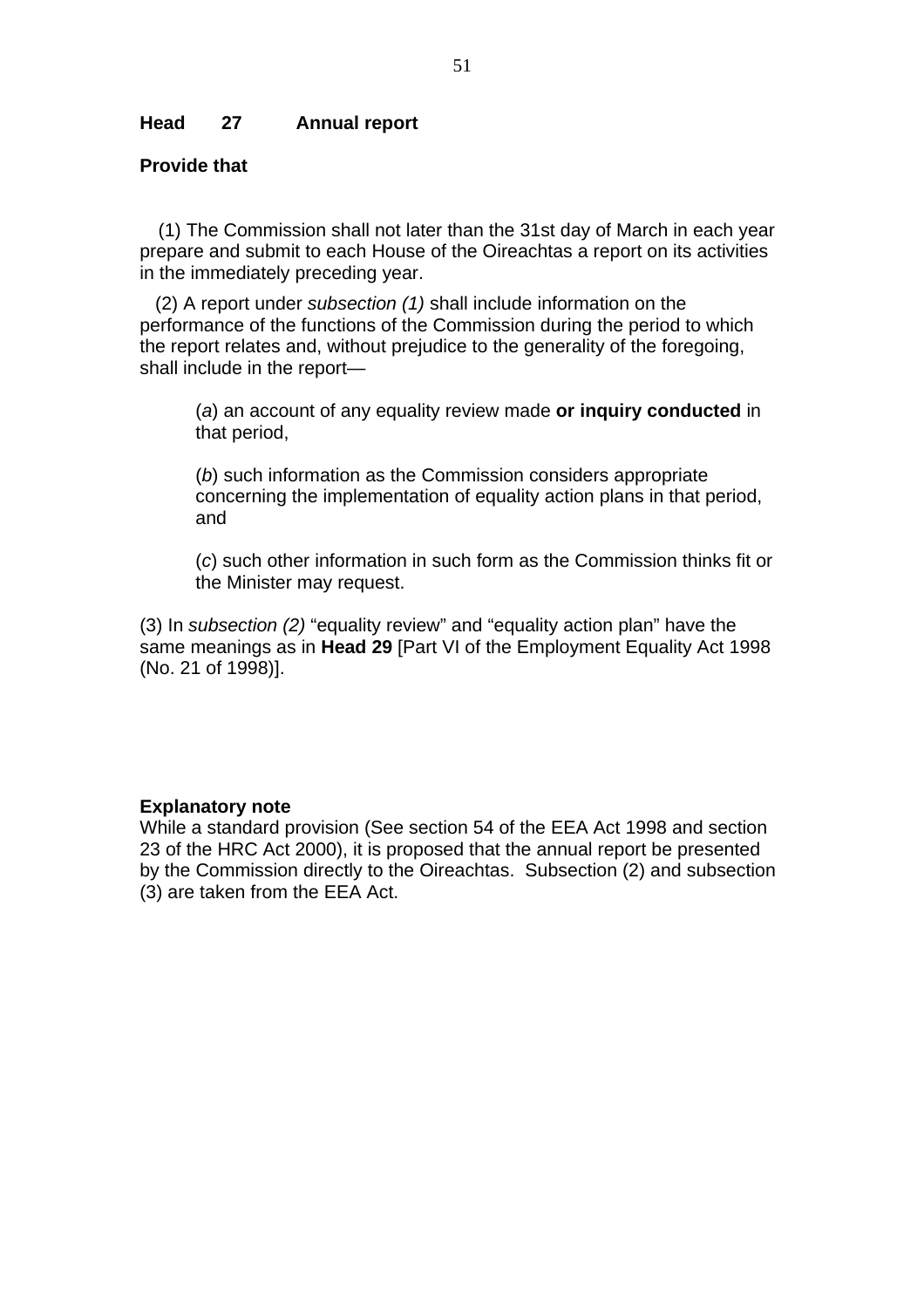### **Head 28 Grants to Commission**

## **Provide that**

(1) The Minister may, in each financial year of the Commission, pay to the Commission, out of moneys provided by the Oireachtas, a grant of such amount as he or she, with the consent of the Minister for Public Expenditure and Reform, determines towards the expenses of the Commission in the performance of its functions.

 (2) The Commission shall be provided with sufficient resources to ensure that it can carry out each of its functions effectively.

#### **Explanatory note**

See section 55 of the EEA Act 1998 and section 22 of the HRC Act 2000.

It is not proposed to continue the borrowing powers of the Equality Authority set out in subsection (2) of section 55. These are no longer appropriate.

(2) relates to the Working Group's recommendation (No. 23) that the IHREC should be properly funded to perform its functions and exercise its powers. The Group noted that the HRC and the EA both claim that their funding has been inadequate. The Northern Ireland Human Rights Commission argued for a new statutory provision in its legislation on the issue of funding. The proposed statutory provision read: '*The Commission shall be provided with sufficient resources to ensure that it can carry out each of its functions effectively*.'.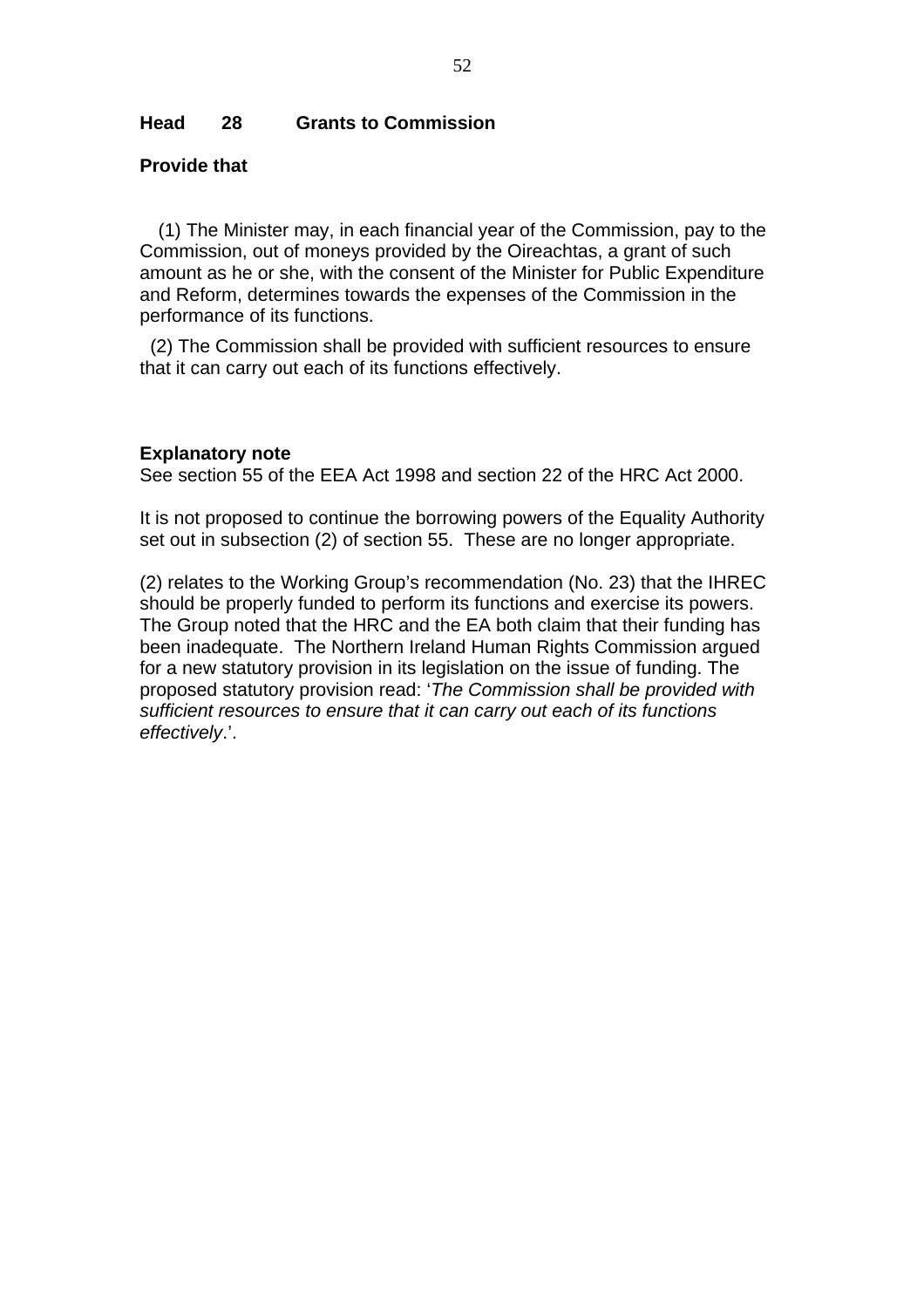# **Head 29 Review of legislation**

Provide for

**A**. re-enactment with amendments of section 39 (part) of the EEA Act 1998 and section 39(c) of the Equal Status Act 2000.

(a) to provide information to the public on and to keep under review the working of the Employment Equality Acts 1998 to 2011 and the Equal Status Acts 2000 to 2011 and, whenever it thinks necessary, to make proposals to the Minister for amending any of those Acts;

(b) to keep under review the working of the Maternity Protection Acts 1994 and 2004, the Parental Leave Acts 1998 and 2006 and the Adoptive Leave Acts 1995 and 2005 and, whenever it thinks necessary, to make proposals to the Minister for amending any of those Acts; and

(*c)* to keep under review the working of the Pensions Act 1990, as regards the principle of equal treatment and, whenever it thinks necessary, to make proposals to the Minister for Social Protection for amending that Act.

**B.** re-enactment of 73 of the EEA 1998:

**.**—(1) Where, in the opinion of the Commission, the working or effect of any of the enactments for the time being specified in *subsections (1)* to *(4)* of *section 17 [***of the Employment Equality Act 1998]**, or of any provision contained in or made under any such enactment, is likely to affect or impede the elimination of discrimination in relation to employment or the promotion of equality of opportunity in relation to employment—

(*a*) between men and women, or

(*b*) between persons who differ in terms of any of the other discriminatory grounds,

the Commission may, if it thinks fit, and shall if so required by the Minister, carry out a review of that enactment or provision or of its working or effect.

(2) For the purpose of assisting it in making a review under this section, the Commission shall consult such organisations of trade unions and of employers as it considers appropriate.

(3) Where the Commission makes a review under this section, it may make to the Minister a report of the review, and shall do so where the review was required by the Minister.

(4) A report under *subsection (3)* may contain recommendations for amending any enactment or provision reviewed.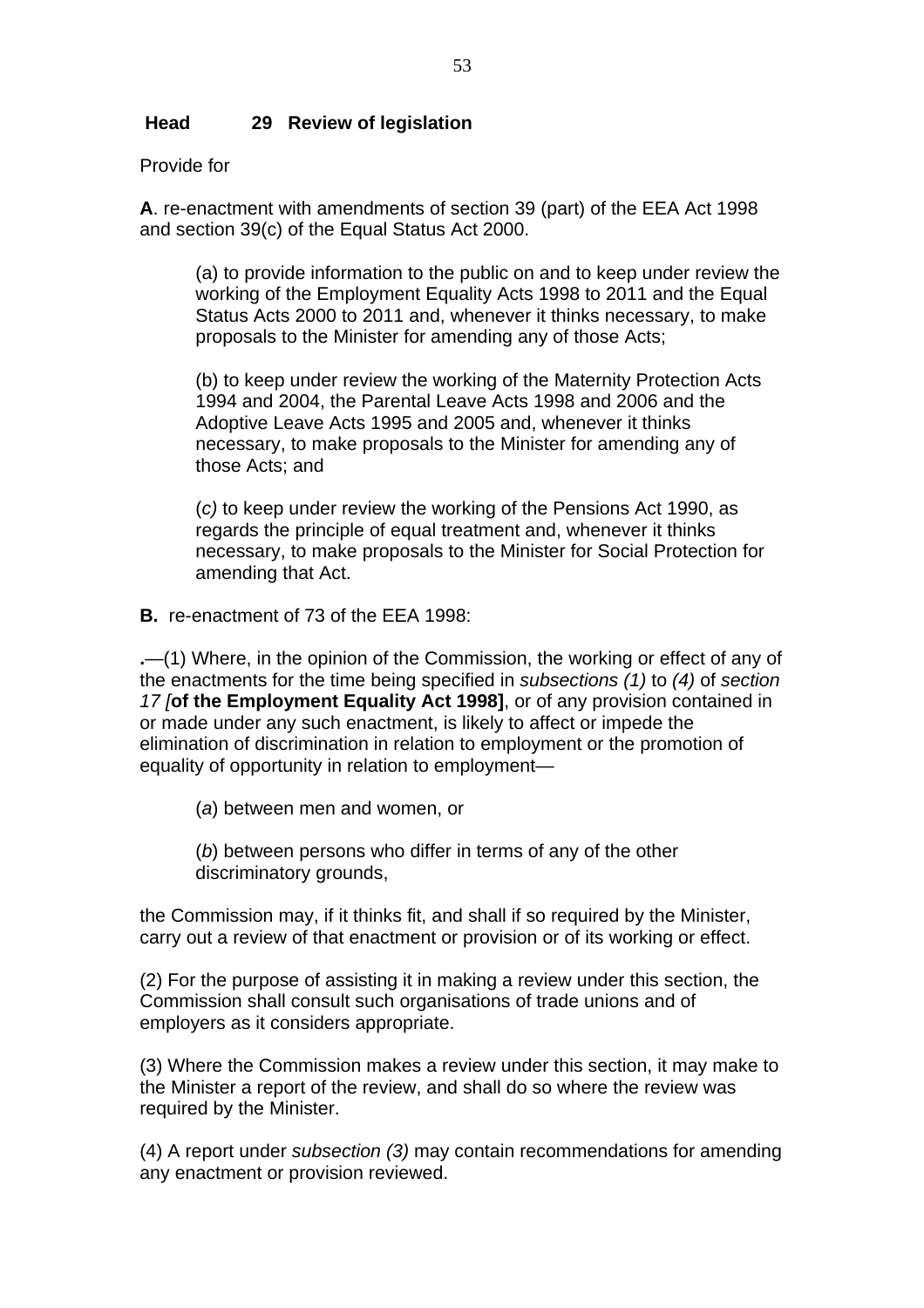### **Explanatory note**

In addition to the generic function which needs to be retained of keeping law under review and commenting on new legislative proposals, the Equality Authority has specific functions of keeping stated legislation under review. As recommended by the Equality Authority, it is not proposed to continue the function of providing information to members of the public on individual family leave Acts, as this function will fit better with the Workplace Relations Commission and the Citizens Advice Bureaus.

The function in section 73 EEA Act 1998 relates to keeping exemptions/savers for the specific enactments listed in section 17 of that Act under review. The exemptions allow provisions of these enactments to continue to operate notwithstanding the general rule of non-discrimination.

The Acts involved are

Civil status (Maternity Protection Act 1994, Adoptive Leave Act 1995);

Nationality (Employment Permits Act 2003);

Age or disability (Air Navigation and Transport Act 1946, Merchant Shipping Act 1947, Transport (Miscellaneous Provisions) Act 1971, Merchant Shipping (Certification of Seamen) Act 1979, Irish Aviation Authority Act 1993); and

Age (Protection of Young Persons (Employment Act 1996, National Minimum Wage Act 2000.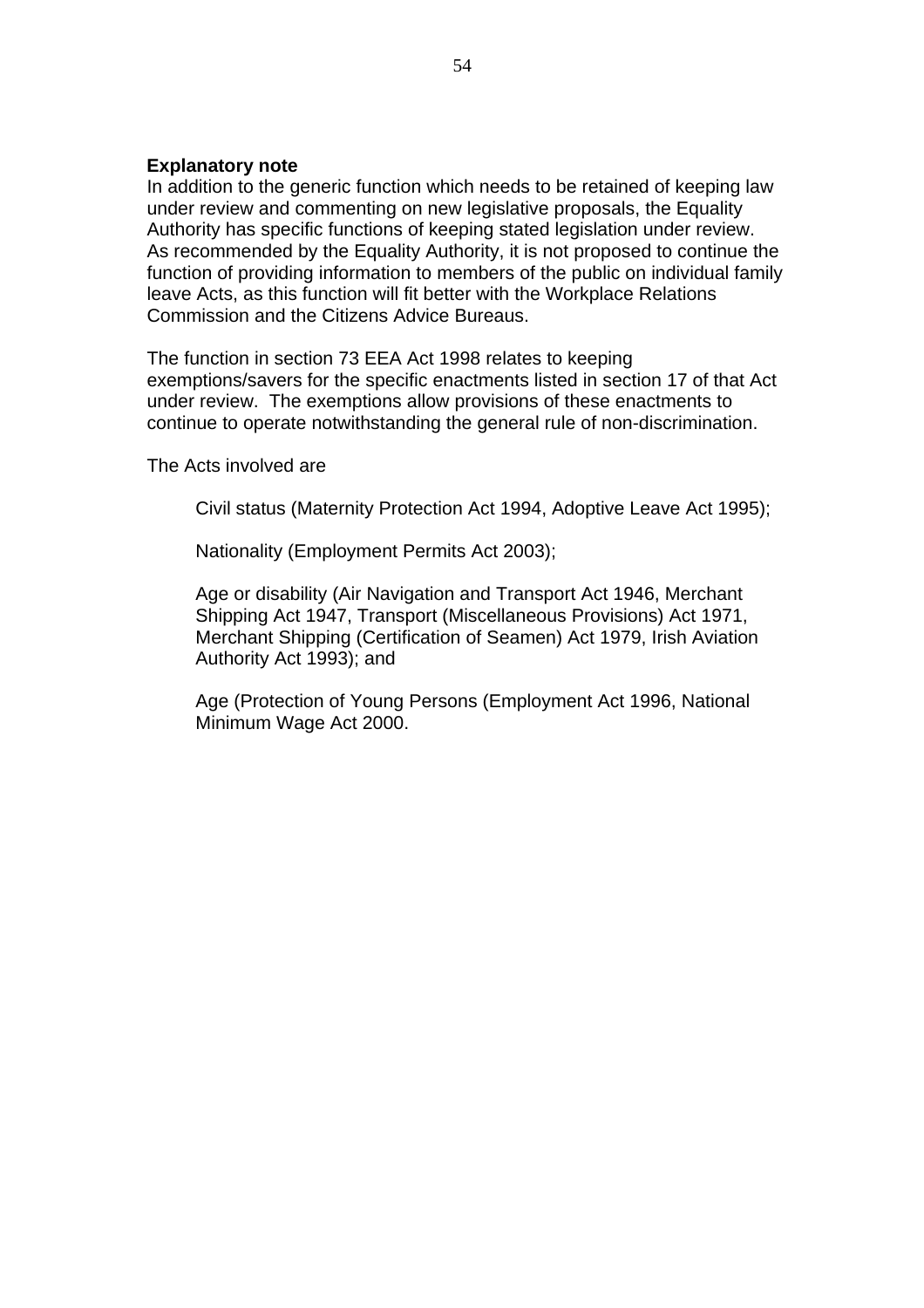# **Head 30 Powers and functions in relation to enforcement and compliance**

# **Provide**

**A.** A definition of 'human rights' for the purposes of these provisions (Heads 30, 31, 33, 34, 35 and 36) as follows :

In this section—

"human rights" means—

 (*a*) the rights, liberties and freedoms conferred on, or guaranteed to, persons by the Constitution;

 (*b*) the rights, liberties or freedoms conferred on, or guaranteed to, persons by any agreement, treaty or convention to which the State is a party and which has been given the force of law in the State or by a provision of any such agreement, treaty or convention which has been given such force; and

**(c) the rights, liberties and freedoms conferred on, or guaranteed to, persons by the Convention provisions within the meaning of the**  *European Convention on Human Rights Act 2003***;** *[amendment inserted by ECHR Act 2003]* 

"statute" has the same meaning as it has in the *Interpretation Act 2005.*

**B.** A range of possible interventions open to the Commission where it believes there may be an infringement of human rights or equality legislation as follows:

i. To provide information and assistance to persons on equality and human rights issues, including advice to persons who consider that their human rights or rights to equal treatment have been infringed.

ii. To prepare, in consultation with relevant stakeholders, guidelines for promotion of best practice in human rights and equality for specific businesses, groups, sectors or geographical areas.

iii. The Commission may, or if requested to do so by the Minister, shall, prepare for submission to the Minister draft codes of practice in furtherance of one or more of the following aims:

(a) the elimination of discrimination;

(b) the promotion of equality of opportunity in employment and in relation to the matters to which the Equal Status Act 2000 applies, and;

(c) the protection of human rights;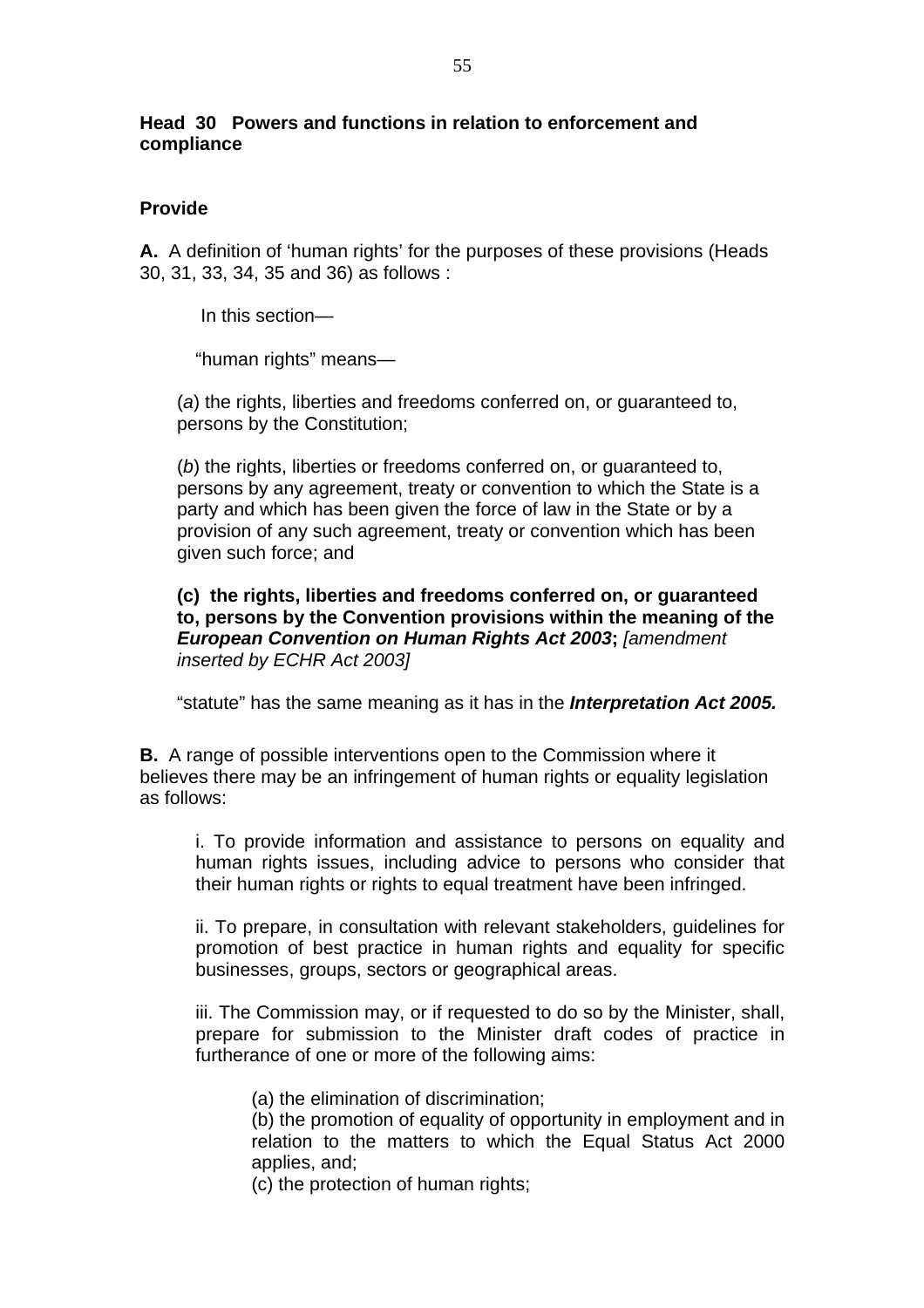Where the Minister by Order declares that the draft is an approved code of practice for the purposes of this Act, it shall be admissible in evidence and, if any provision of the code appears to be relevant to any question arising in any criminal or other proceedings, it shall be taken into account in determining that question;

iv. As provided for in **Head 32** to request a business to carry out an equality review and prepare and implement an equality action plan or, where appropriate and where the business does not have fewer than fifty employees, to carry out such a review and prepare such an action plan on its own initiative.

v. To provide assistance at its discretion, including legal assistance or representation, to

as provided for in **Head 33**, a person who has instituted or wishes to institute legal proceedings that involve human rights law or practice; or

as provided for in sections 85 and 85A of the Employment Equality Act 1998 and section 23 of the Equal Status Act 2000, to a person who considers that he or she has been discriminated against (within the meaning of the Employment Equality Acts or the Equal Status Acts), including to refer cases of discrimination to the Director of the Equality Tribunal [being replaced with the Workplace Relations Commission], and to seek an injunction in the Circuit or High Court to prevent continuing discrimination.

in either case if there is an important point of principle involved or if it is unreasonable to expect the person to represent him or herself.

vi. To conduct an examination into any act or practice that may be inconsistent with or contrary to any human rights or equality legislation, and, where the Commission considers it appropriate to do so, to endeavour, by mediation or conciliation, to effect a settlement of the matters that gave rise to the examination.

### **To issue a reasoned opinion following such an examination and require the body to whom the opinion is addressed to respond in writing.**

vii. (1) The Commission may institute proceedings in any Court of competent jurisdiction for the purpose of obtaining relief of a declaratory or other nature in respect of any matter concerning the human rights of any person or class of persons.

(2) The declaratory relief the Commission may seek to obtain in such proceedings includes relief by way of a declaration that a statute or a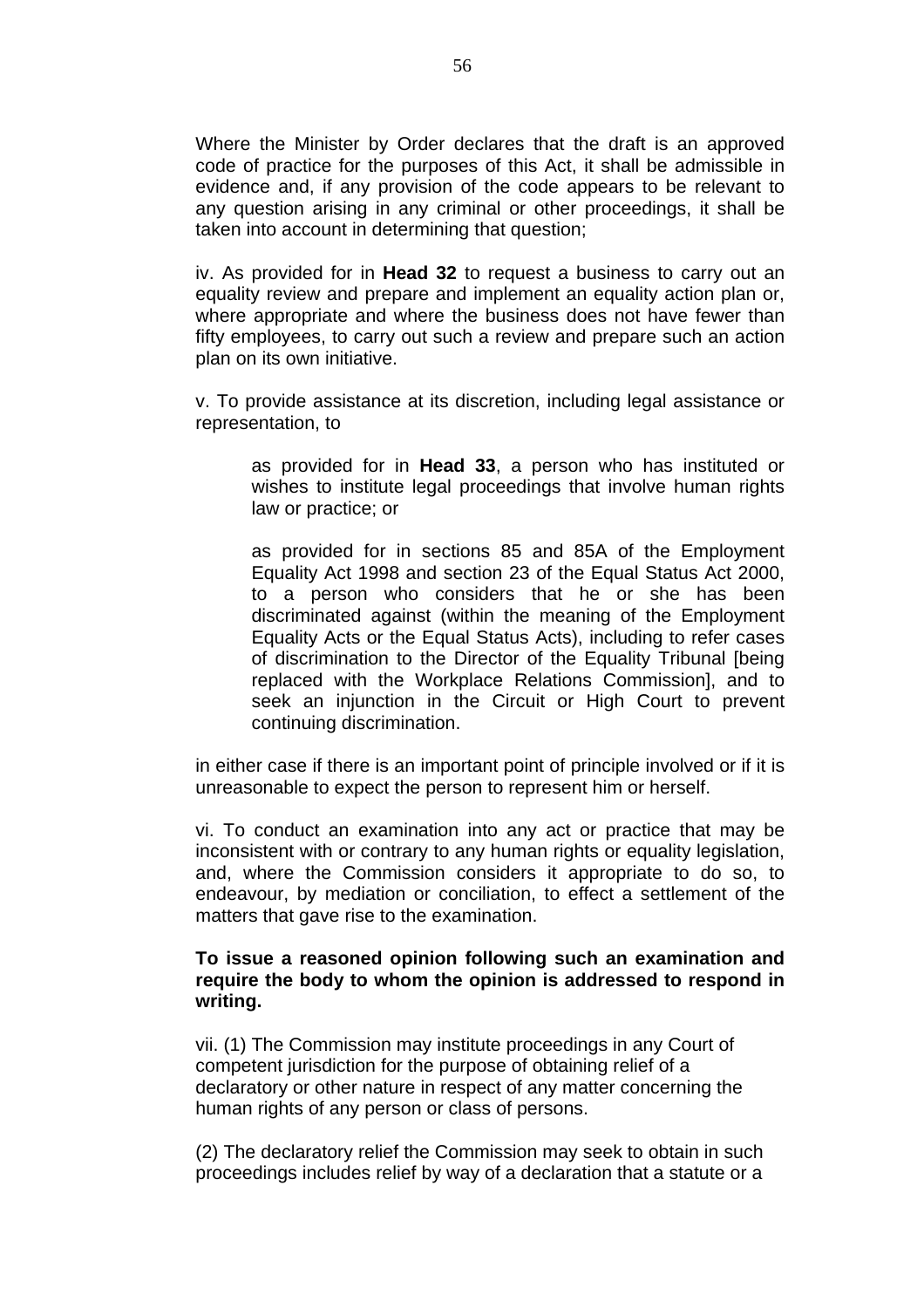provision thereof is invalid having regard to the provisions of the Constitution or was not continued in force by Article 50 of the Constitution.

(3) For the purpose of instituting proceedings under this section, it shall not be necessary for the Commission to name or identify the class of persons individually and a class of persons shall be constituted by more than one person in relation to whom the same relief is sought.

viii. To apply to the High Court or the Supreme Court for liberty to appear before the High Court or the Supreme Court, as the case may be, as amicus curiae in proceedings before that court that involve the human rights including equality rights of any person and to appear as such an amicus curiae on foot of such liberty being granted (which liberty each of the said courts is hereby empowered to grant in its absolute discretion), or to accept an invitation from either such Court to so appear;

ix. As provided for in **Head 34** to conduct inquiries of its own volition, if it considers it necessary or appropriate to do so for the purpose of the performance of any of its functions; or if it considers it appropriate, at the request of any person who claims that a breach of human rights or equality legislation may have occurred, including where a conciliated or mediated settlement following an examination of any act or practice under **[subsection vi]** above has not proved possible.

x. To serve and enforce non-discrimination notices in situation where the Commission is satisfied following an inquiry that a person has been or is discriminating.<sup>[13](#page-56-0)</sup>

**C**. A general obligation on the Commission to view these options above as being on a 'sliding scale' and to chose the intervention that is most commensurate with the scale or nature of the complaint or perceived problem and, within that, a specific obligation on the Commission to consider whether an issue can be resolved by mediation before taking a decision to institute legal proceedings under subsection vii of this Head.

#### **Explanatory note**

 $\overline{a}$ 

This Head, **Head 11** and **Heads 30 to 35** should be read together. The Working Group approached the powers and functions of the Commission on the basis of distinguishing between (a) general functions and (b) enforcement/compliance functions. The distinction is not a neat one, with inevitable overlap. In addition, some of the individual enforcement functions

<span id="page-56-0"></span> $13$  See sections 62 to 67 of the Employment Equality Act 1998. This refers to issuing and subsequent enforcement of non-discrimination notices following an inquiry. As the inquiry power has not been used, these provisions have not been operable, but could be of value in the context of a revised inquiry power of the Commission of Investigations Act type for IHREC.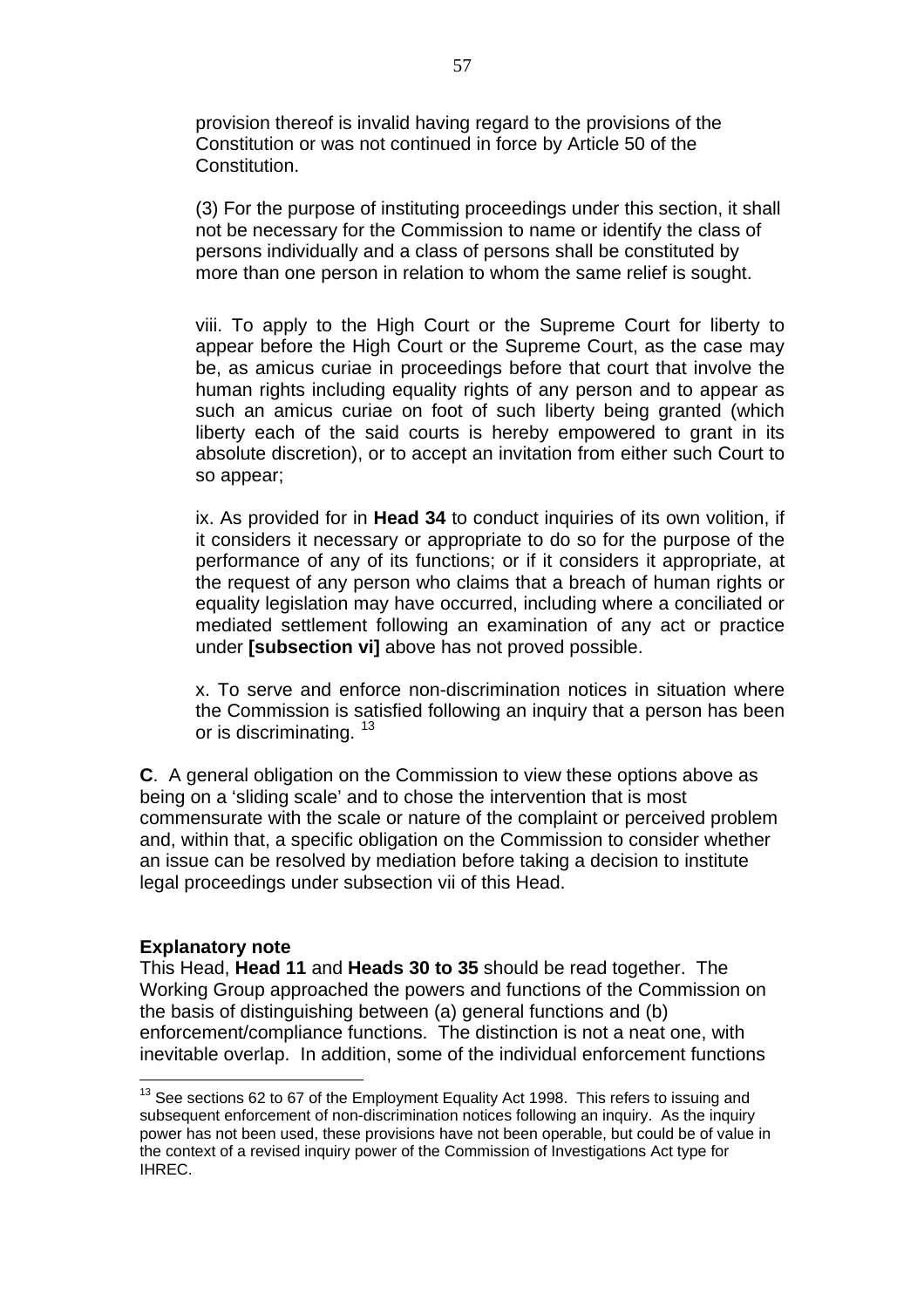are more easily presented as stand-alone sections and are so presented in these Heads.

The definition of 'human rights' is taken and adapted from section 11 of the HRC Act 2000. This definition is narrower than the definition to be used for the Commission's promotion work, as it is appropriate that human rights for the purposes of compliance and enforcement be only those rights that have force of law in the State.

# **Classes of persons**

The Human Rights Commission has indicated that they have had particular concern about instituting proceedings where a respondent might challenge on locus standi/ ius tertii grounds the group or class of persons the Commission were claiming to be instituting proceedings for. The proposed amendment is to make it clear that a 'class of persons' for the purposes of vii above is a group the Commission views as a group. The HRC is of the view that such a provision would resolve problems with procedural challenges at the start of litigation and should consequently reduce the cost of the litigation.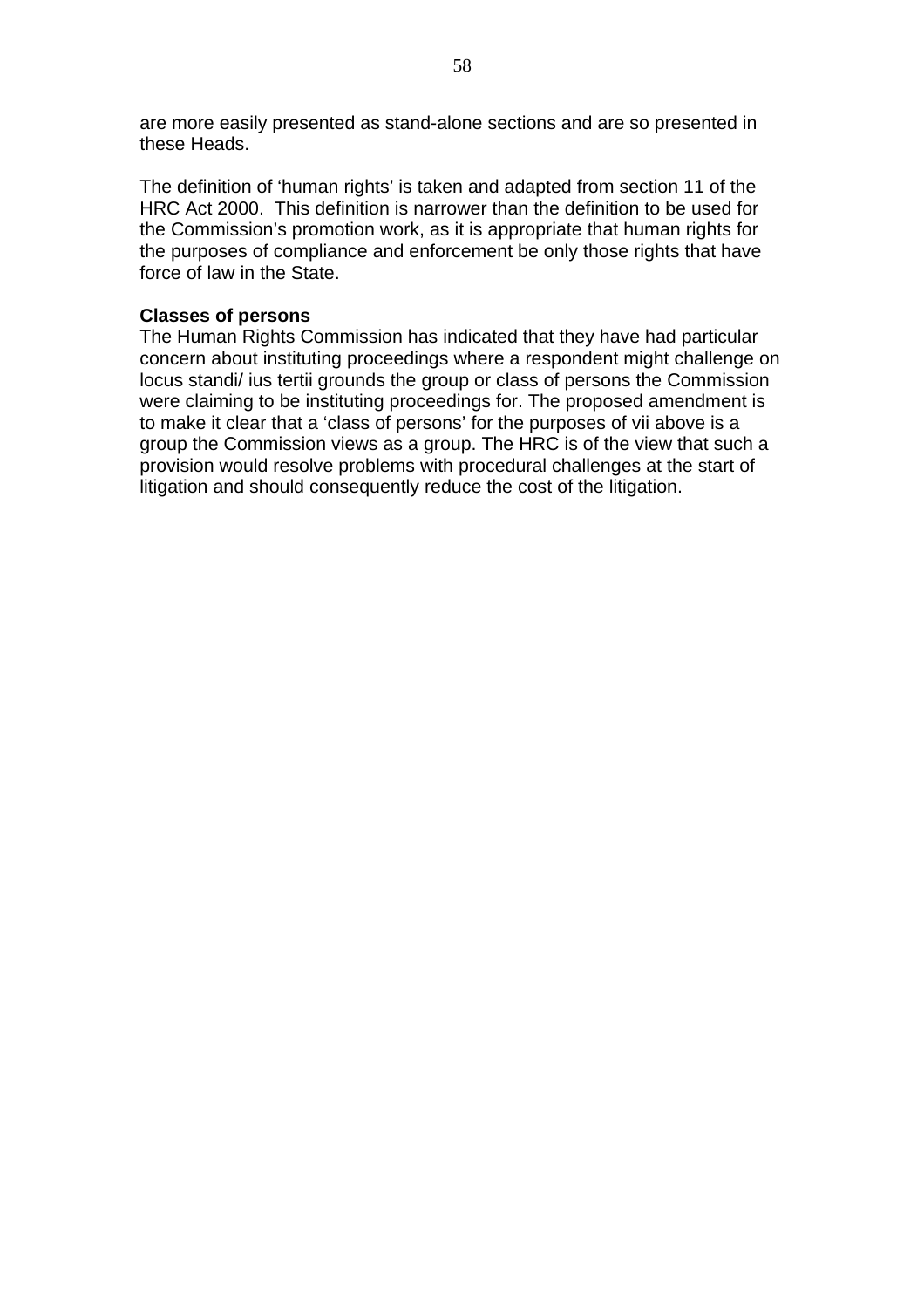# **Head 31 Codes of Practice**

# **Provide that**

**.**—(1) The Commission may, or if requested to do so by the Minister shall, prepare for submission to the Minister draft codes of practice in furtherance of **one or more** of the following aims:

(*a*) the elimination of discrimination;

(*b*) the promotion of equality of opportunity in employment and in relation to the matters to which the *Equal Status Act 2000*, applies, and;

(c) the [protection of human rights].

(2) Before submitting a draft code of practice under *subsection (1)* to the Minister, the Commission shall consult such other Minister of the Government or other person or body as the Commission considers appropriate or as the Minister may direct.

(3) After a draft code of practice has been submitted under *subsection (1)*, the Minister may by order declare that the draft—

(*a*) is an approved code of practice for the purposes of this Act, or (*b*) as amended by the Minister after consultation with the Commission, is an approved code of practice for the purposes of this Act, and an order under this subsection shall set out the text of the approved code of practice to which it relates.

(4) An approved code of practice shall be admissible in evidence and, if any provision of the code appears to be relevant to any question arising in any criminal or other proceedings, it shall be taken into account in determining that question; and for this purpose "proceedings" includes, in addition to proceedings before a court and under *Part VII* of the Employment Equality Act 1998 or under *Part III* of the *Equal Status Act 2000***]**, proceedings before the Labour Court, the Labour Relations Commission, the Employment Appeals Tribunal, the Director and a rights commissioner [Workplace Relations Commission].

(5) The Minister may, by order, after consultation with the Commission, revoke or amend an approved code of practice.

(6) Every order made under *subsection (3)* or *(5)* shall be laid before each House of the Oireachtas as soon as practicable after it is made and, if a resolution annulling the order is passed by either such House within the next 21 days on which that House has sat after the order is laid before it, the order shall be annulled accordingly, but without prejudice to the validity of anything previously done thereunder.

# **Explanatory note**

Based on section 56 of the EEA Act 1998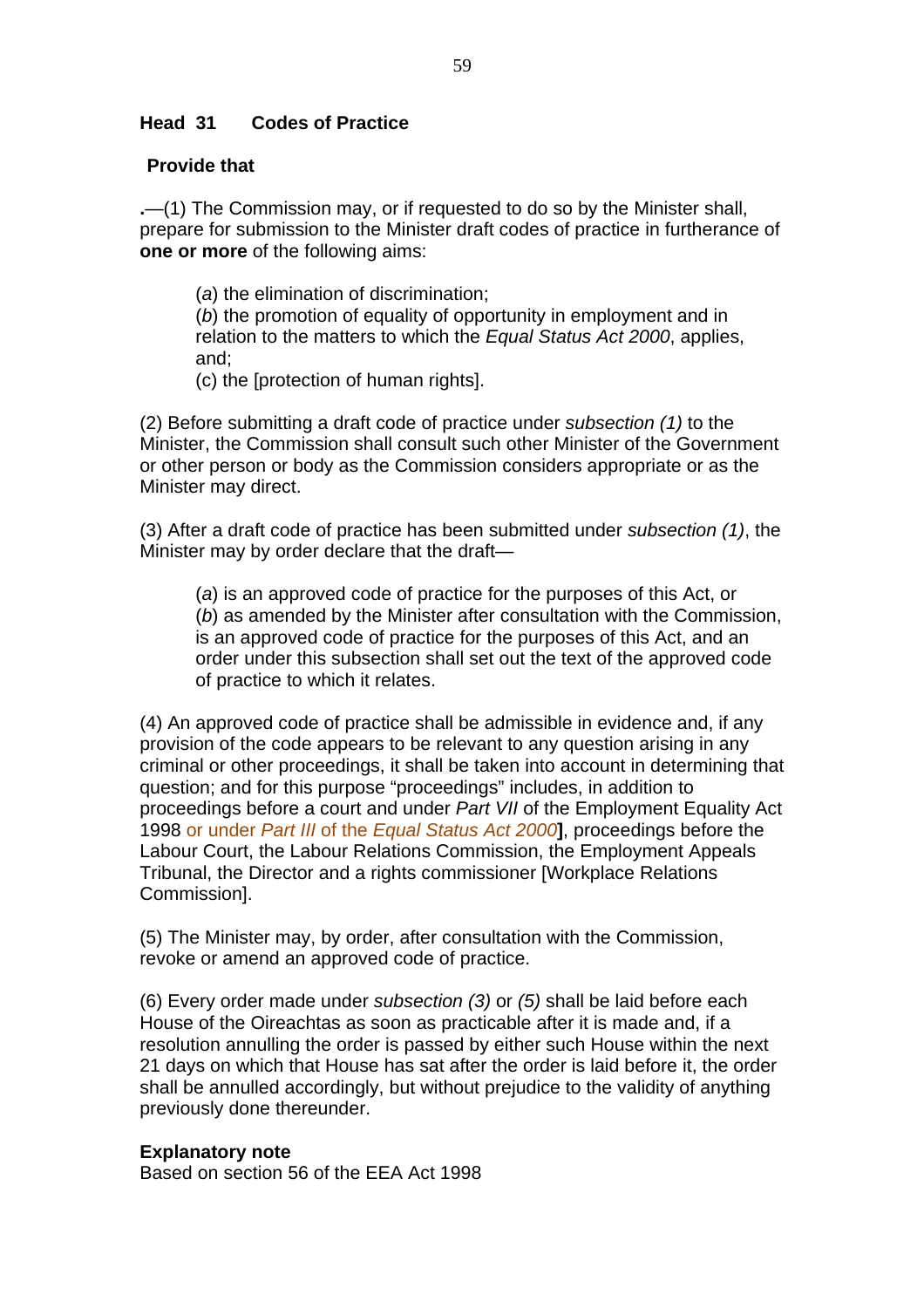# **Head 32 Equality reviews and action plans**

Provide for the re-enactment of sections 68 to 72 inclusive of the EEA Act 1998:

# **See restated text on following pages.**

### **Explanatory note**

This is a re-enactment of existing provisions of the EEA Act 1998. These provisions are required to meet the terms of the relevant EU Directives. As core functions of the Equality Authority, it is proposed to re-enact them in this Bill.

**A restatement of the text, as prepared by the Law Reform Commission, is set out overleaf. References to the Authority in this text have been amended to refer to the Commission.**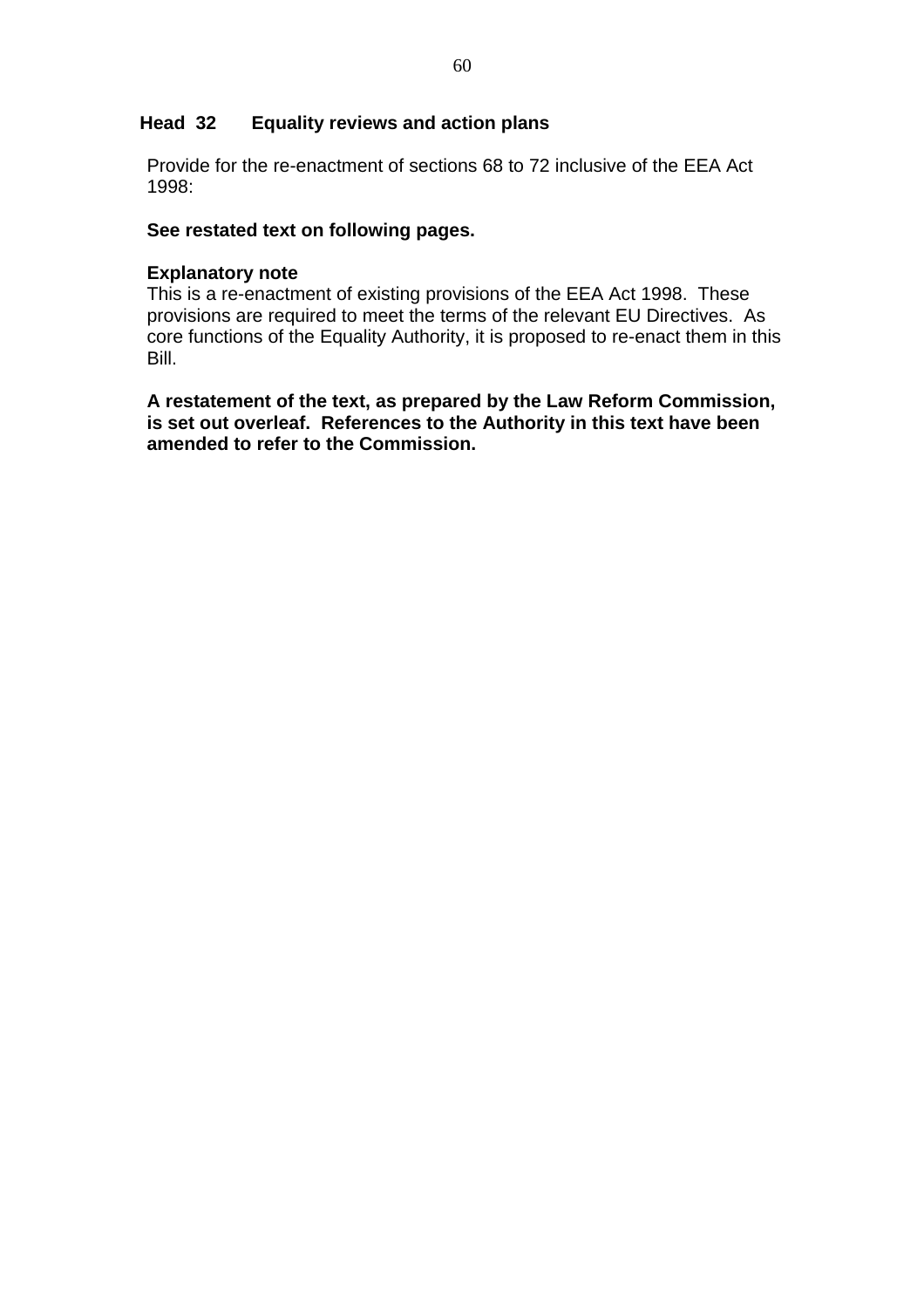#### Restatement of

# PART VI

# EQUALITY REVIEWS AND ACTION PLANS AND REVIEW OF **LEGISLATION**

Definition (*Part VI*).

**68.**—In this Part "substantive notice" means a notice under *subsection (1)* or *(2)* of *section 70* or such a notice as confirmed (with or without amendment) by the Labour Court F70**[**, or the District Court, under section 71**]**.

# **Annotations**

#### **Amendments:**

**F70** Substituted (25.10.2000) by *Equal Status Act 2000* (8/2000), s. 39 and sch. para. (m), S.I. No. 351 of 2000.

Equality reviews and action plans. **69.**—(1) For the purposes of this Part, an equality review is—

> (*a*) an audit of the level of equality of opportunity which exists F71**[**...**]** in a particular business, group of businesses or the businesses making up a particular industry or sector thereof, and

(*b*) an examination of the practices, procedures and other relevant factors (including the working environment) of, in and material F72**[**to that business or those businesses**]** to determine whether those practices, procedures or other factors are conducive to the promotion of equality of opportunity in that employment.

(2) For the purposes of this Part, an equality action plan is a programme of actions to be undertaken F73**[**...**]** in a business or businesses to further the promotion of equality of opportunity F72**[**therein**]**.

F74**[**(2A) An equality review or an equality action plan which relates to matters governed both by this Act and by the *Equal Status Act 2000*, shall deal separately with those matters, and the separate portions of the review or plan shall be treated, for the purposes of this Part, as an equality review or an equality action plan.**]** 

 (3) The Commission may invite a particular business, group of businesses or the businesses making up a particular industry or sector thereof to do either or both of the following:

(*a*) carry out an equality review in relation to their business or businesses;

(*b*) prepare and implement an equality action plan in respect of that business or those businesses.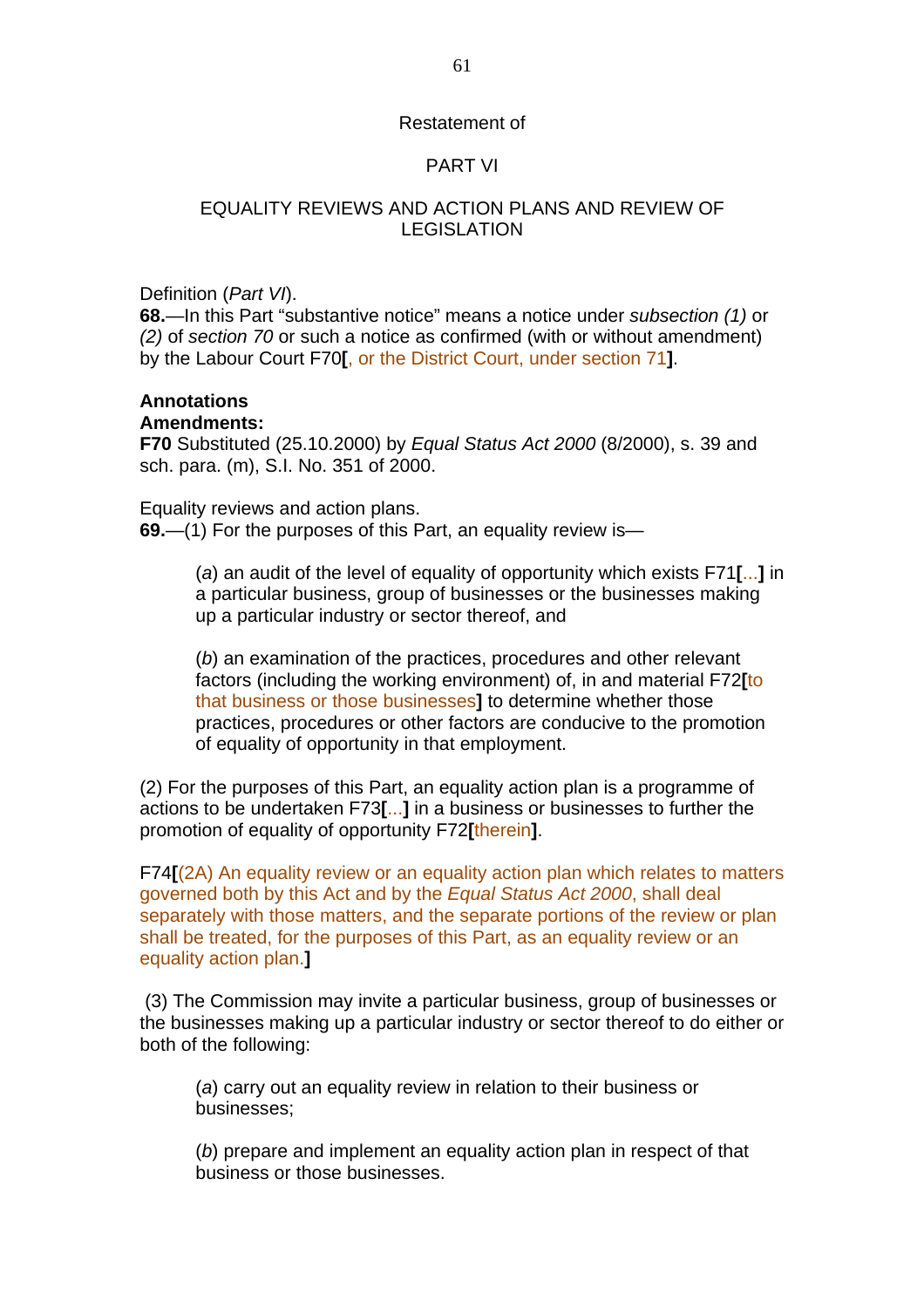(4) The Commission may, if it thinks it appropriate, itself carry out an equality review and prepare an equality action plan in relation to a particular business, group of businesses or the businesses making up a particular industry or sector thereof; and, for the purpose of assisting in the conduct of such an audit or examination as is referred to in *subsection (1)*, the Commission may, with the approval of the Minister, employ one or more persons having qualifications which, in the opinion of the Commission, relate to that examination.

(5) The powers conferred by *subsection (4)* do not apply in relation to any business which has less than 50 employees (and, accordingly, references to a group of businesses or the businesses making up a particular industry or sector thereof do not include such a business).

(6) An equality review and an action plan may be directed at the generality of equality of opportunity or at a particular aspect of discrimination F71**[**...**]**.

F72**[**(7) For the purposes of this section:

(*a*) 'business' includes—

(i) an activity giving rise to employment, whether or not in the industrial or commercial field and whether or not with a view to profit, and

(ii) subject to clause (II) of this subparagraph, the provision of services by the provider of a service (within the meaning of *section 4(6)* of the *Equal Status Act, 2000*), and accordingly this section shall apply in relation to the provision of such services with the modifications that—

> (I) the reference in subsection (1)(*a*) to a particular business shall be construed as including a reference to the provision of particular services, and

(II) the references in subsections (4) and (5) to a business shall be construed as including references to a provider of a service (within the meaning of the said *section 4(6)*, other than *paragraph (f)* thereof), and any other necessary modifications;

*b*) a 'group of businesses' may be defined by reference to geographical location instead of (or as well as) by reference to control or any other factor.**]** 

**Annotations Amendments:**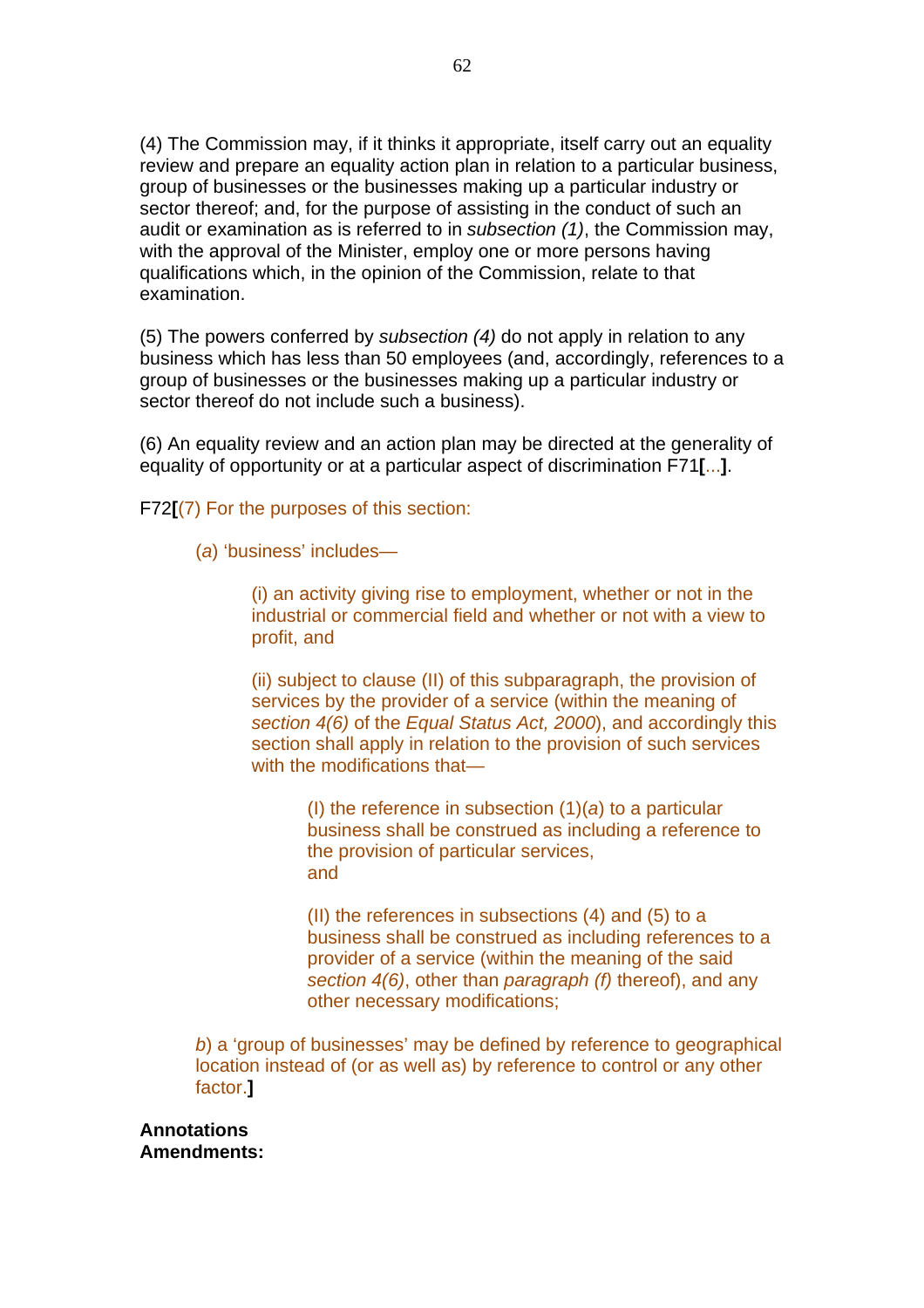**F71** Deleted (25.10.2000) by *Equal Status Act 2000* (8/2000), s. 39 and sch. para.  $(n)(i)$  and  $(v)$ , S.I. No. 351 of 2000. **F72** Substituted (25.10.2000) by *Equal Status Act 2000* (8/2000), s. 39 and sch. para. (n)(ii), (iii) and (vi), S.I. No. 351 of 2000. **F73** Deleted (25.10.2000) by *Equal Status Act 2000* (8/2000), s. 39 and sch. para. (n)(iii), S.I. No. 351 of 2000.

**F74** Inserted (25.10.2000) by *Equal Status Act 2000* (8/2000), s. 39 and sch. para. (n)(iv), S.I. No. 351 of 2000.

Enforcement powers in respect of equality reviews and action plans.

**70.**—(1) Subject to *subsections (3)* and *(4)*, if it appears to the Commission appropriate to do so for the purpose of an equality review or the preparation of an equality action plan, the Commission may do either or both of the following:

(*a*) require any person, by notice served personally or by registered post, to supply to the Commission such information as it specifies in the notice and F75**[**is**]** required for the purpose; (*b*) require any person, by notice so served, to produce to the Commission or send to it such document as it specifies in the notice and is in that person's power or control,

but nothing in this subsection shall entitle the Commission to require the supply of information, or the production or sending of a document, relating to a business which has less than 50 employees.

(2) Subject to *subsections (3)* and *(4)*, if it appears to the Commission that there is a failure in any business or businesses to implement any provision of an equality action plan, the Commission may require any person, by notice served personally or by registered post, to take such action as-

- (*a*) is specified in the notice,
- (*b*) is reasonably required for the implementation of the plan, and
- (*c*) it is within that person's power to take.

(3) Before serving a substantive notice on any person, the Commission shall give that person notice in writing (in *subsection (4)* referred to as an "advance notice") of the proposal to serve the substantive notice and of the proposed contents of that notice.

(4) Where—

(*a*) the Commission has given an advance notice to any person, and

(*b*) within 28 days from the date of receipt of the advance notice, that person makes representations to the Commission about the proposed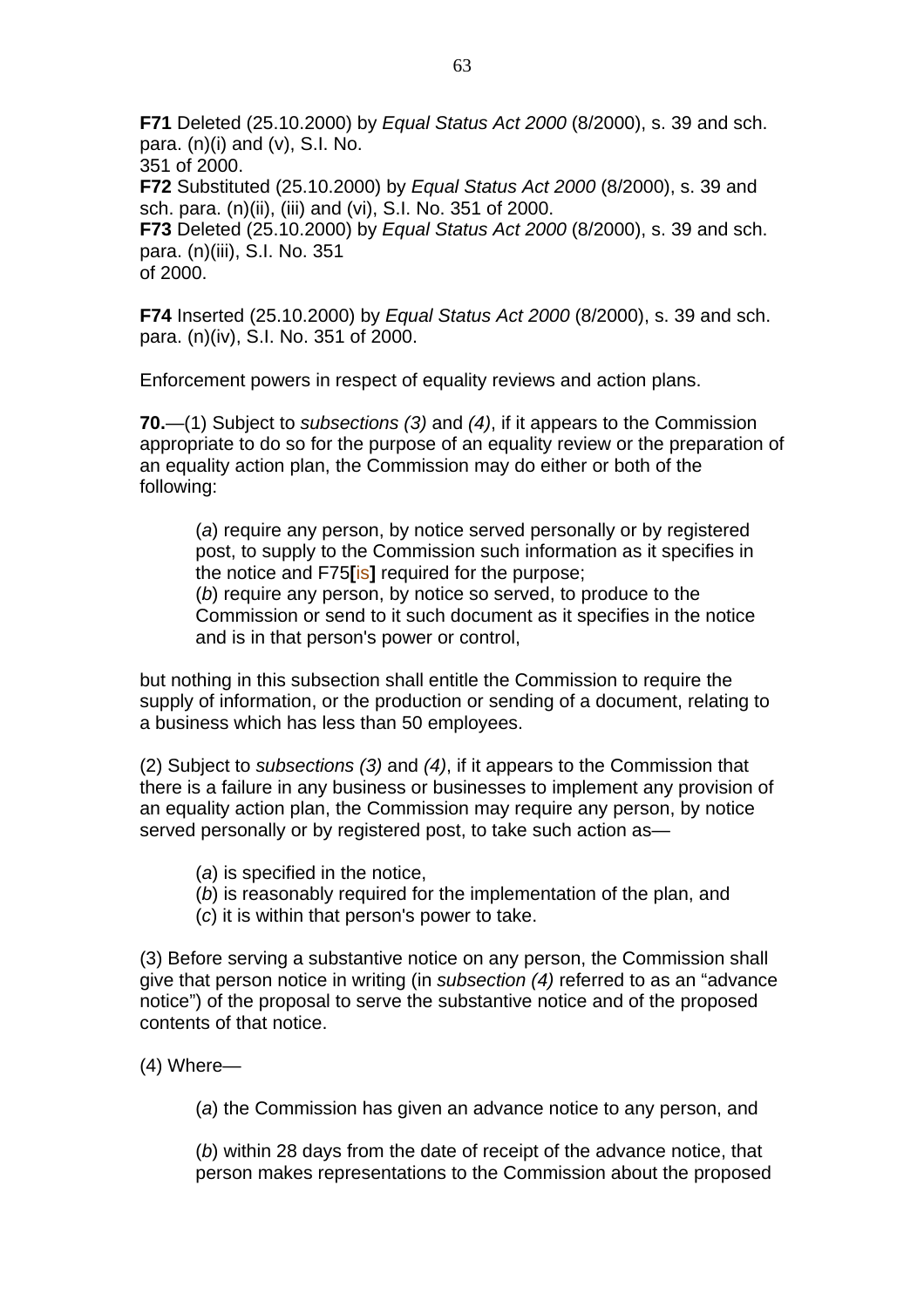substantive notice, the Commission shall have regard to those representations before deciding whether or not to proceed with service of the proposed substantive notice and, if so, as to its contents.

# **Annotations**

# **Amendments:**

**F75** Inserted (25.10.2000) by *Equal Status Act 2000* (8/2000), s. 39 and sch. para. (o), S.I. No. 351 of 2000.

Appeal against substantive notice.

**71.**—F76**[**(1) Subject to subsection (6), a person on whom a substantive notice has been served may appeal to the Labour Court within 42 days of the date of service against the notice or any requirement of the notice.**]** 

(2) Where an appeal under *subsection (1)* is not made, a substantive notice shall come into operation on the expiry of the 42 day period referred to in that subsection.

 (3) Where the Labour Court has heard an appeal under *subsection (1)*, it may either confirm the notice in whole or in part (with or without an amendment of the notice) or allow the appeal.

(4) Where the Labour Court confirms a substantive notice, the notice (as so confirmed in whole or in part) shall come into operation on such date as it shall fix.

(5) Where the Labour Court allows an appeal under *subsection (1)*, the substantive notice appealed against shall cease to have effect.

F77**[**(6) Where a substantive notice concerns an equality review or equality action plan, or a proposed such review or plan, which relates to matters governed by the *Equal Status Act 2000*, the person on whom the notice has been served may appeal to the District Court against the notice, and for that purpose references in this section to the Labour Court shall be construed as references to the District Court.

(7) The jurisdiction of the District Court under this section shall be exercised by a judge of that Court for the time being assigned to the district court district in which the person on whom the substantive notice was served ordinarily resides or carries on any profession, business or occupation.**]** 

## **Annotations**

#### **Amendments:**

**F76** Substituted (25.10.2000) by *Equal Status Act 2000* (8/2000), s. 39 and sch. para. (p)(i), S.I. No. 351 of 2000.

**F77** Inserted (25.10.2000) by *Equal Status Act 2000* (8/2000), s. 39 and sch. para. (p)(ii), S.I. No. 351 of 2000.

Enforcement of substantive notices.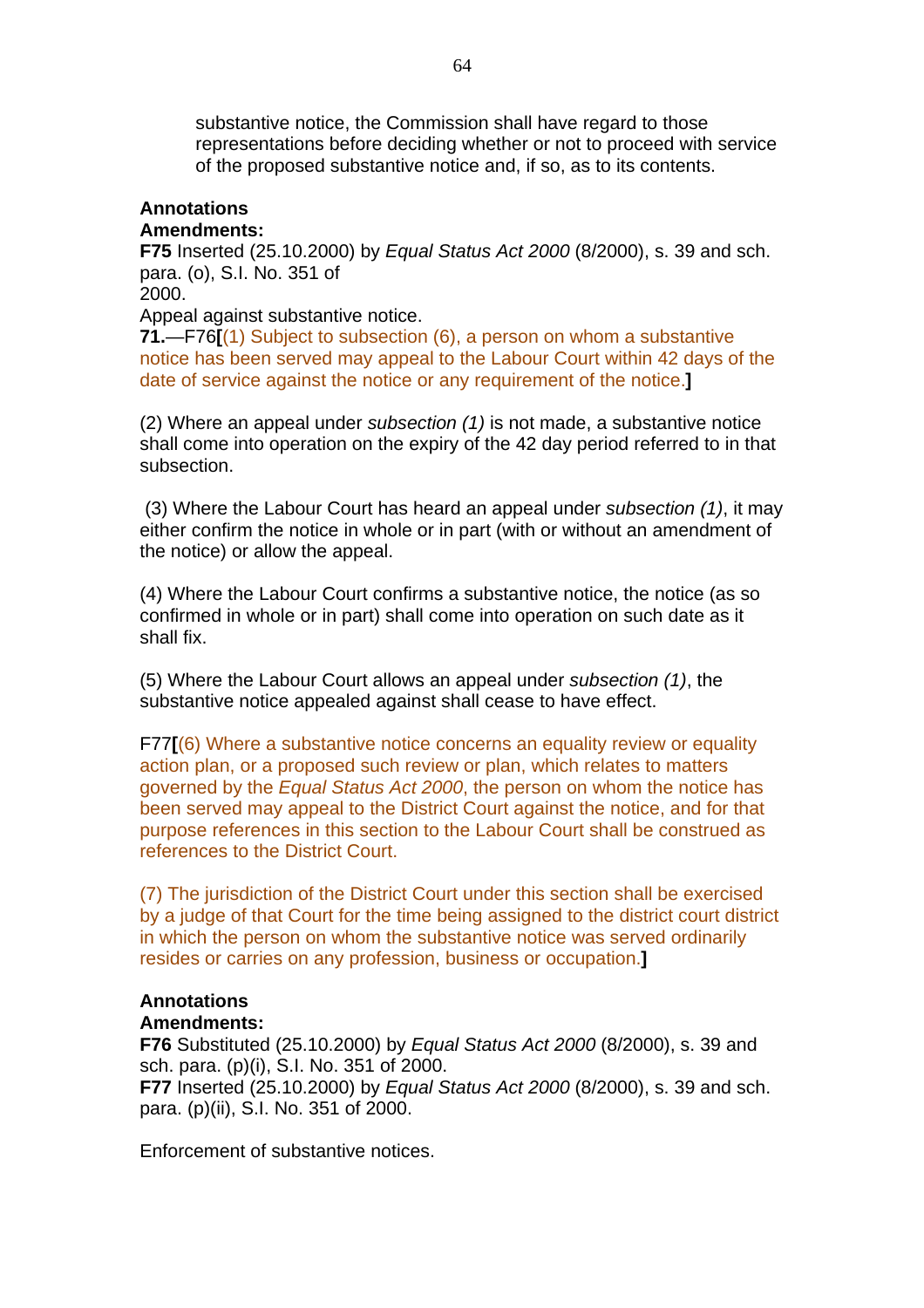**72.**—(1) If, on an application made by the Commission, the High Court or, as the case may be, the Circuit Court is satisfied that a person on whom a substantive notice has been served has failed to comply with the notice, the court may make an order directing that person to comply with the notice.

(2) The jurisdiction conferred on the Circuit Court by this section shall be exercised by the judge for the time being assigned to the circuit where the person on whom the substantive notice was served ordinarily resides or carries on any profession, business or occupation.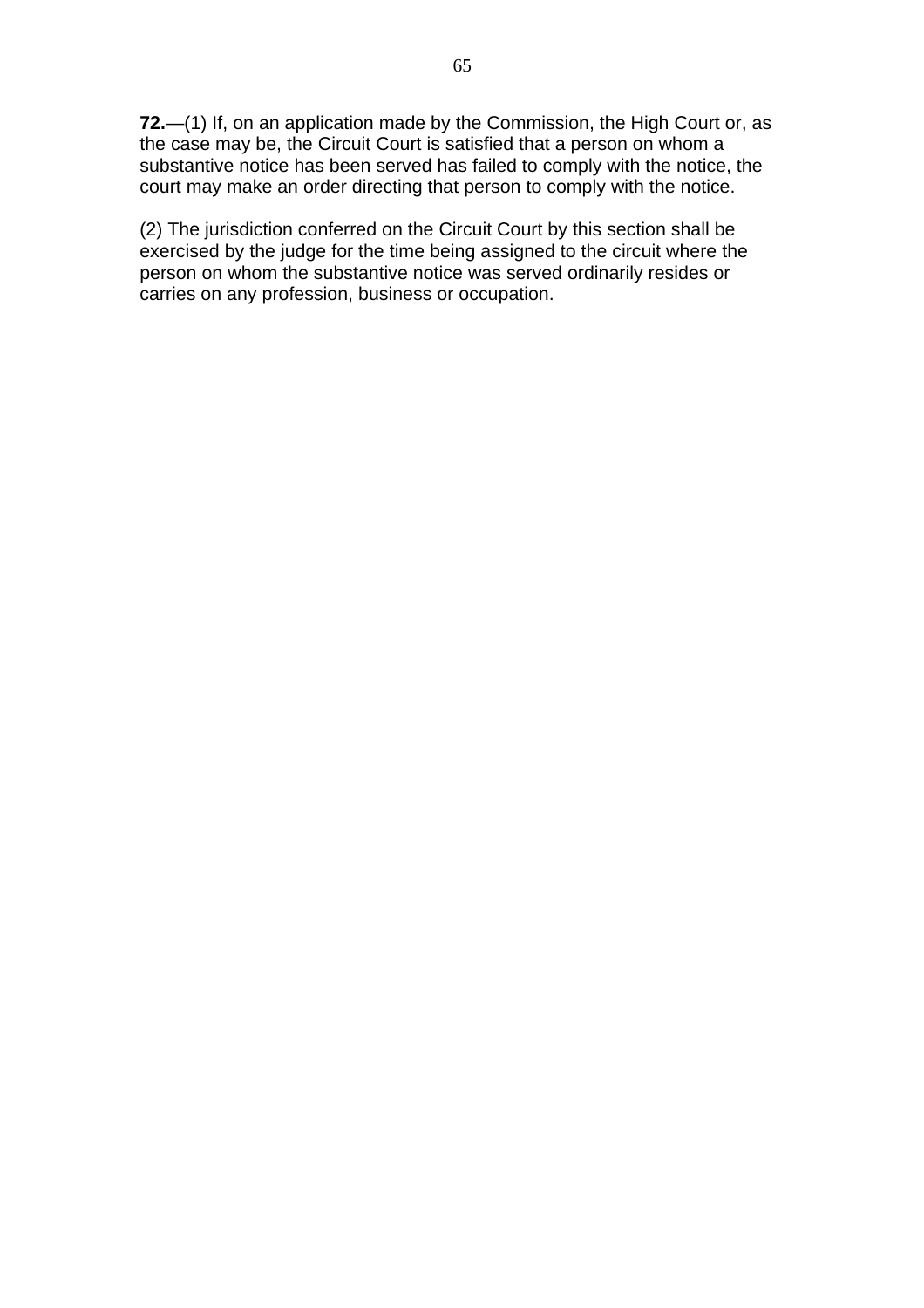# **Head 33 Provision of legal and other assistance by Commission**

# **Provide for the re-enactment of section 10 of the HRC Act 2000**

**.**—(1) This section applies to—

 (*a*) legal proceedings involving law or practice relating to the protection of human rights which a person has instituted or wishes to institute, and

 (*b*) legal proceedings in the course of which a person relies or wishes to rely on such law or practice.

(2) A person (in this section referred to as "the applicant") may apply under *subsection (3)* to the Commission for assistance of the kind referred to in *subsection (5)* in relation to legal proceedings to which this section applies.

(3) If an application is made under *subsection (2)* to the Commission, then, unless in the opinion of the Commission—

(*a*) the assistance sought could be obtained by the applicant—

(i) under the [Civil Legal Aid Act 1995](http://www.irishstatutebook.ie/1995/en/act/pub/0032/index.html) ,

(ii) under the [Criminal Justice \(Legal Aid\) Act 1962](http://www.irishstatutebook.ie/1962/en/act/pub/0012/index.html) , or

 (iii) by any other means, whether or not provided for by or under any enactment,

or

 (*b*) powers to award redress or grant relief in relation to the matter to which the proceedings relate stand vested in any tribunal or other person and the matter could, in the opinion of the Commission, be more effectively or conveniently dealt with by that tribunal or other person,

the Commission may decide to grant to the applicant such assistance of the kind referred to in *subsection (5)* as is appropriate on any of the grounds referred to in *subsection (4)*.

(4) Each of the following is a ground referred to in *subsection (3)*, namely—

 (*a*) the matter to which the legal proceedings concerned relate ("the matter concerned") raises a question of principle,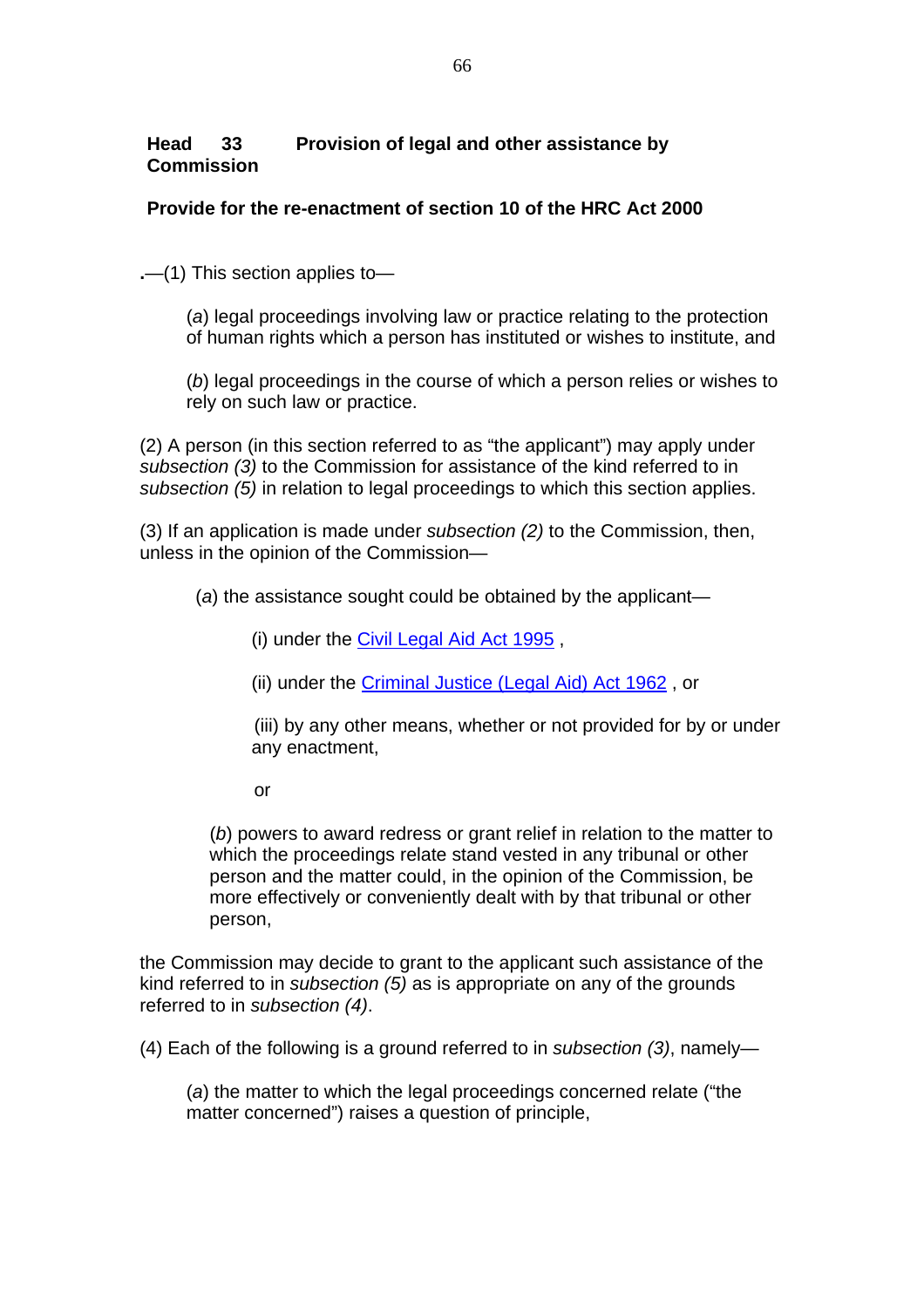(*b*) it would be unreasonable to expect the person to deal with the matter concerned without assistance of the kind referred to in *subsection (5)* because of its complexity or for any other reason,

 (*c*) there are other special circumstances which make it appropriate for the Commission to grant such assistance.

(5) The assistance referred to in the preceding provisions of this section is—

 (*a*) the provision, or the arranging for the provision of, legal advice to the applicant,

 (*b*) the provision, or the arranging for the provision of, legal representation to the applicant,

 (*c*) the provision of such other assistance to the applicant as the Commission deems appropriate in the circumstances.

(6) Any arrangements made by the Commission under this section for the provision of legal advice or representation to the applicant may include provision for the recovery of expenses incurred by or on behalf of the Commission in that behalf from the applicant in specified circumstances.

#### **Explanatory note**

Section 10 of the HRC Act 2000 refers. The comparable powers of the Equality Authority are in sections 85 and 85A EEA 1998 and section 23 of the Equal Status Act 2000. It is not proposed to restate these in this Bill, but they are cross-referenced in **Head 30** and will continue as powers of the new Commission.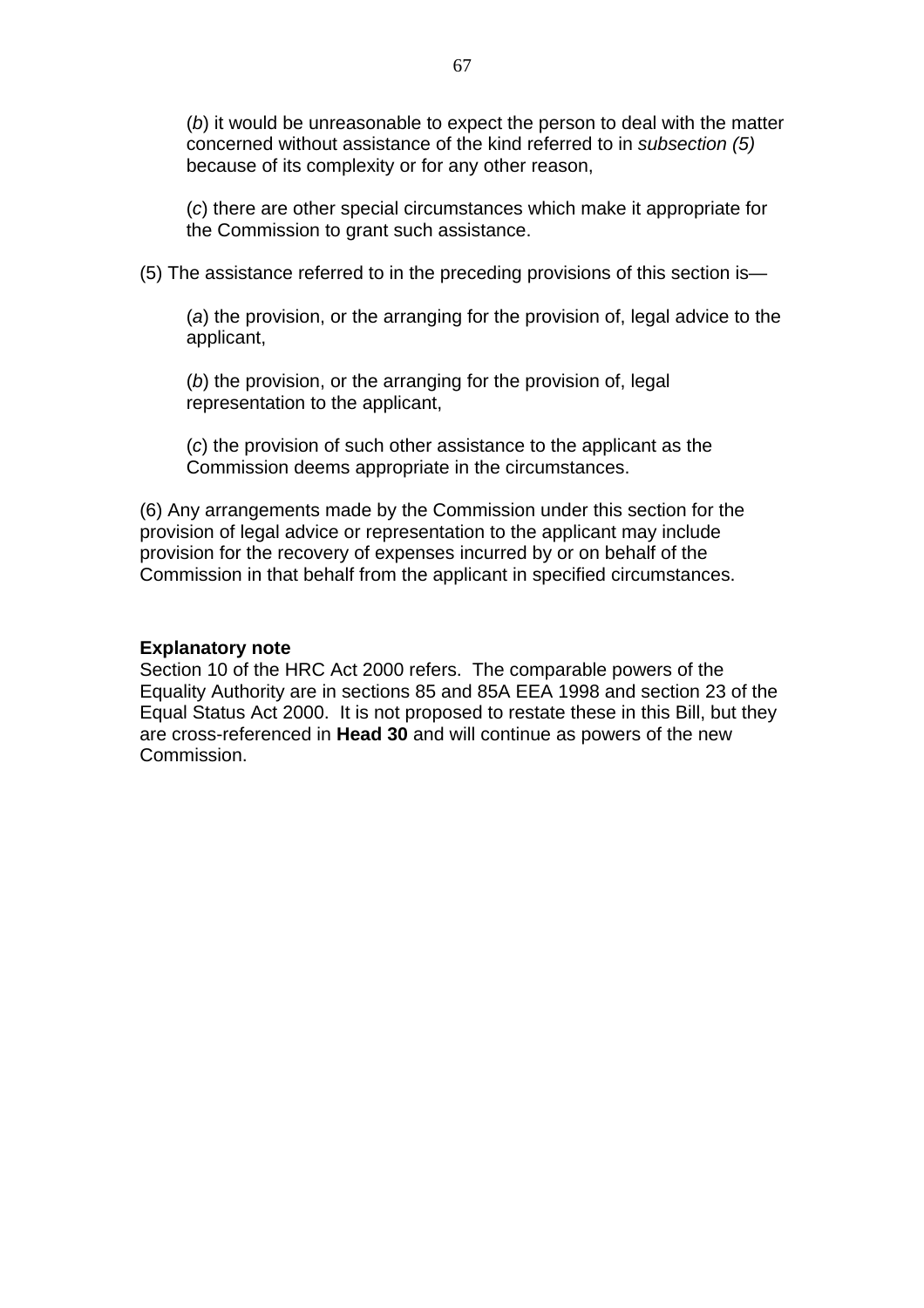# **Head 34 Inquiries by Commission**

Provide for a power of inquiry along the lines of that set out in the Commissions of Investigation Act 2004 for IHREC. The key features of this mechanism can be summarised as follows:

- In conducting an investigation, the Commission shall, to the greatest possible extent consistent with its duties under this Act seek the voluntary co-operation of persons whose evidence is desired and shall facilitate such co-operation.
- Investigations shall be conducted in private, unless (a) a witness requests that all or part of his or her evidence be heard in public and the commission grants the request, or (b) the Commission is satisfied that it is desirable in the interests of both the inquiry and fair procedures to hear all or part of the evidence of a witness in public.
- Where evidence is heard in private, the Commission may decide who else may be present and a witness may only be cross examined if the Commission so directs.
- Evidence given or any document produced by a witness may not be published (save where directed by a Court or required in the interests of fair procedure). This provision shall not operate to prohibit publication of a report of facts established by the Commission following an inquiry.
- The Commission shall disclose to a person giving evidence, or against whom evidence is given, the substance of any evidence it has in its possession that may be relevant to that person in his or her giving evidence.
- Evidence may be given in different ways (orally in person, video link, affidavit, etc.) as the Commission may see fit.
- The Commission shall have power to compel witnesses to attend and give evidence, produce or disclose documents, and to seek a court order to compel a person to comply with such directions. Provide for offence on the lines of the 2004 Act and allow the Commission to direct payment of his or her legal costs to a person. Where a person incurs additional costs by reason of the refusal of another person to co-operate with an inquiry by the Commission, the Commission may recommend to a court that the first person's costs be met by the second.
- A person may be legally represented and the Commission shall have a duty to inform a relevant person of its powers and of that person's rights. A witness or a person who produces documents as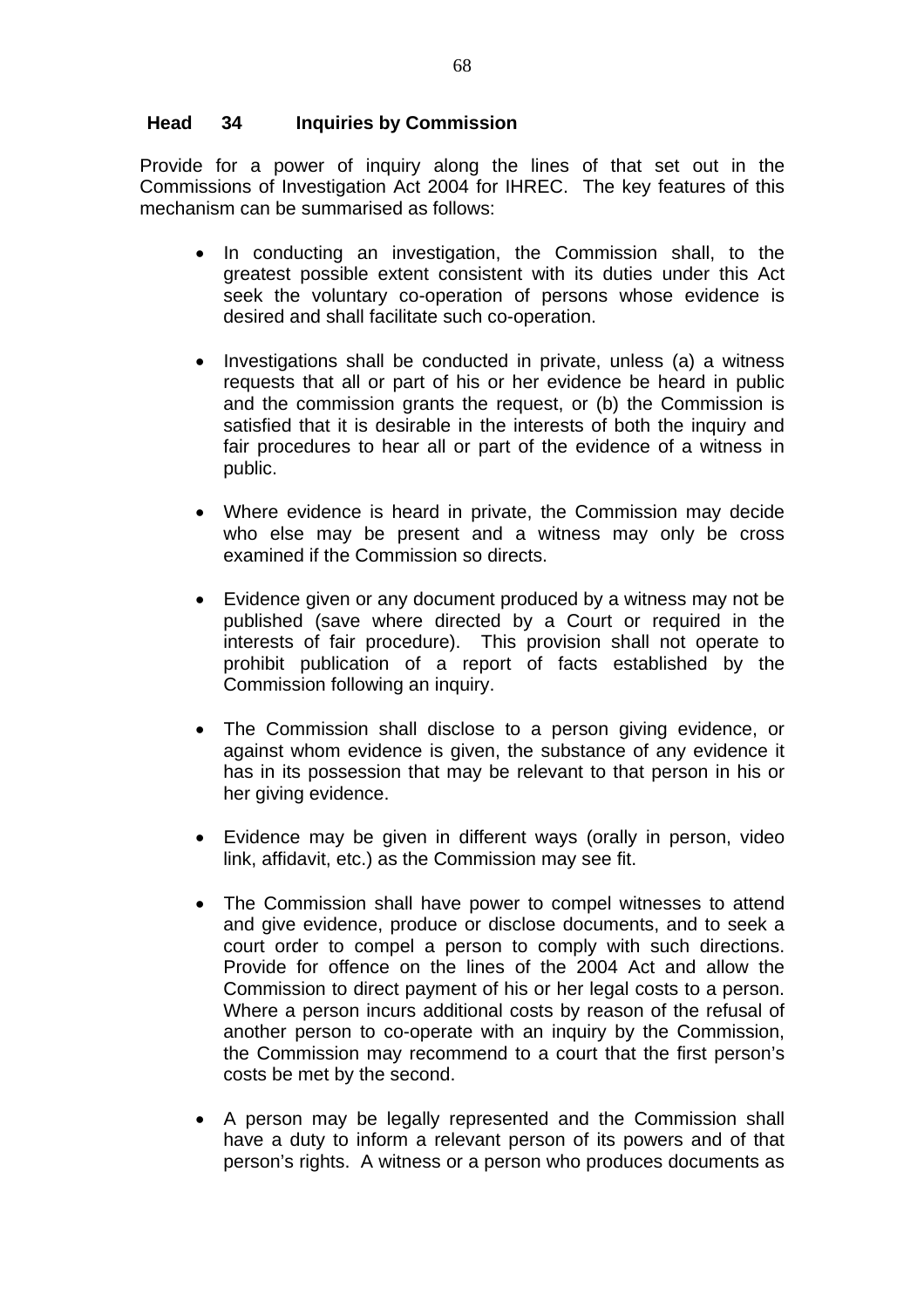directed by the Commission has the same immunities and privileges as a witness in a Court.

- For the purposes of an inquiry, the Commission shall have powers to enter into and/or secure premises, inspect, copy or remove documents and direct that any person on a relevant premises cooperate with it. In the case of a private dwelling, the power may only be exercised on foot of a court warrant.
- On the conclusion of its investigation, the Commission shall prepare a written report, based on the evidence received by it, setting out the facts it established in relation to the matters referred to it for investigation.
- A draft report (or relevant extracts) is to be provided by the Commission to any relevant person and such person has the right to object (by written statement) on the basis that fair procedures have not been observed.
- The Commission must consider such statement and may make amendments to its report, seek guidance from a court, or submit its report without amendments. Where amendments are made, the person concerned has a right to be informed of them.
- There is a similar right to make a submission to the Commission where a person considers that material in a draft report is not relevant, or is commercially sensitive.
- In general, a report of an inquiry shall be published by the Commission (but with a saver for pending criminal proceedings).
- A report of an Inquiry enjoys absolute privilege.

#### **Explanatory note**

Sections 58 to 67 inclusive of the EEA Act 1998 and section 9 of the HRC Act 2000 contain powers in relation to inquiries.

The Equality Authority has never used these powers. While the Human Rights Commission has conducted inquiries, it has done so in a less formal way than envisaged in the legislation and with the co-operation of the parties. The HRC is of the view that the power of inquiry in the legislation as it stands would be problematic in circumstances where the parties were not cooperative.

It is considered that a power of inquiry along the lines created in the Commissions of Investigation Act 2004 would be more appropriate to the IHREC and the text above is based on recommendation 11 of the Working Group. As with the other powers and functions proposed, the IHREC will be independent in the exercise of these powers and will not require consent to initiate an inquiry.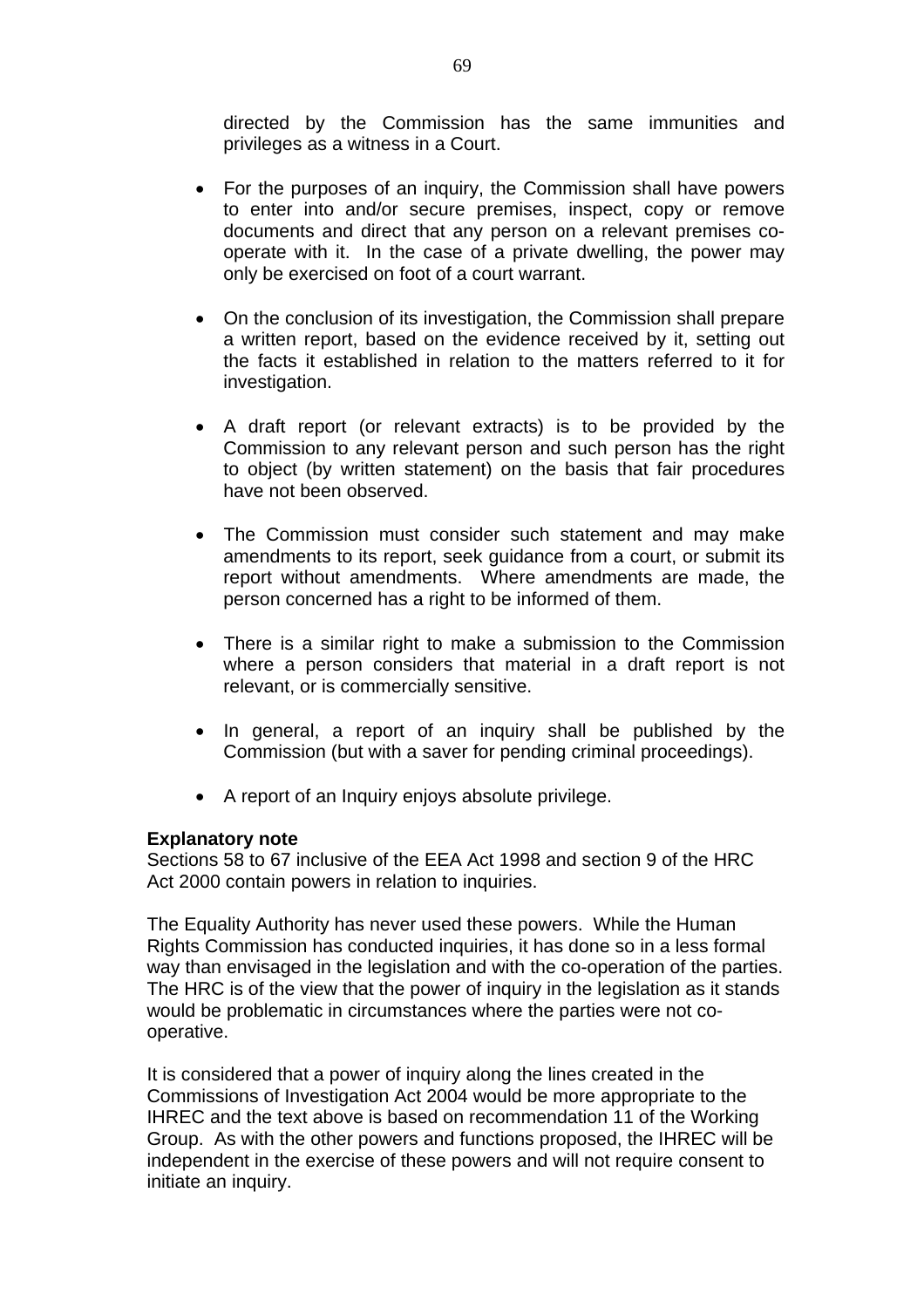# **Head 35 Non-discrimination notices**

# **Provide for**

the re-enactment of sections 62 to 67 of the Employment Equality Act 1998 as amended and their expansion to apply to human rights as well as equality issues.

## **Explanatory note**

This is a re-enactment with amendments of sections 62 to 67 of the Employment Equality Act as amended insofar as they apply to equality legislation. It is proposed that the provisions will also apply to human rights aspect of the IHREC's work.

These provisions currently allow the Authority to issue and enforce nondiscrimination notices, following the carrying out of an inquiry by it. As the Equality Authority never in fact carried out an inquiry, these provisions have not been used.

However, the creation of an effective inquiry power which can be used by the new Commission may allow these non-discrimination notice powers to be used effectively.

**A restatement of the text, as prepared by the Law Reform Commission, is set out overleaf. References in this text to the Authority have been amended to refer to the Commission.**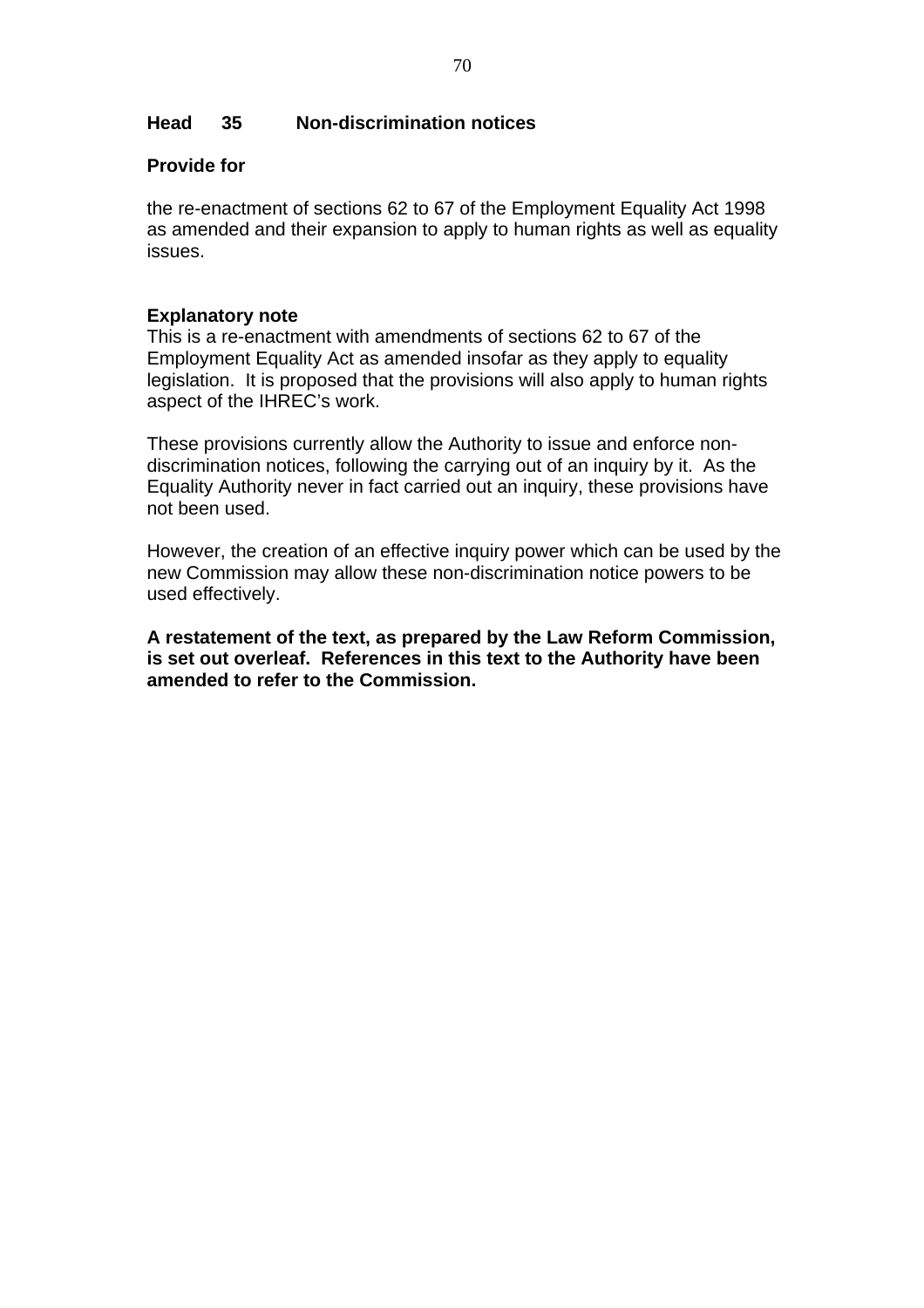# **Restatement of**

## **Sections 62 to 67**

### **Non-discrimination notices**

Non-discrimination notices.

**62.**—(1) Where, in the course of the conduct of an inquiry or after such an inquiry has been conducted, the Commission is satisfied that any person—

(*a*) has discriminated or is discriminating,

F65**[**(*b*) has contravened or is contravening section 8(4) or 10(1) or *section 12(1)* of the *Equal Status Act 2000*, or**]** 

(*c*) has failed or is failing to comply with an equality clause or an equal remuneration term,

the Commission may serve a non-discrimination notice on that person, either by personal delivery or by registered post.

(2) Where the Commission proposes to serve a non-discrimination notice on any person, it shall, before the notice is served, notify the person in writing of its proposal to do so.

(3) Notification under *subsection (2)* of a proposal to serve a nondiscrimination notice shall—

> (*a*) specify the act or omission constituting the discrimination, contravention or failure referred to in *subsection (1)* to which the notification relates, and

 (*b*) inform the person concerned of the right to make representations to the Commission in accordance with *subsection (4)*.

(4) A person who has received a notification under *subsection (2)* may, within 28 days of the receipt, make representations to the Commission regarding the proposal, and where any such representations are made, the Commission shall consider them before serving a non-discrimination notice on the person.

(5) A non-discrimination notice shall—

(*a*) specify the act or omission constituting the discrimination, contravention or failure referred to in *subsection (1)* to which the nondiscrimination notice relates,

(*b*) require the person on whom it is served not to commit the act or omission constituting the discrimination or contravention or, where appropriate, to comply with the equality clause or equal remuneration term,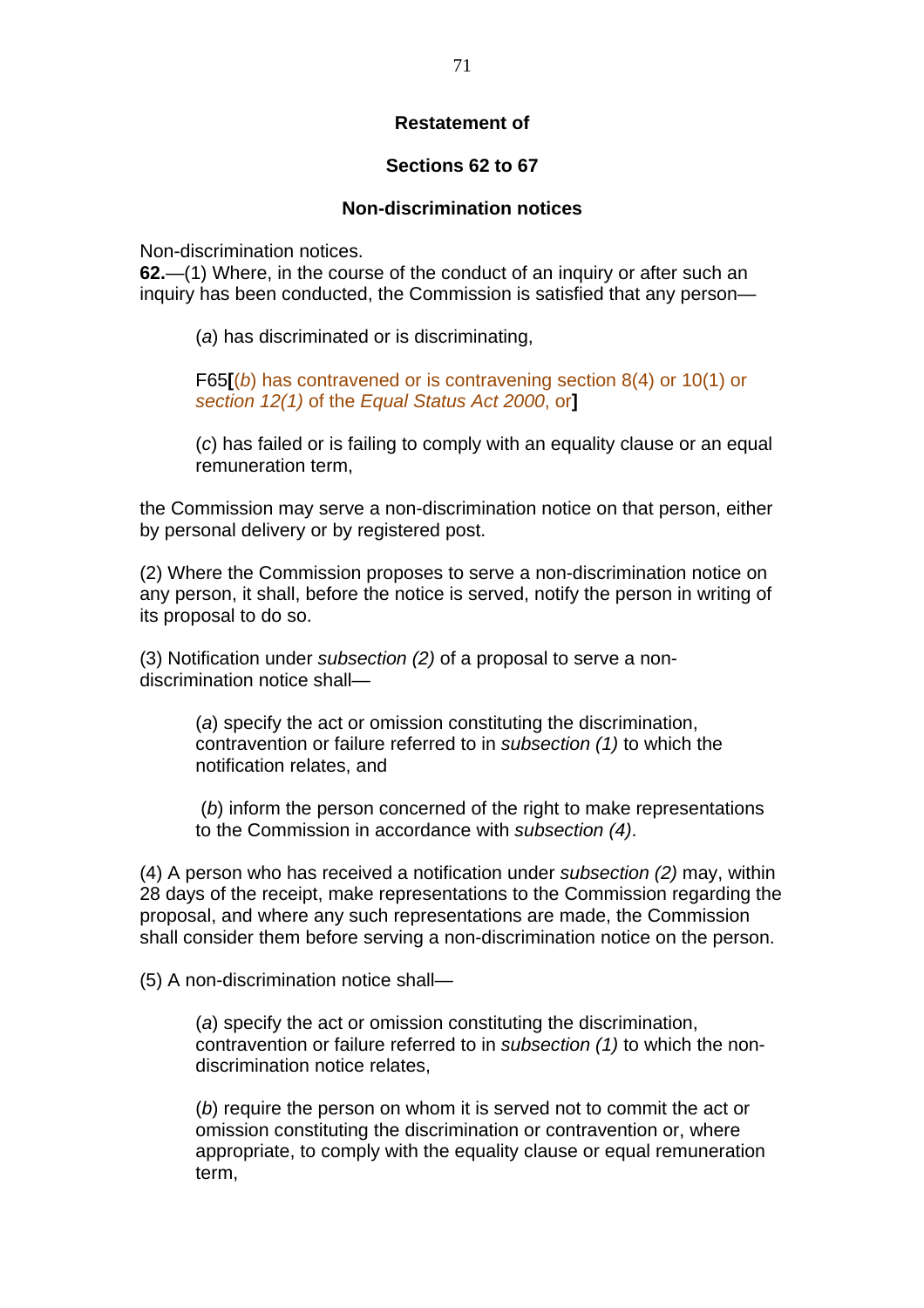(*c*) specify, in the case of a discrimination, what steps the Commission requires to be taken by the person on whom it is served in order not to commit the discrimination,

(*d*) require the person on whom it is served, within a period specified in the non-discrimination notice, to inform the Commission and any other persons so specified of the steps taken in order to comply with the notice, and

(*e*) require the person on whom it is served, within a period specified in the non-discrimination notice, to supply the Commission with any additional information so specified.

# **Annotations**

### **Amendments:**

**F65** Substituted (25.10.2000) by *Equal Status Act 2000* (8/2000), s. 39 and sch. para. (j), S.I. No. 351 of 2000.

#### Appeal against non-discrimination notice.

**63.**—F66**[**(1) Subject to subsection (6), a person on whom a nondiscrimination notice has been served may appeal to the Labour Court within 42 days of the date of service against the notice or any requirement of the notice.**]** 

(2) Where an appeal under *subsection (1)* is not made, a non-discrimination notice shall come into operation on the expiry of the 42 day period referred to in that subsection.

(3) Where the Labour Court has heard an appeal under *subsection (1)*, it may either confirm the notice in whole or in part, with or without an amendment of the notice, or allow the appeal.

(4) Where the Labour Court confirms a non-discrimination notice, the notice, as so confirmed in whole or in part, shall come into operation on such date as it shall fix.

(5) Where the Labour Court allows an appeal under *subsection (1)*, the nondiscrimination notice appealed against shall cease to have effect.

F67**[**(6) Where a non-discrimination notice relates to prohibited conduct within the meaning of the *Equal Status Act 2000*, or to a contravention of *section 12(1)* of that Act, the person on whom the notice has been served may appeal to the District Court, and for that purpose references in this section to the Labour Court shall be construed as references to the District Court.

(7) The jurisdiction of the District Court under this section shall be exercised by a judge of that Court for the time being assigned to the district court district in which the person on whom the non-discrimination notice has been served ordinarily resides or carries on any profession, business or occupation.**]**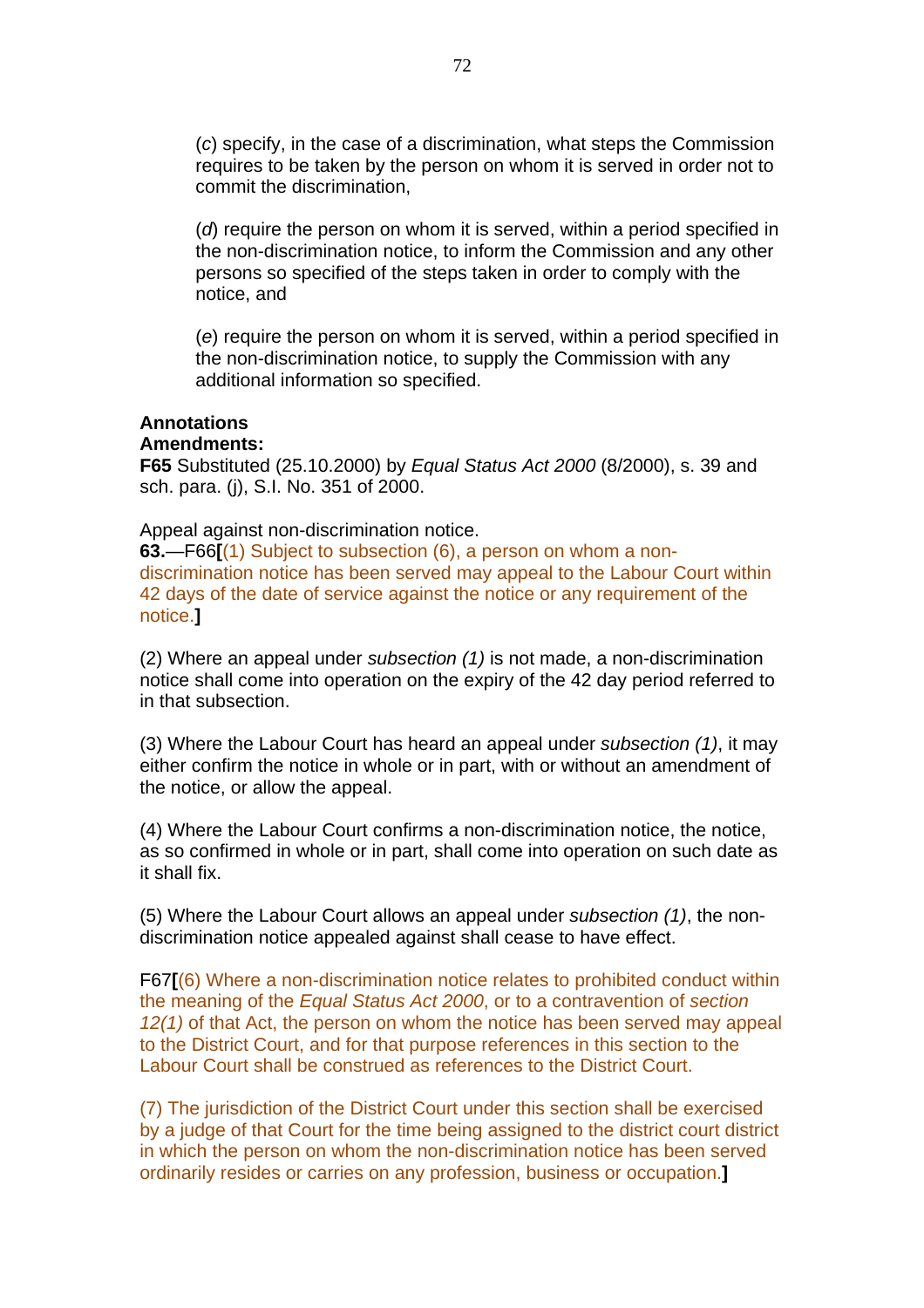# **Annotations**

## **Amendments:**

**F66** Substituted (25.10.2000) by *Equal Status Act 2000* (8/2000), s. 39 and sch. para. (k)(i), S.I. No. 351 of 2000.

**F67** Inserted (25.10.2000) by *Equal Status Act 2000* (8/2000), s. 39 and sch. para. (k)(ii), S.I. No. 351 of 2000.

Register of non-discrimination notices.

**64.**—The Commission shall keep and maintain a register of every nondiscrimination notice which has come into operation and the register shall be open to inspection by any person at all reasonable times.

Injunctions for failure to comply with non-discrimination notice. **65.**—(1) Subject to *subsection (2)*, the High Court or the Circuit Court may, on the motion of the Commission, grant an injunction to prevent discrimination by a person specified in the order of the court concerned of a type so specified.

(2) *Subsection (1)* applies to a case where, in the period of 5 years beginning on the date on which a non-discrimination notice came into operation, the Commission satisfies the High Court or the Circuit Court, as the case may be, that there is a likelihood of a further discrimination, contravention or failure referred to in *section 62 (1)* by the person on whom the notice was served.

(3) The jurisdiction conferred on the Circuit Court by this section shall be exercised by the judge for the time being assigned to the circuit where the person on whom the non-discrimination notice was served ordinarily resides or carries on any profession, business or occupation.

Offence relating to failure to comply with non-discrimination notice.

**66.**—A person on whom a non-discrimination notice is served who, at any time within the period of 5 years beginning on the date on which the notice comes into operation, does not comply with the notice, shall be guilty of an offence.

Assistance by Commission in connection with certain references. **67.**—F68**[**(1) A person who considers—

> (*a*) that discrimination has been directed against the person by another person,

(*b*) that he or she has been adversely affected by the failure or refusal by another person—

(i) to comply with an equality clause or an equal remuneration term,

(ii) to implement a decision, order or determination under this Part or under *Part III* of the *Equal Status Act 2000*, or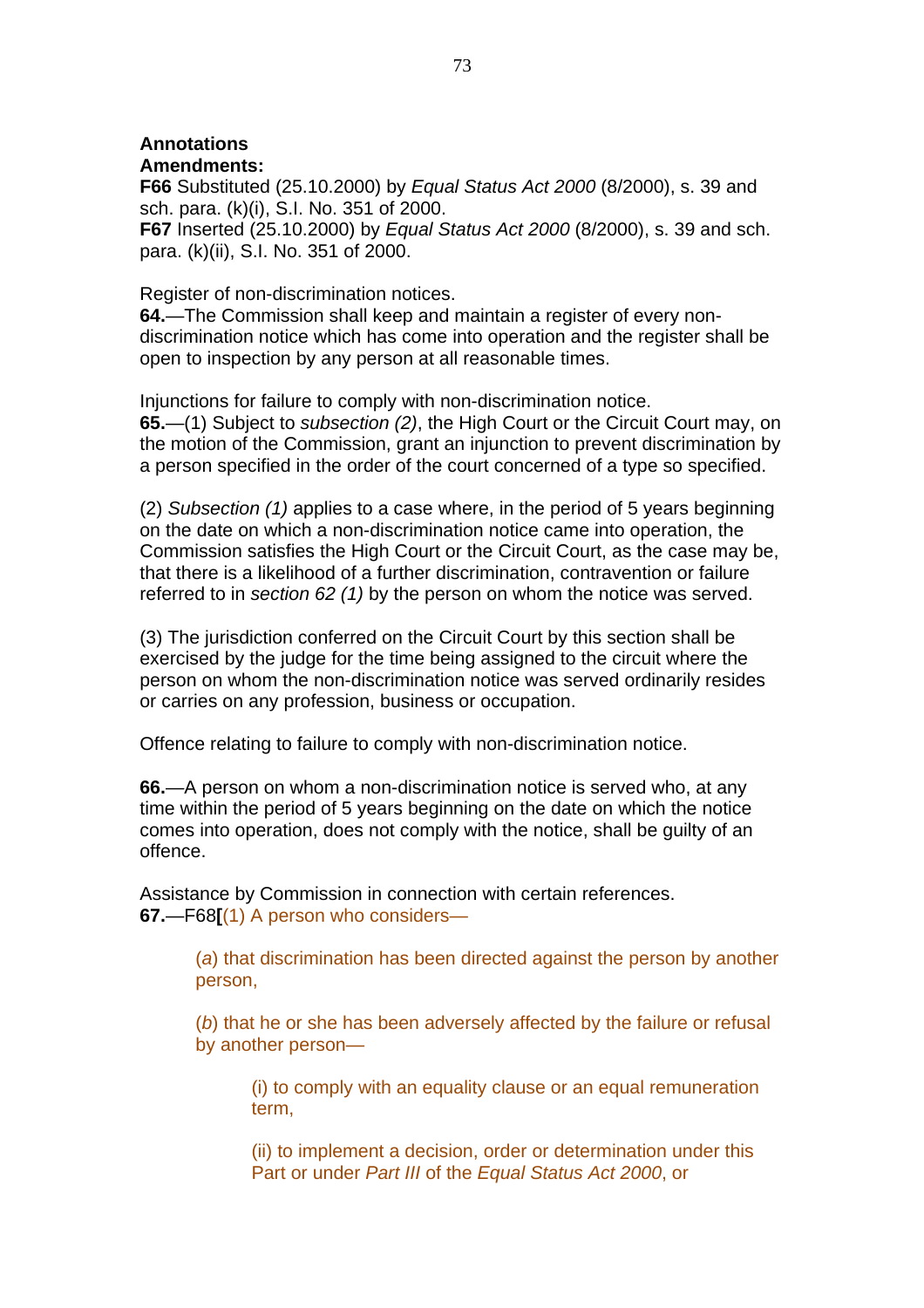(iii) to implement a mediated settlement under section 78 or under *section 24* of that Act, or

(*c*) that a club referred to in *section 8* of that Act is a discriminating club within the meaning of that section,

may make a request to the Commission for assistance in taking proceedings in respect of which redress is provided for under this Act or that Act or, as the case may be, in making an application to the District Court under *section 8(3)*  of that Act.**]** 

(2) Where, having considered a request under *subsection (1)*, the Commission is satisfied that the case to which the request relates raises an important matter of principle, or it appears to the Commission that it is not reasonable to expect the person making the request adequately to present the case without assistance, the Commission may at its discretion, and at any stage, provide assistance to the person—

(*a*) in making the reference or application, and

(*b*) in any proceedings resulting from or arising out of the reference or application.

(3) Assistance under this section shall be in such form as the Commission at its discretion thinks fit.

(4) Any function of the Commission under this section may be exercised by an officer of the Commission to whom the function is delegated and any such delegation may specify criteria or other guidelines by reference to which the Commission considers that the delegated function should be exercised.

F69**[**(5) The relationship between a solicitor employed by the Commission or any barrister retained by him or her and a person requesting assistance under this section shall be the same as the relationship between a solicitor or barrister and a client who is not such a person.

(6) Subsection (5) is without prejudice to the rights and responsibilities of the Commission and the obligations arising out of the relationship between the Commission and the solicitors employed by it.

 (7) For the avoidance of doubt, it is declared that sections 59 (prohibition of solicitor acting as agent for unqualified person) and 64 (bodies corporate) of the Solicitors Act 1954 do not apply in relation to the provision by a solicitor employed by the Commission of assistance under this section.

(8) In this section—

'person requesting assistance' includes a person to whom assistance is being, or has been, provided under this section;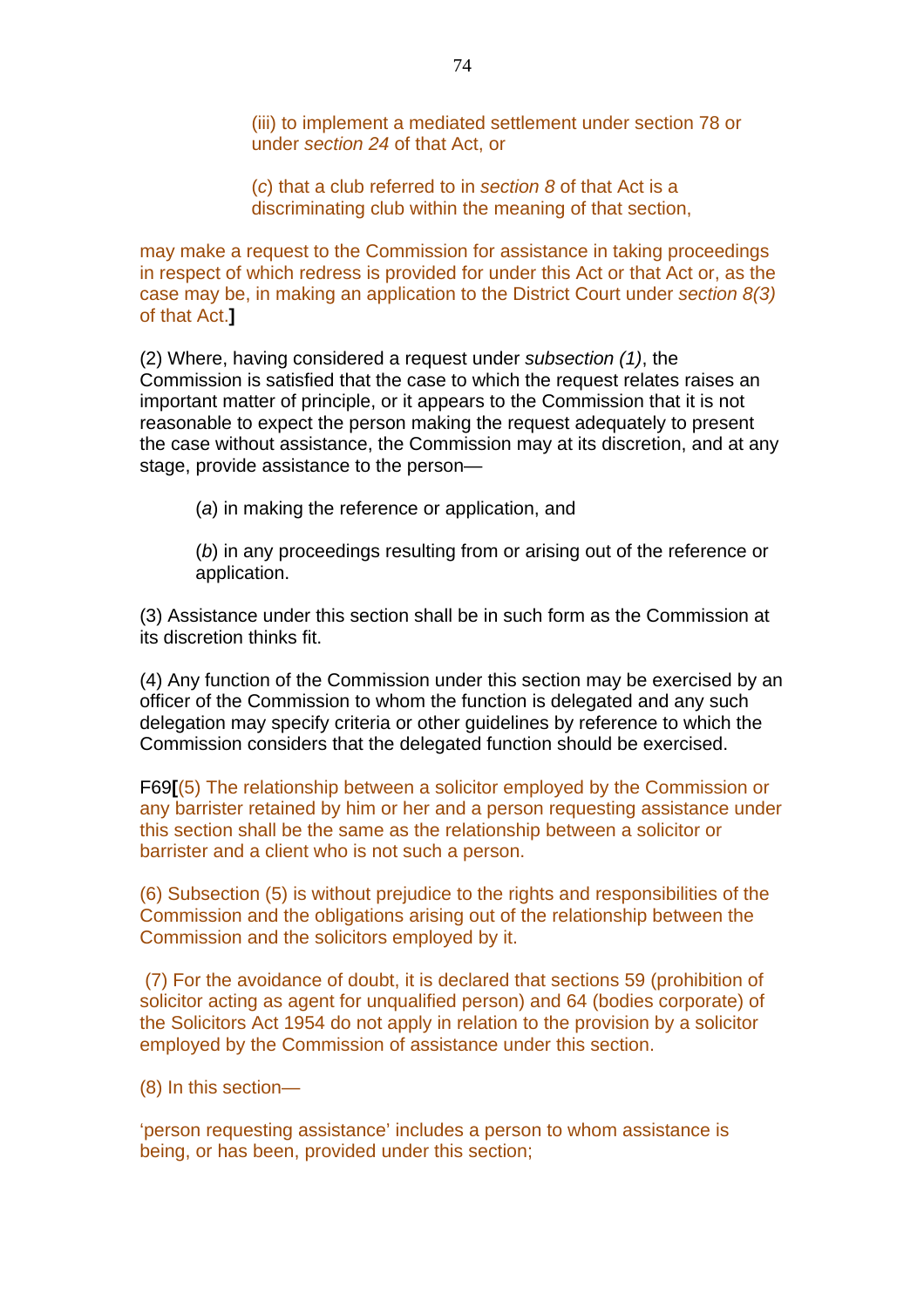'relationship' includes rights and privileges arising from the relationship.**]** 

### **Annotations Amendments:**

**F68** Substituted (25.10.2000) by *Equal Status Act 2000* (8/2000), s. 39 and sch. para. (l), S.I. No. 351of 2000.

**F69** Inserted (18.07.2004) *Equality Act 2004* (24/20004), s. 28, commenced on enactment.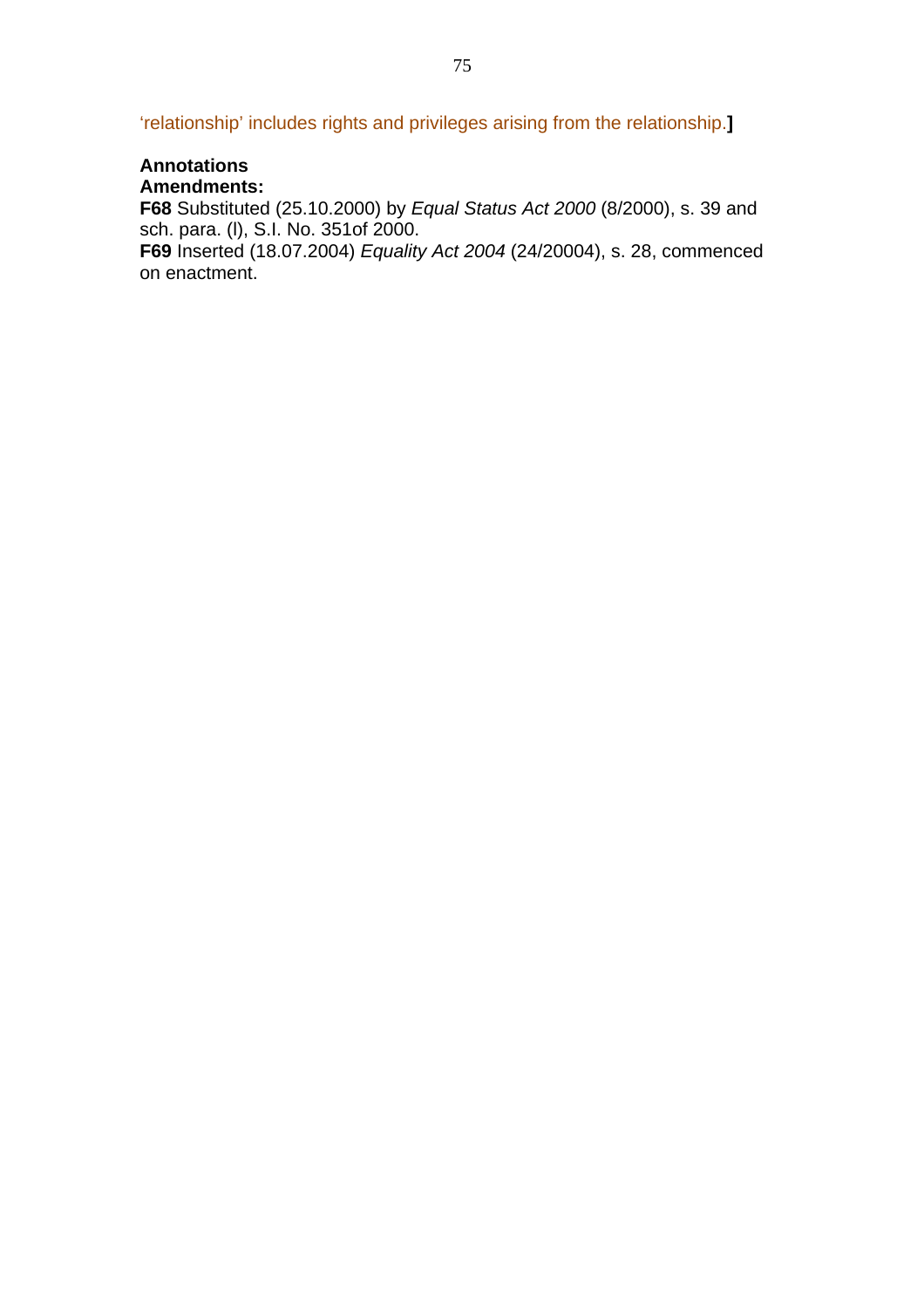# **Head 36 Human rights and equality duty of public bodies**

## **Provide that**

 A. A public body shall in the exercise of its functions have due regard to the need to eliminate prohibited discrimination, promote equality of opportunity and treatment and protect the human rights of its staff and the persons to whom it provides services. Due regard for the purposes of this section shall mean giving consideration to these matters in the planning and execution of the body's policies and actions, and in its Strategic Plan, and reporting annually on its implementation of this obligation in its annual report or otherwise. This obligation shall not create a cause of action for any individual or legal person.

In determining the extent of this obligation in relation to a particular public body consideration shall be given to the size and resources of the body and the nature of the services it provides.

B. In supporting public bodies to meet their obligations under this section, the Commission may

give guidance to, and promote good practice in public authorities in relation to human rights and equality;

develop performance measures and operational standards for the purposes of assisting public bodies in the auditing of their policies, practices and processes;

encourage public authorities to develop, in consultation with their employees and their service users, written preventive strategies aimed at reducing discrimination in the public sector workplace and in the provision of goods and services to the general public; and

prepare codes of practice setting out operational standards and performance measurement tools for public authorities to help them to integrate human rights and equality into their policies, practices and process, promote a diverse and respectful workplace internally and enhance frontline delivery of services.

- C. in this section, 'public body' means
	- (a) a Department of State,
	- (b) An Garda Síochána,
	- (c) a local authority,
	- (d) a university or institute of technology
	- (e) the Health Services Executive,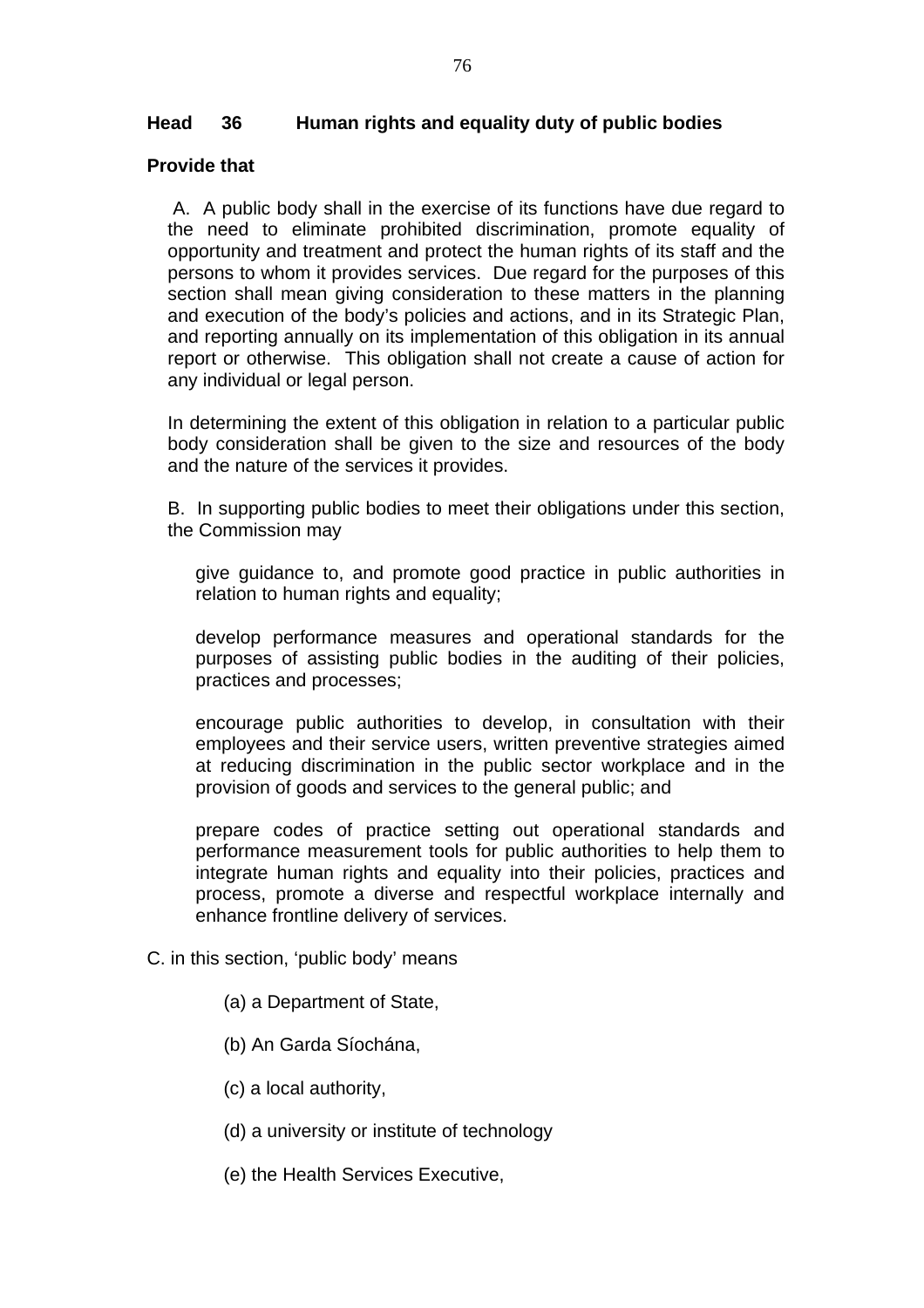- (f) a vocational education committee,
- (g) a person, body or organisation (other than the Defence Forces) established—
	- (i) by or under any enactment (other than the Companies Acts 1963 to 2009), or
	- (ii) under the Companies Acts 1963 to 2009, in pursuance of powers conferred by or under another enactment, and financed wholly or partly, whether directly or indirectly, by means of moneys provided, or loans made or guaranteed, by a Minister of the Government or shares held by or on behalf of a Minister of the Government

 (h) a company (within the meaning of the Companies Act 1963) a majority of the shares in which are held by

(i) the Government, a Minister of the Government, or directors appointed by a Minister of the Government, or

(ii) a body or a number of bodies referred to in paragraphs (a) to (g) or directors appointed by or on behalf of such a body or bodies,

 (i) any other body, organisation or group appointed by the Government or a Minister of the Government, and

 (j) any other body, organisation or group financed wholly or partly out of moneys provided by the Oireachtas, or exercising functions on behalf of a body referred to in paragraphs (a) to (i), whether under statute or not, that stands prescribed for the time being (being a body, organisation or group that, in the opinion of the Minister, ought in the public interest and having regard to the provisions and spirit of this Act, to be prescribed).

 A body referred to in this definition is a public body whether it is established before or after the enactment of this Act.

 The powers and functions of and services provided by a body referred to in this definition are subject to this section whether they are undertaken or provided, as the case may be, directly by the body or by another entity under contract or service level agreement.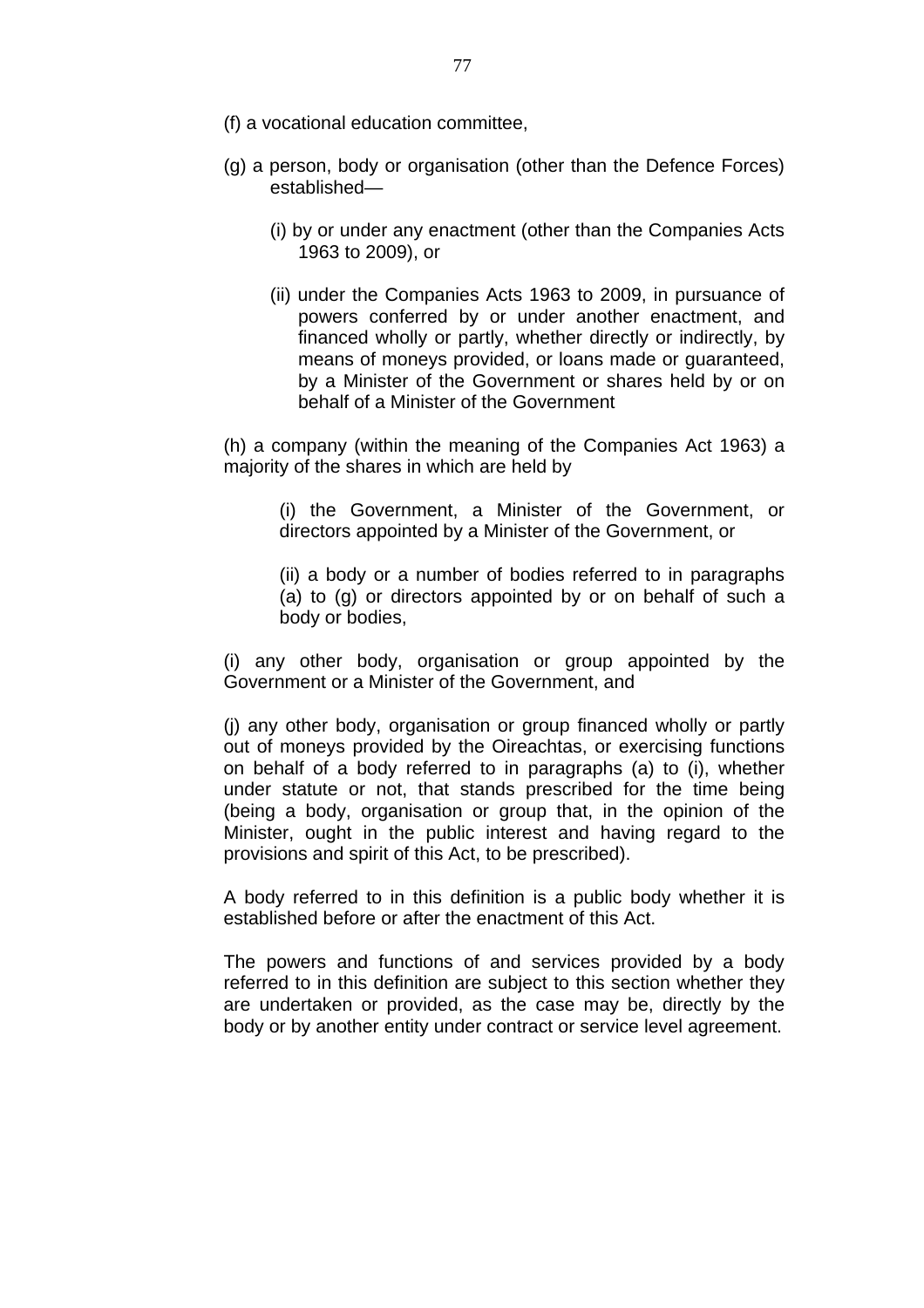### **Explanatory note**

This Head is a response to the commitment in the Government's Programme for National Recovery 2011-2016 as follows:

'*We will require all public bodies to take due note of equality and human rights in carrying out their functions.'*[14](#page-77-0)

Recommendation 17 of the Working Group refers. The Head has been drafted on the basis of obliging a public body to formally consider human rights and equality issues relevant to its work, to set out its consideration of relevant issues in its Strategic Plan and to report on issues and events in its annual report. Essentially what is required is that public bodies would consider the human rights and equality environment in which they operate and take steps on the basis of this analysis to resolve existing problem areas and address potential difficulties before they arise. No new rights and no cause of action are created.

The IHREC's role is one of provision of support and not of external monitoring.

The Working Group report recommends that a formal review be undertaken by Government in consultation with IHREC after a period of three or five years. The review should assess the effectiveness of the public sector duty in securing improved human rights and equality outcomes and in assisting public bodies to pre-empt problems on an evidential basis. The evidence could be gathered by way of an independent evaluation commissioned jointly by IHREC and the Department of Justice and Equality. The review should also assess whether there is a need to modify or develop these recommended arrangements - including whether there is a need to institute a formal review and monitoring mechanism and the question of integration with other regulatory assessment procedures – on the basis of the evidence.

<span id="page-77-0"></span> $\overline{a}$  $14$  Programme for National Recovery 2011-2016, p 54.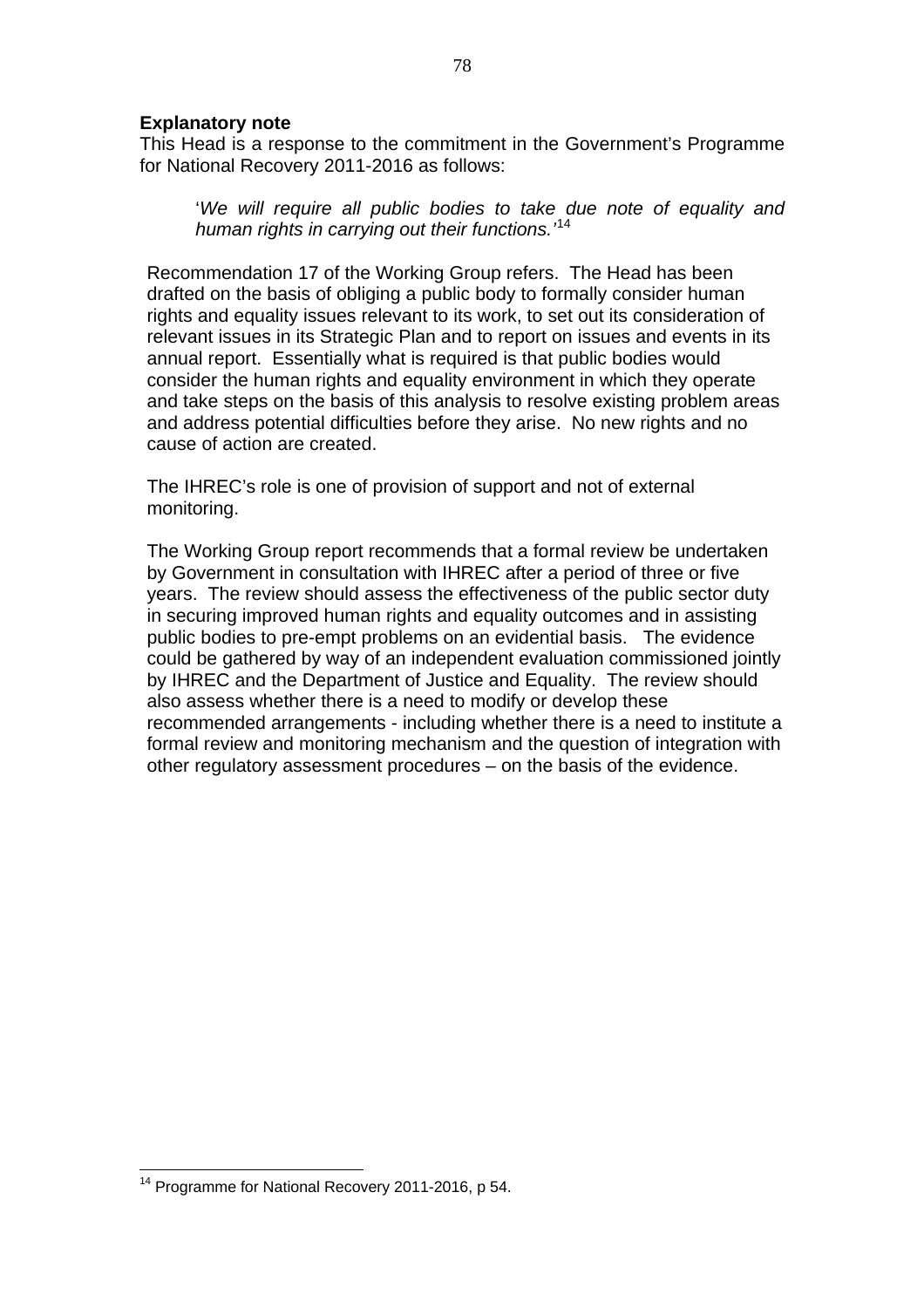# **Schedule 1 Repeals**

| <b>Act</b>                                                         | <b>Extent of repeal</b>                                           |
|--------------------------------------------------------------------|-------------------------------------------------------------------|
| Employment Equality Act 1998, No.<br>21 of 1998.                   | PART V (sections $38 - 67$ ) and PART<br>IV (sections $68 - 73$ ) |
| Equal Status Act 2000, No. 8 of 2000                               | PART IV (section 39)                                              |
| Human Rights Commission Act 2000,<br>No. 9 of 2000                 | The whole Act                                                     |
| Human Rights Commission<br>(Amendment) Act 2001, No. 35 of<br>2001 | The whole Act                                                     |
| European Convention on Human<br>Rights Act 2003, No. 20 of 2003    | Section 7                                                         |
| Civil Law (Miscellaneous Provisions)<br>Act 2011, No. 23 of 2011   | Sections 19 and 29                                                |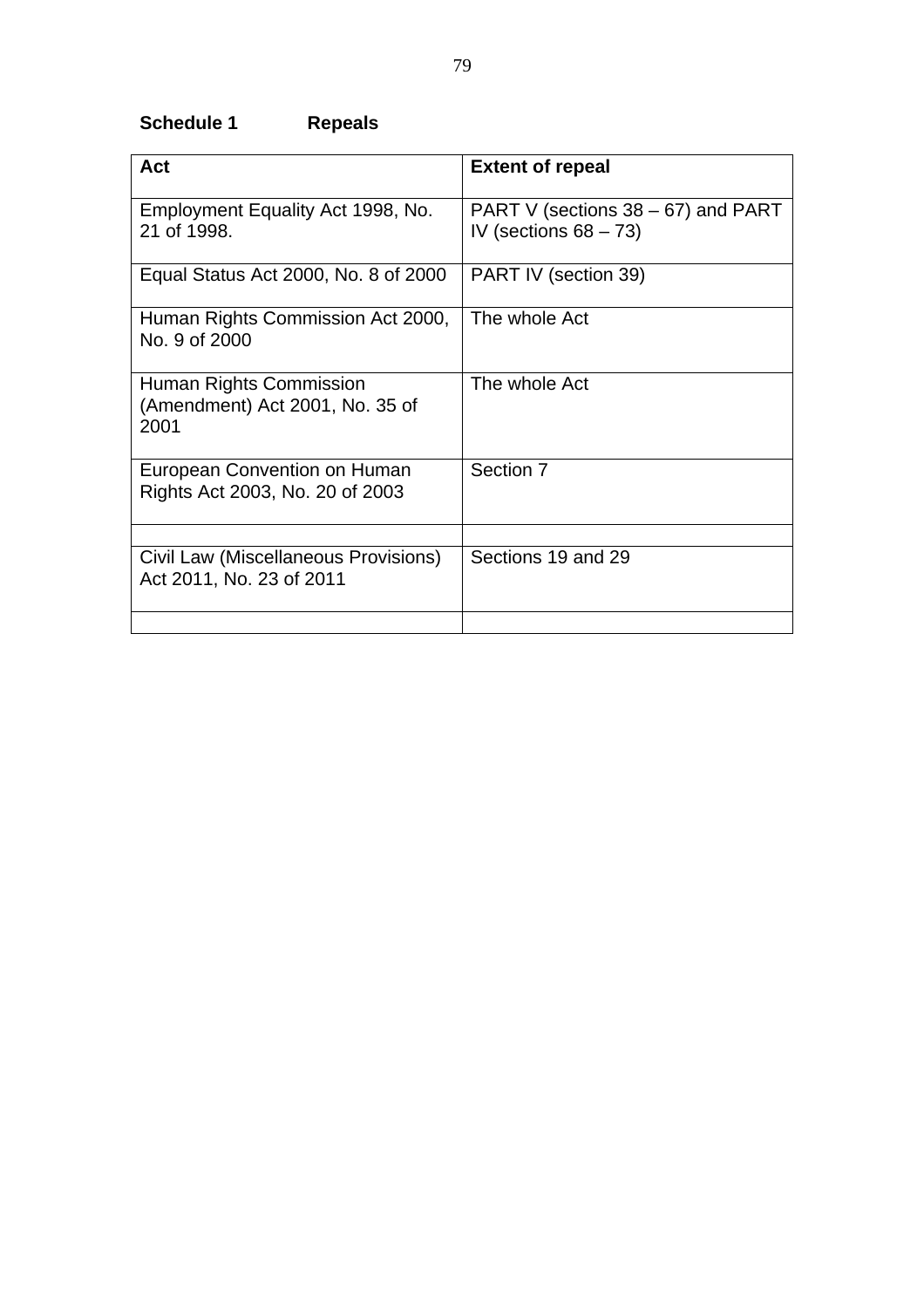# **Schedule 2**

# *Incomplete*

| <b>Provision</b>                                                                                                                                                        |                                                                                                                                                                                                                                                                                                    |                                                                                                                                                                                                                                                                                                                                                                                                                                                                                                                  |
|-------------------------------------------------------------------------------------------------------------------------------------------------------------------------|----------------------------------------------------------------------------------------------------------------------------------------------------------------------------------------------------------------------------------------------------------------------------------------------------|------------------------------------------------------------------------------------------------------------------------------------------------------------------------------------------------------------------------------------------------------------------------------------------------------------------------------------------------------------------------------------------------------------------------------------------------------------------------------------------------------------------|
| <b>Employment Equality</b><br><b>Act 1998</b>                                                                                                                           |                                                                                                                                                                                                                                                                                                    |                                                                                                                                                                                                                                                                                                                                                                                                                                                                                                                  |
| Section 2, definition of<br>'Authority'                                                                                                                                 | 'the Authority' means<br>the Equality Authority                                                                                                                                                                                                                                                    | 'the Authority' means<br>the Irish Human Rights<br>and Equality<br><b>Commission established</b><br>by [Head 8] of the Irish<br>Human Rights and<br><b>Equality Commission</b><br>Act 2012<br><b>Drafting note: there are</b><br>106 sections in this Act,<br>with many separate<br>references to the<br>Authority. The<br>approach proposed here<br>is neater than replacing<br>each occurrence of the<br>word 'Authority' with<br>'Commission'. The<br>definition would have to<br>be amended in any<br>event. |
| Definition of<br>'discrimination' in<br>section 2 of Act of 1998,<br>as amended by section<br>19 of the Civil Law<br><b>Miscellaneous</b><br><b>Provisions Act 2011</b> | 'discrimination'<br>includes the issue<br>of an instruction to<br>discriminate and, in<br>and VI,<br>Part V<br>prohibited<br>includes<br>conduct within the<br>meaning<br>of<br>the<br><b>Equal Status</b><br><b>Act</b><br>2000, and cognate<br>words<br>shall<br>be<br>construed<br>accordingly; | Need to replace 'Part V<br>and VI' with<br>in [Part XX??] of the<br>Irish Human Rights and<br><b>Equality Commission</b><br>Act and Part VI of the<br><b>Act of 1998</b>                                                                                                                                                                                                                                                                                                                                         |
| <b>European Convention</b>                                                                                                                                              | Reference to Human                                                                                                                                                                                                                                                                                 | Substitute reference to                                                                                                                                                                                                                                                                                                                                                                                                                                                                                          |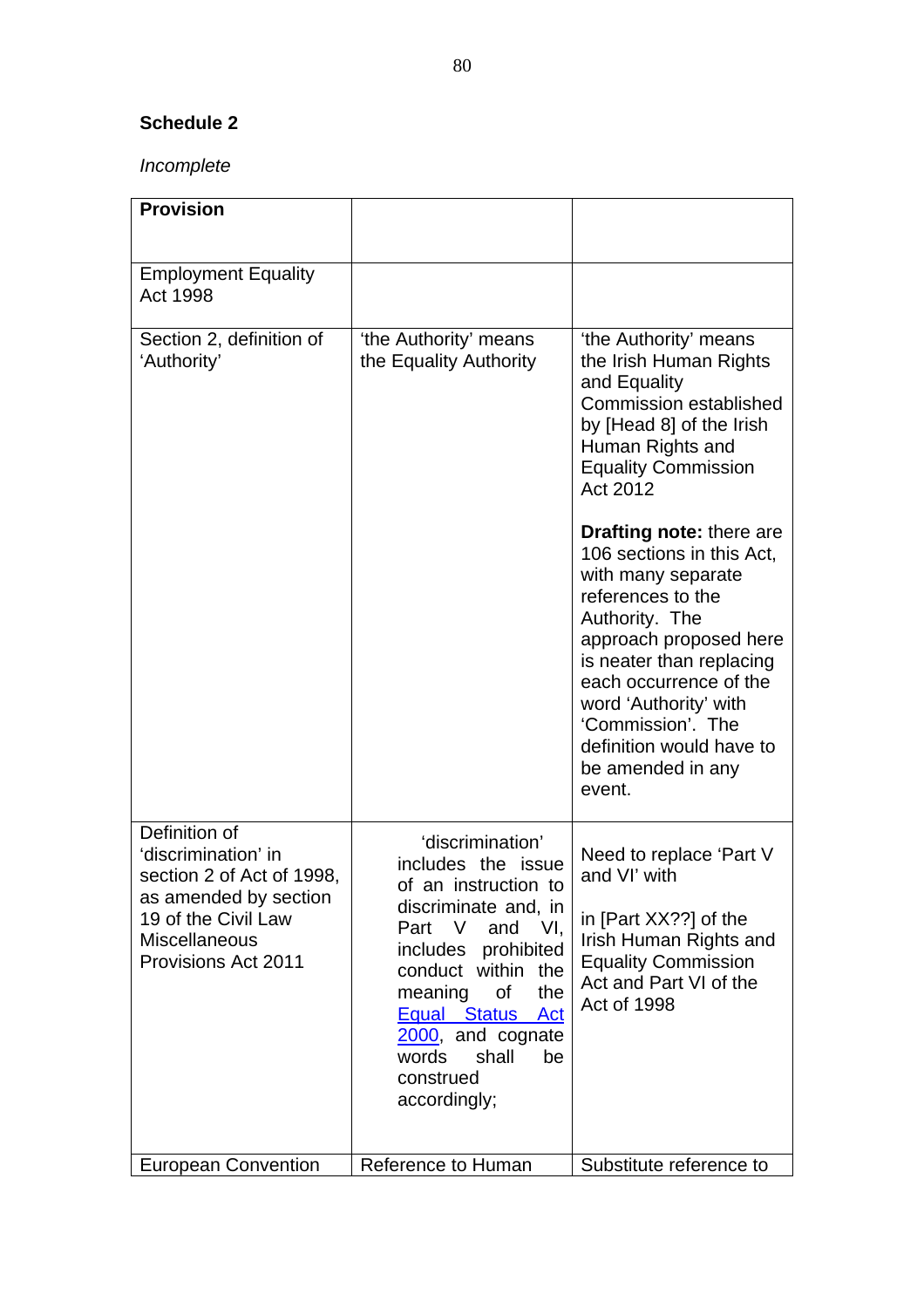| on Human Rights Act<br>2003             | <b>Rights Commission in</b><br>Section 6(1)        | <b>IHREC</b>                                                                                                                                                                               |
|-----------------------------------------|----------------------------------------------------|--------------------------------------------------------------------------------------------------------------------------------------------------------------------------------------------|
| Equal Status Act 2000                   |                                                    |                                                                                                                                                                                            |
| Section 2. definition of<br>'Authority' | "Authority' means the<br><b>Equality Authority</b> | "the Authority" means<br>the Irish Human Rights<br>and Equality<br><b>Commission established</b><br>by [Head 8] of the Irish<br>Human Rights and<br><b>Equality Commission</b><br>Act 2012 |
|                                         |                                                    |                                                                                                                                                                                            |
|                                         |                                                    |                                                                                                                                                                                            |
|                                         |                                                    |                                                                                                                                                                                            |
|                                         |                                                    |                                                                                                                                                                                            |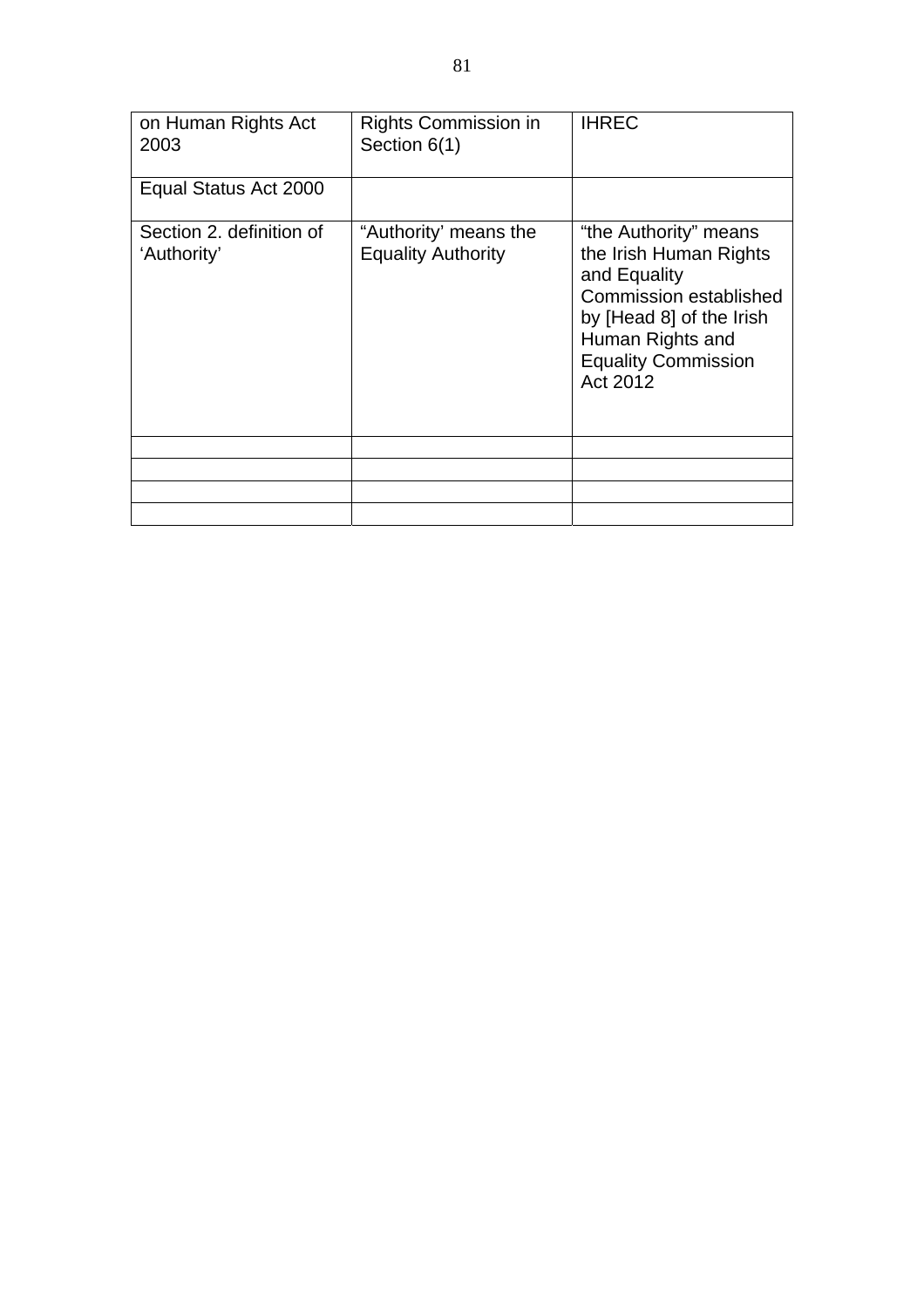The following Acts and SI make reference to the Human Rights Commission:

Prisons Act 2007 Section 13

Garda Síochána Act 2005 Section 17

Public Service Management (recruitment and Appointments) Act 2004, schedule 2

Finance Act 2003 Section 10

Official Languages Act 2003 Schedule 1

S.I. No 139/2011 Equality Integration Disability and Human Rights (Transfer of Departmental Administration and Ministerial Functions) Order 2011

S.I. No 418/2011 Finance (Transfer of Departmental Administration and Ministerial Functions) Order 2011

S.I. No 707/2011 Ethics in Public Office (Prescribes Public Bodies Designated Directorships of Public Bodies and Designated Positions in Public Bodies) (Amendment) Regulations 2011

S.I. No 217/2010 Equality Integration disability and Human Rights (Transfer of Departmental Administration and Ministerial Function) Order 2010

S.I. No 407/2010 Community Equality and Gaeltacht Affairs (Delegation of Ministerial Functions) Order 2010

S.I. No 645/2010 Ethics in Public Office (Prescribed Public Bodies Designated Directorships of Public Bodies and Designated Positions in Public Bodies) (Amendment ) (No 3) Regulations 2010

S.I. No 70/2009 Occupational Pension Schemes (Preservation of Benefits)(Amendment) Regulations 2009

S.I. No 295/2008 Occupational Pension Schemes (Funding Standards) (Amendment) Regulation 2008

S.I. No 252/2007 Prison Rules 2007

S.I. No 297/2006 Freedom of Information Act 1997 (Prescribed Bodies) Regulations 2006

S.I. No 211/2004 Rules of the Superior Courts (Rights of Attorney General and Human Rights Commissioner To Notice of Proceedings Involving Declarations of Incompatibility Issue Rules) 2004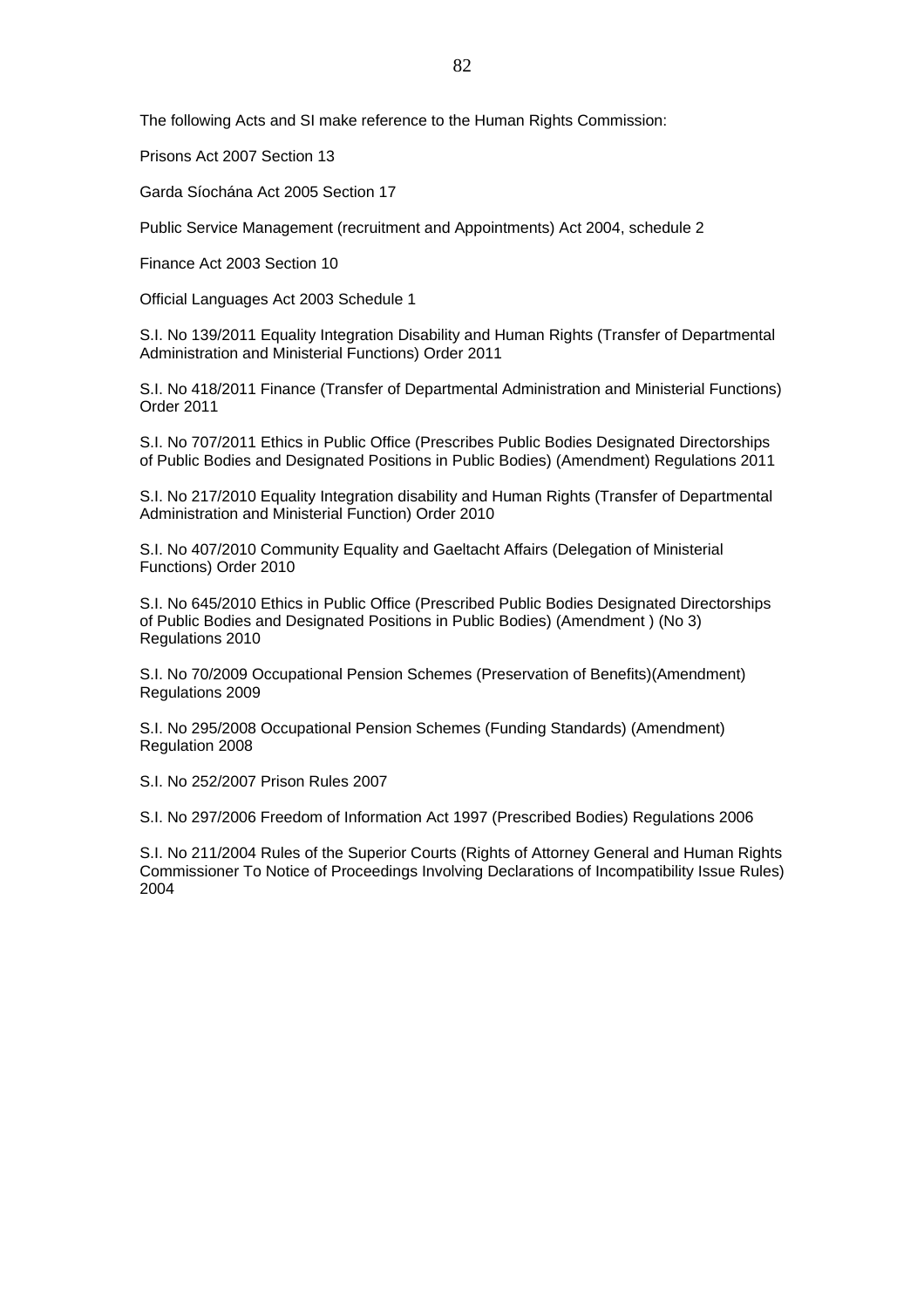#### **Direct references in primary legislation to "the Equality Authority"**

EqA may draft codes of practice under the PLAs.

• Parental Leave Act 1998 section 22 A, as inserted by the parental Leave (Amendment) Act 2006, Section 12

EqA must be consulted on codes of ethics for An Garda Síochána.

• Garda Síochána Act 2005, Section 17

EqA must be consulted on guidelines on types of disease or physical/mental impairment that a safety-critical worker must notify to a railway undertaking

• Railway Safety Act 2005, Section 112

Powers & duties of EqA concerning prohibited conduct in licensed premises

• Intoxicating Liquor Act 2003, Section 19 & Section 25

EqA is a public body for the purposes of the Official Languages Act

• Official Languages Act 2003, Schedule 1

EqA is not a public body (i.e. part of D/Justice) subject to investigation by the Ombudsman for Children

• Ombudsman For Children Act 2002, Schedule 1

Members of the Equality Authority are accountable persons for payments in respect of professional services, as set out in Schedule 13 and Chapter 1 of Part 18 of the Taxes Consolidation Act 1997

• Finance Act, 2000, Section 20

#### **SIs – direct references to "the Equality Authority"**

#### **A. Where references to Equality Authority will need to be replaced by IHREC.**

#### **Miscellaneous**

The Equality Authority is a prescribed body for the purposes of Section 67 of the Credit Institutions (Stabilisation) Act 2010

• S.I. No. 40/2011 — General Government Secured Borrowings Order 2011.

Regulations making appointments to the National Health Consultative Forum 2006-2008, including a staff member of the Equality Authority. Now obsolete.

• S.I. No. 479/2006 — Health Act 2004 (National Health Consultative Forum Appointment of Members) Order 2006

Substitution of "Equality Authority" for "Employment Equality Agency" as a prescribed body for the purposes of paragraph 1(5) of the First Schedule to the Freedom of Information Act, 1997.

• S.I. No. 67/2000 — Freedom of Information Act, 1997 (Prescribed Bodies) Regulations, 2000

Substitution of "Equality Authority" for "Employment Equality Agency" in the Schedule to the Prompt Payment of Accounts Act, 1997.

• S.I. No. 383/2000 — Prompt Payment of Accounts Act, 1997 (Amendment of Schedule) Order, 2000.

#### Orders under Equality legislation

Various rules of courts to give effect to provisions of the Employment Equality and Equal Status legislation

• S.I. No. 263/2006 — District Court (Employment Equality Act 1998) Rules 2006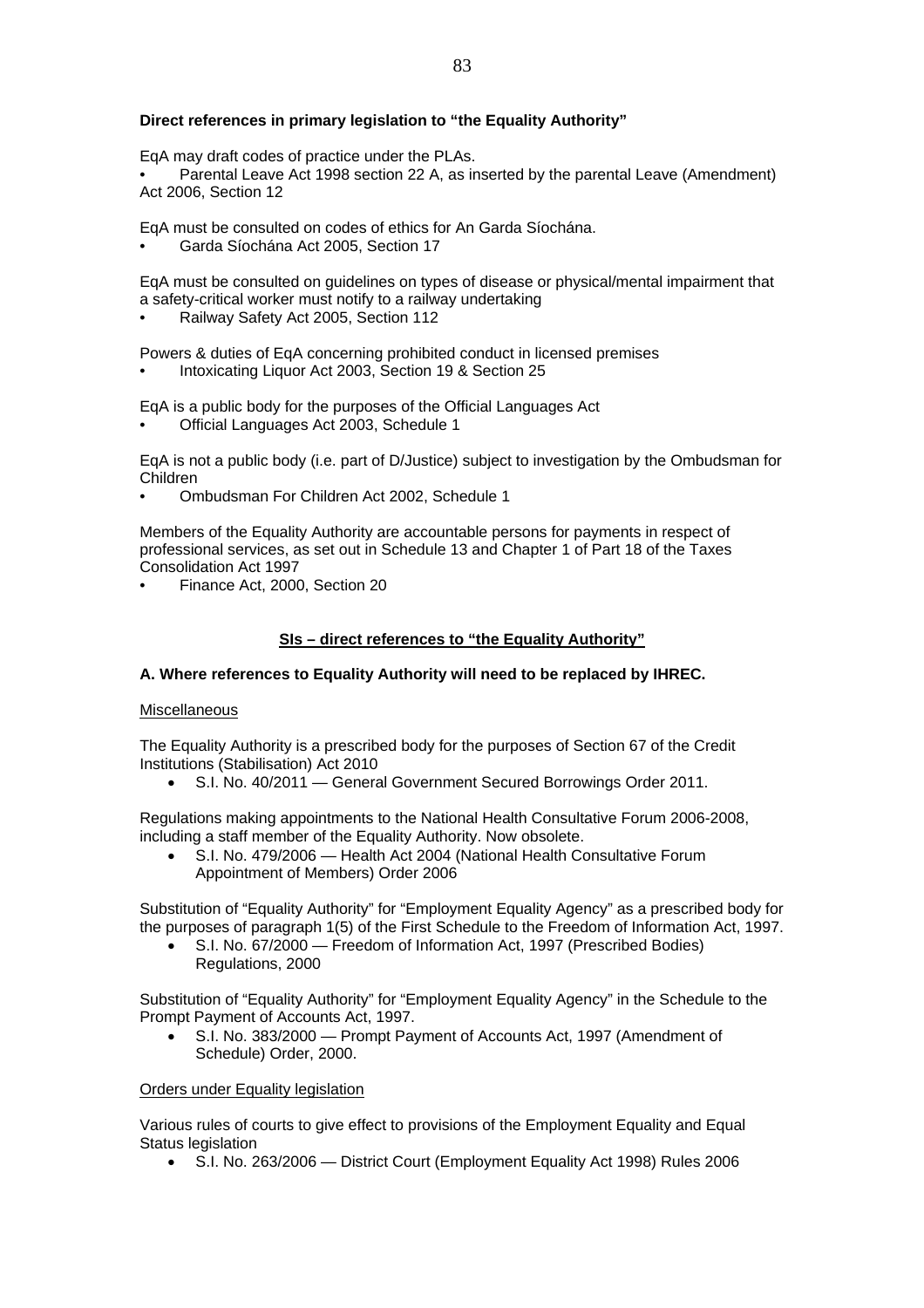- S.I. No. 275/2006 Circuit Court Rules (Employment Equality Acts 1998 and 2004) 2006
- S.I. No. 349/2006 Circuit Court Rules (Equal Status Acts 2000 to 2004) 2006
- S.I. No. 293/2005 Rules of the Superior Courts (Proceedings Under The Employment Equality Acts 1998 and 2004) 2005
- S.I. No. 879/2004 Circuit Court Rules (Equal Status Act, 2000), 2004
- S.I. No. 880/2004 Circuit Court Rules (Employment Equality Act, 1998), 2004

Statutory effect given to code of practice developed by the EqA (refers people to the Equality Authority for advice)

• S.I. No. 78/2002 — Employment Equality Act 1998 (Code of Practice) (Harassment) Order 2002

#### Orders under Disability legislation

Statutory effect given to codes of practice developed by the NDA (refers people to the Equality Authority for advice).

- S.I. No. 484/2011 Disability Act 2005 (Code of Practice) (Declaration) Order 2011.
- S.I. No. 163/2006 Disability Act 2005 (Code of Practice) (Declaration) Order 2006

#### Ethics in Public Office Orders

Members of the Board & the holders of specified posts on the staff of the Equality Authority are referenced in a series of regulations made by order under the Ethics in Public Office Act 1995. Each amends the previous regulations. Only the most recent SI should require amendment.

- S.I. No. 707/2011 Ethics in Public Office (Prescribed Public Bodies, Designated Directorships of Public Bodies and Designated Positions in Public Bodies) (Amendment) Regulations 2011.
- S.I. No. 15/2010 Ethics in Public Office (Prescribed Public Bodies, Designated Directorships of Public Bodies and Designated Positions in Public Bodies) (Amendment) Regulations 2010.
- S.I. No. 645/2010 Ethics in Public Office (Prescribed Public Bodies, Designated Directorships of Public Bodies and Designated Positions in Public Bodies) (Amendment) (No. 3) Regulations 2010.
- S.I. No. 146/2008 Ethics in Public office (Prescribed Public Bodies, Designated Directorships of and Positions in Public Bodies) (Amendment) Regulations 2008
- S.I. No. 607/2008 Ethics in Public office (Prescribed Public Bodies, Designated Directorships of Public Bodies and Designated Positions in Public Bodies) (Amendment) Regulations 2008
- S.I. No. 678/2006 Ethics in Public Office (Prescribed Public Bodies, Designated Directorships of and Positions in Public Bodies) (Amendment) Regulations 2006
- S.I. No. 672/2005 Ethics in Public Office (Prescribed Public Bodies, Designated Directorships of and Positions in Public Bodies) Regulations 2005
- S.I. No. 699/2004 Ethics in Public Office (Prescribed Public Bodies, Designated Directorships of Public Bodies and Designated Positions in Public Bodies) Regulations 2004

#### **B. Where references to Equality Authority should NOT need amendment.**

#### Orders under Equality legislation

Forms for submission of complaints to the Equality Tribunal - reference to the Equality Authority in the *explanatory note* only. No change is required here.

• S.I. No. 321/1999 — Employment Equality Act, 1998 (Section 76 - Right To Information) Regulations, 1999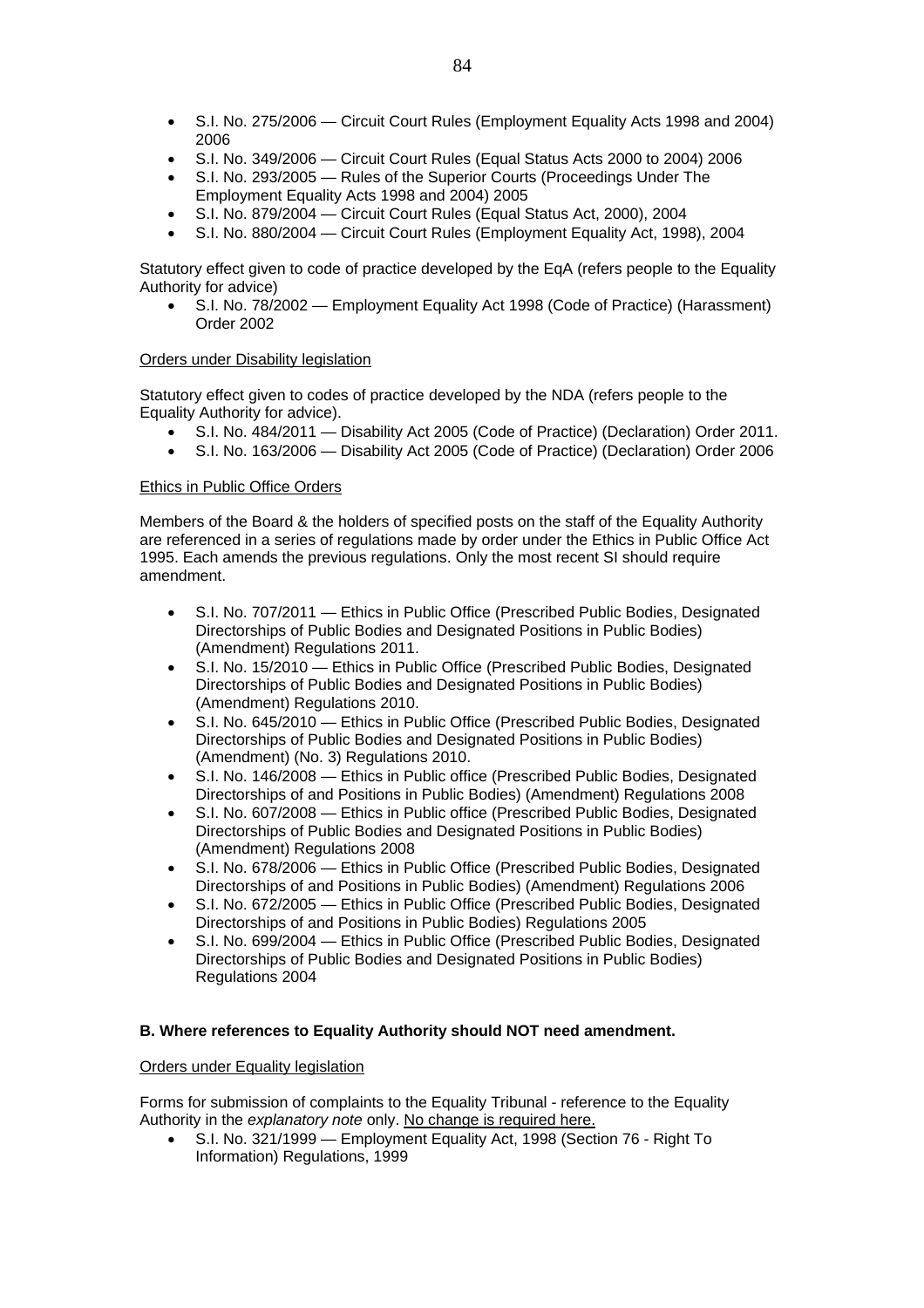#### Employment Rights/IR Orders

The Labour Relations Commission has consulted the Equality Authority, among other bodies, in preparing codes of practice under s.42 of the Industrial Relations Act 1990. The Equality Authority is not, however, explicitly named in the *primary* legislation. No change should be required as the reference is to historical fact.

- S.I. No. 239/2007 Industrial Relations Act 1990 (Code of Practice for Protecting Persons Employed in Other Peoples Homes) (Declaration) Order 2007
- S.I. No. 17/2002 Industrial Relations Act 1990 (Code of Practice Detailing Procedures For Addressing Bullying in The Workplace) (Declaration) Order 2002

#### Employment Regulation Orders

This series of SIs sets down minimum pay rates for particular occupations, arrived at collectively by the social partners. There is a standard disciplinary/grievance provision, which makes reference to the Equality Authority. This appears to be a mistake – should the reference be to the Equality *Tribunal*?

"An employee may wish to challenge a dismissal to a Rights Commissioner, the Labour Relations Commission, the Labour Court, *the Equality Authority*, the Employment Appeals Tribunal or pursue the matter under common law."

- S.I. No. 213/2011 Employment Regulation Order (Retail Grocery and Allied Trades Joint Labour Committee) 2011.
- S.I. No. 448/2010 Employment Regulation Order (Retail Grocery and Allied Trades Joint Labour Committee) 2010.
- S.I. No. 215/2009 Employment Regulation Order (Law Clerks Joint Labour Committee), 2009
- S.I. No. 217/2009 Employment Regulation Order [catering Joint Labour Committee (For the Areas Other Than the Areas Known Until 1st January, 1994 As the County Borough of Dublin and the Borough of Dún Laoghaire)], 2009
- S.I. No. 224/2009 Employment Regulation Order [catering Joint Labour Committee (For the Areas Known Until 1st January, 1994 As the County Borough of Dublin and the Borough of Dún Laoghaire)], 2009
- S.I. No. 359/2009 Employment Regulation Order (Hotels Joint Labour Committee), 2009
- S.I. No. 374/2009 Employment Regulation Order (Retail Grocery and Allied Trades Joint Labour Committee) 2009
- S.I. No. 5/2008 Employment Regulation Order (Retail Grocery and Allied Trades Joint Labour Committee) 2008
- S.I. No. 93/2008 Employment Regulation Order (Agricultural Workers Joint Labour Committee) 2008
- S.I. No. 142/2008 Employment Regulation Order Catering Joint Labour Committee (for Areas Other Than the Areas Known, Until 1St January, 1994, As the County Borough of Dublin and the Borough of Dún Laoghaire), 2008
- S.I. No. 144/2008 Employment Regulation Order (Hairdressing (for the Area Known Until 1St January, 2002 As Cork County Borough and, thereafter, Known As Cork City) Joint Labour Committee) 2008
- S.I. No. 149/2008 Employment Regulation Order (Hotels Joint Labour Committee), 2008
- S.I. No. 4/2007 Employment Regulation Order (Hotels Joint Labour Committee), 2007
- S.I. No. 190/2007 Employment Regulation Order (Agricultural Workers Joint Labour Committee), 2007
- S.I. No. 228/2007 Employment Regulation Order [Catering Joint Labour Committee (For the Areas Known Until 1st January, 1994 as the County Borough of Dublin and the Borough of Dún Laoghaire)], 2007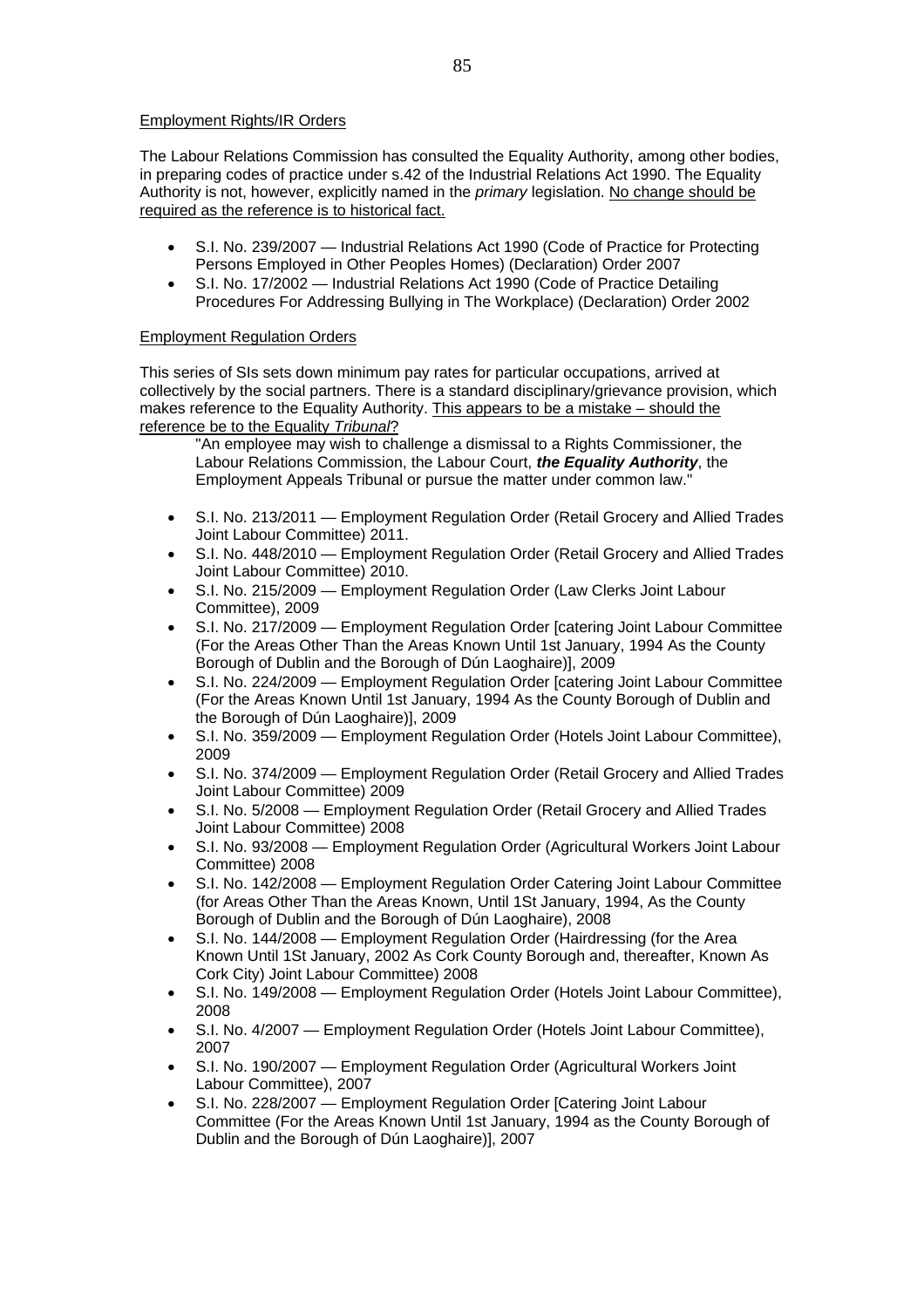- S.I. No. 244/2007 Employment Regulation Order (Hairdressing (For The Area Known Until 1st January, 2002 As Cork County Borough And, Thereafter, Known As Cork City) Joint Labour Committee) 2007
- S.I. No. 296/2007 Employment Regulation Order (Catering Joint Labour Committee (For Areas Other Than the Areas Known, Until 1st January, 1994, As the County Borough of Dublin and the Borough of Dún Laoghaire), 2007
- S.I. No. 310/2007 Employment Regulation Order (Contract Cleaning (excluding the City and County of Dublin) Joint Labour Committee), 2007
- S.I. No. 311/2007 Employment Regulation Order (Contract Cleaning (City and County of Dublin) Joint Labour Committee), 2007
- S.I. No. 24/2006 Employment Regulation Order (Agricultural Workers Joint Labour Committee), 2006
- S.I. No. 72/2006 Employment Regulation Order (Contract Cleaning (City and County of Dublin) Joint Labour Committee), 2006
- S.I. No. 73/2006 Employment Regulation Order (Contract Cleaning (Excluding the City and County of Dublin) Joint Labour Committee), 2006
- S.I. No. 251/2006 Employment Regulation Order (Retail Grocery and Allied Trades Joint Labour Committee), 2006
- S.I. No. 276/2006 Employment Regulation Order (Hairdressing (for the Area Known Until 1St January, 2002 as Cork County Borough and, Thereafter, Known as Cork City) Joint Labour Committee), 2006
- S.I. No. 458/2006 Employment Regulation Order (Contract Cleaning (City and County of Dublin) Joint Labour Committee) (No. 2), 2006
- S.I. No. 459/2006 Employment Regulation Order (Contract Cleaning (Excluding the City and County of Dublin) Joint Labour Committee) (No. 2), 2006
- S.I. No. 559/2006 Employment Regulation Order (Aerated Waters and Wholesale Bottling Joint Labour Committee) 2006
- S.I. No. 560/2006 Employment Regulation Order (Provender Milling Joint Labour Committee) 2006
- S.I. No. 591/2006 Employment Regulation Order (Retail Grocery and Allied Trades Joint Labour Committee) (No 2), 2006
- S.I. No. 194/2005 Employment Regulation Order (Provender Milling Joint Labour Committee) 2005
- S.I. No. 195/2005 Employment Regulation Order (Aerated Waters and Wholesale Bottling Joint Labour Committee), 2005
- S.I. No. 377/2005 Employment Regulation Order (Hairdressing (for the area known until 1st January, 2002 as Cork County Borough and, thereafter, known as Cork City) Joint Labour Committee) 2005
- S.I. No. 523/2005 Employment Regulation Order (Contract Cleaning (City and County of Dublin) Joint Labour Committee), 2005
- S.I. No. 524/2005 Employment Regulation Order (Contract Cleaning (Excluding the City and County of Dublin) Joint Labour Committee) 2005
- S.I. No. 558/2005 Employment Regulation Order (Hotels Joint Labour Committee), 2005
- S.I. No. 567/2005 Employment Regulation Order (Retail Grocery and Allied Trades Joint Labour Committee), 2005
- S.I. No. 723/2005 Employment Regulation Order [Catering Joint Labour Committee (For The Areas Known Until 1st January, 1994 As The County Borough Of Dublin And The Borough Of Dún Laoghaire)], 2005
- S.I. No. 15/2004 Employment Regulation Order (Hotels Joint Labour Committee), 2004
- S.I. No. 88/2004 Employment Regulation Order (Retail Grocery and Allied Trades Joint Labour Committee) 2004
- S.I. No. 144/2004 Employment Regulation Order (Catering Joint Labour Committee (For Areas Other Than The Areas Known, Until 1St January, 1994, As The County Borough of Dublin and The Borough of Dún Laoghaire) 2004
- S.I. No. 519/2004 Employment Regulation Order (Hairdressing (Cork County Borough) Joint Labour Committee) (No. 2) 2004